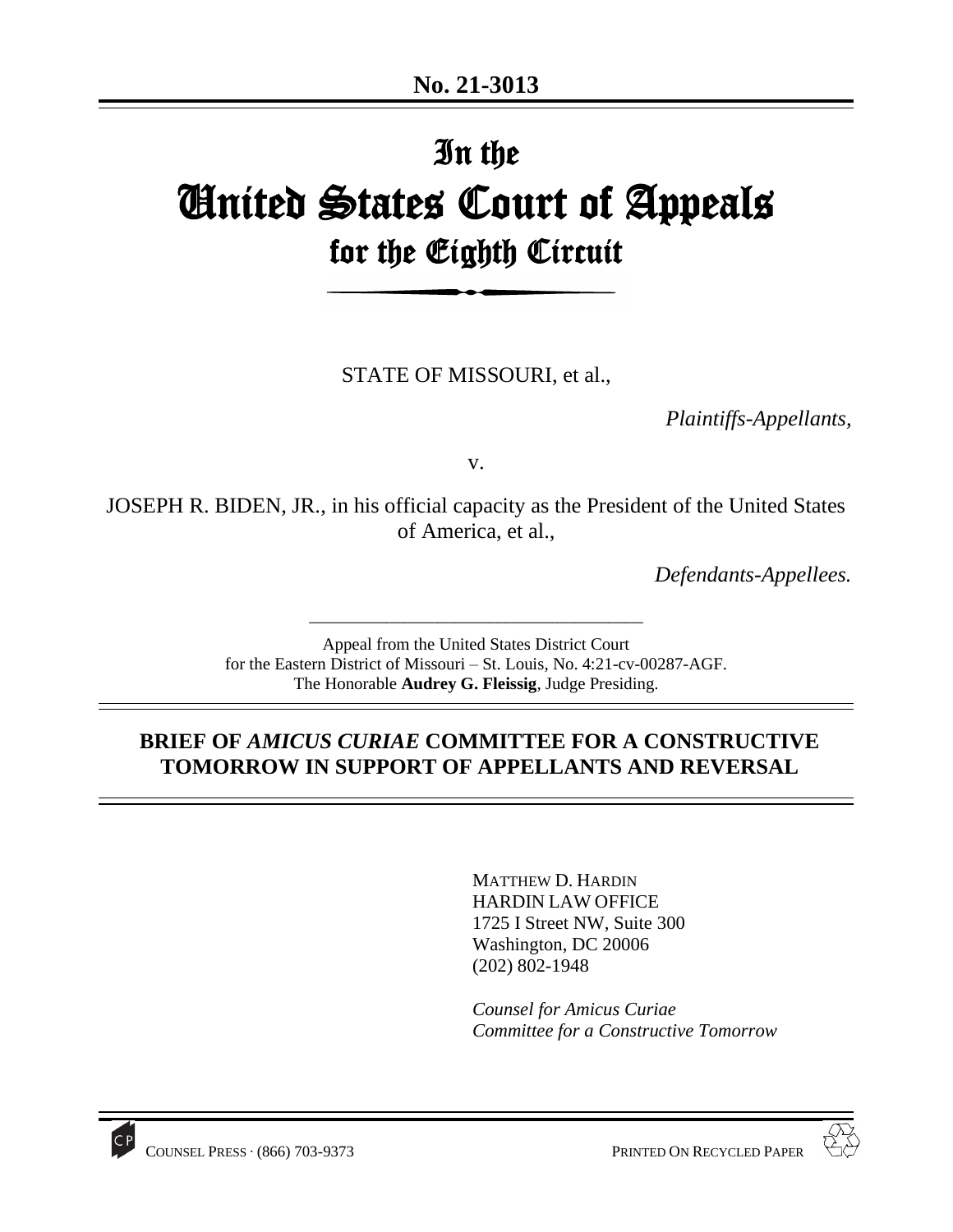## **CORPORATE DISCLOSURE STATEMENT**

The Committee for a Constructive Tomorrow ("CFACT") hereby certifies that it is a nonprofit organized under the laws of the District of Columbia. It has no stockholders, no parent companies, and no subsidiaries.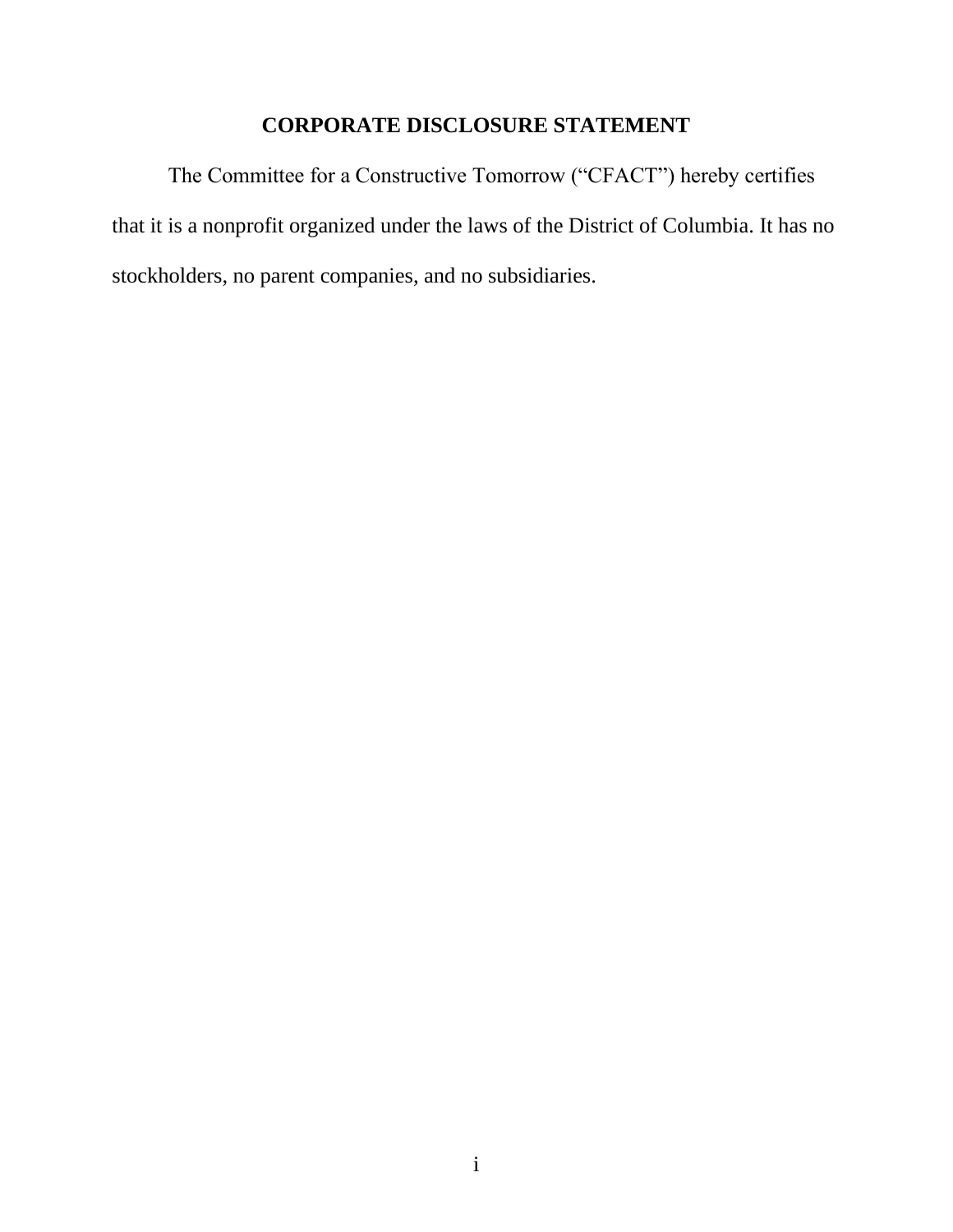# **TABLE OF CONTENTS**

| $\mathbf{I}$ . | The Interagency Working Group has improperly chosen to focus only on<br>alleged U.S. and global costs of U.S. carbon dioxide and other greenhouse<br>gas emissions from America's fossil fuel use. A competent, complete<br>analysis must also assess the U.S. and global <i>benefits</i> of those fuels and                                                                                                                                          |
|----------------|-------------------------------------------------------------------------------------------------------------------------------------------------------------------------------------------------------------------------------------------------------------------------------------------------------------------------------------------------------------------------------------------------------------------------------------------------------|
| II.            | Attempting to replace America's hydrocarbon-based energy systems with<br>wind, solar and battery technologies, and expand and upgrade electrical<br>systems, would cost trillions of dollars and result in major environmental,<br>wildlife, economic, scenic and human health damage from installing<br>new facilities across the United States and along its ocean and Great                                                                        |
| Ш.             | Attempting to transform America to wind, solar, battery and other<br>"renewable" energy technologies and associated transmission systems<br>would require metals, plastics, concrete and other materials on scales<br>unprecedented in human history. Mining, processing and refining ores<br>and other raw materials – and operating factories to turn them into "green"<br>energy equipment – would result in major environmental, wildlife, scenic |
| IV.            | Because the United States increasingly restricts mining, most of the raw<br>materials needed for the renewable energy transformation will be extracted<br>and processed overseas, predominantly by Chinese companies, under<br>minimal environmental and workplace safety rules. This raises serious<br>national security, pollution, human rights and environmental justice issues                                                                   |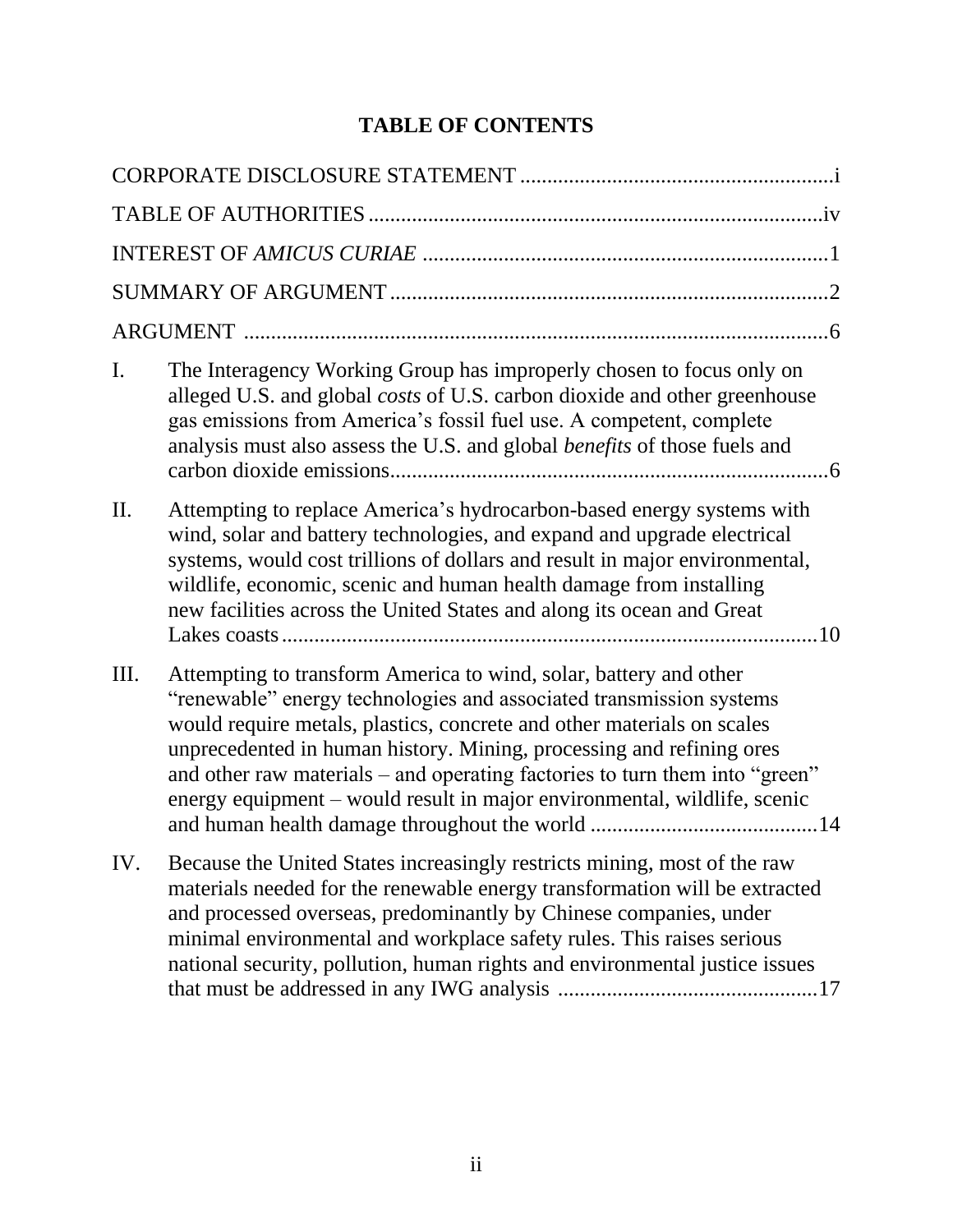| $V_{\cdot}$ | Emerging economies are rapidly increasing their carbon-based fuel use and<br>greenhouse gas emissions, to modernize, improve their people's living<br>standards, and provide U.S. renewable energy materials and technologies.<br>Even if the United States completely eliminated its fossil fuel use and GHG<br>emissions, there would be no global emission or climate benefits from<br>.20 |  |
|-------------|-----------------------------------------------------------------------------------------------------------------------------------------------------------------------------------------------------------------------------------------------------------------------------------------------------------------------------------------------------------------------------------------------|--|
| VI.         | Climate policies strongly correlate with "energy poverty" – energy prices<br>rising above individuals' ability to stay adequately warm or cool at<br>reasonable cost, given their incomes. The numerous illnesses and deaths<br>caused by such policies must be addressed by any competent IWG<br>22                                                                                          |  |
|             | 29                                                                                                                                                                                                                                                                                                                                                                                            |  |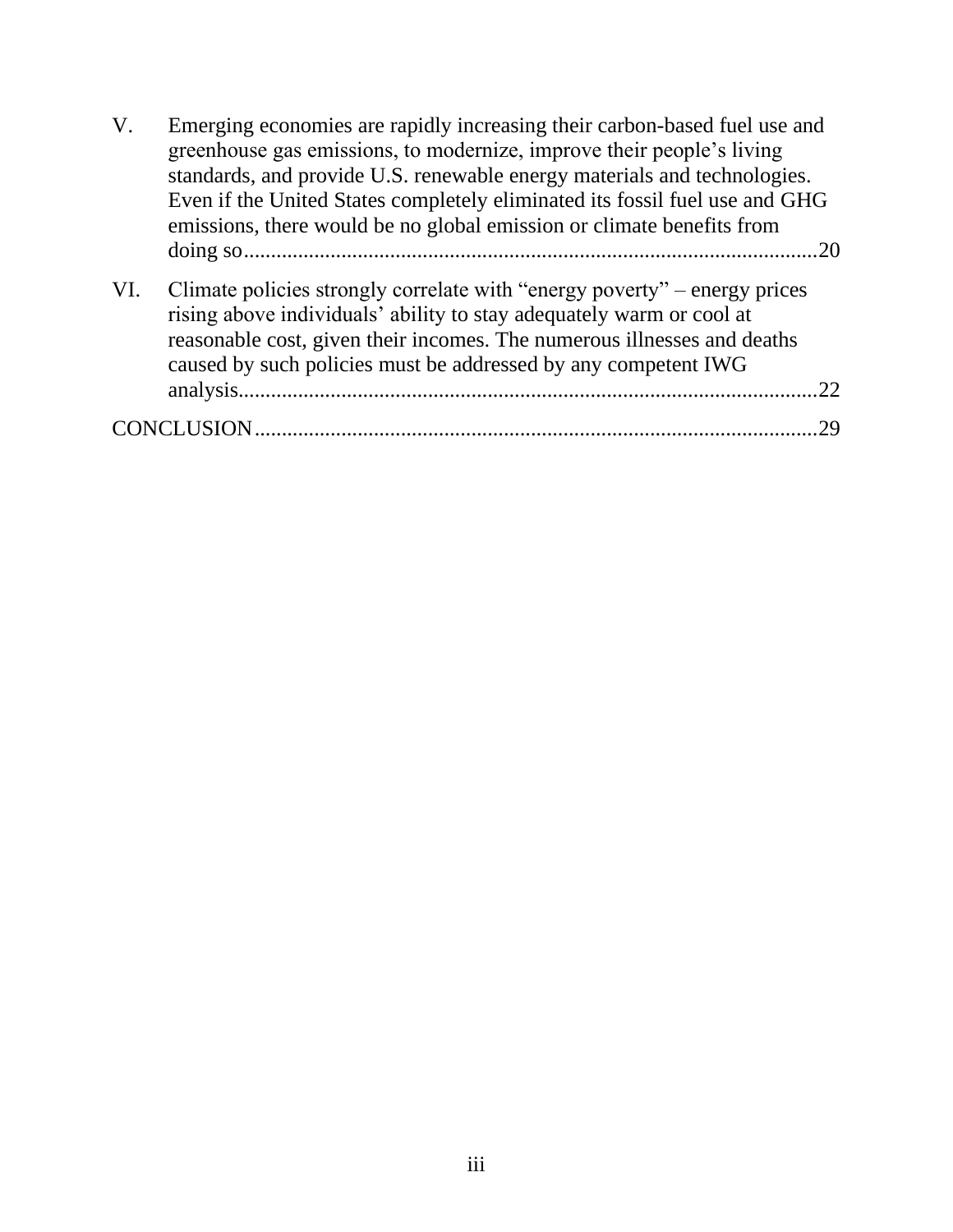## **TABLE OF AUTHORITIES**

### **Statutes**

# **OTHER AUTHORITIES CITED**

| A. Finley, "Climate Policy Meets Cold Reality in Europe: The rush to renewables<br>causes severe energy price spikes and shortages," Wall Street Journal,<br>September 27, 2021<br>https://www.wsj.com/articles/climate-policy-reality-europe-energy-costs-gas-<br>.26 |
|------------------------------------------------------------------------------------------------------------------------------------------------------------------------------------------------------------------------------------------------------------------------|
| A. Maxmen, "Poverty plus a poisonous plant blamed for paralysis in rural Africa,"<br>National Public Radio, February 23, 2017<br>https://www.npr.org/sections/thesalt/2017/02/23/515819034/poverty-plus-a-                                                             |
| A. Montford, "Green Killing Machines: The impact of renewable energy on<br>wildlife and nature," Global Warming Policy Foundation Report 36, 2019<br>https://www.thegwpf.org/content/uploads/2019/07/Green-Killing-Machines-                                           |
| A. Restuccia and T. Puko, "At Earth Day Climate Summit, Biden pushes for sharp<br>cut to greenhouse-gas emissions," Wall Street Journal, April 22, 2021<br>https://www.wsj.com/articles/biden-to-urge-climate-action-at-world-leaders-                                 |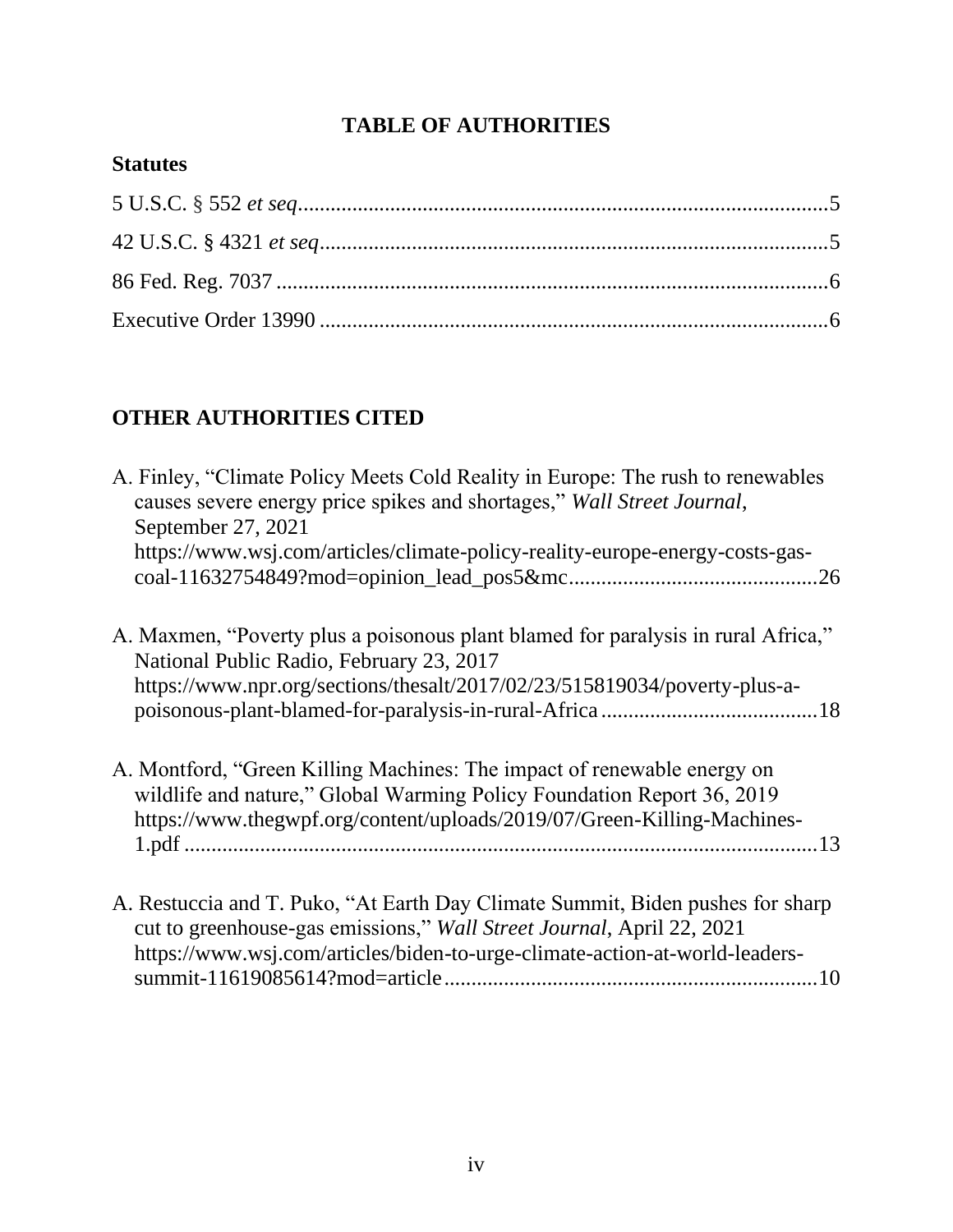| AA Energy, "European gas prices up by 600%, coal by 265% driven                                                                                                                                                                              |
|----------------------------------------------------------------------------------------------------------------------------------------------------------------------------------------------------------------------------------------------|
| by supply shortage: Growing demand for gas and electricity as countries recover<br>from COVID-19 drives prices to roof in global markets," September 30, 2021<br>https://www.aa.com.tr/en/energy/coal/european-gas-prices-up-by-600-coal-by- |
|                                                                                                                                                                                                                                              |
| American Council for an Energy-Efficient Economy (ACEEE), "2020 Energy<br>Burden Report: Low-Income, Black, Hispanic and Native American households<br>face high energy burdens"                                                             |
|                                                                                                                                                                                                                                              |
| B. Berger, R. Ayuso et al., Preliminary Model of Porphyry Copper Deposits, U.S.<br>Geological Survey Open-File Report 2008-1321 (2008)                                                                                                       |
| https://pubs.usgs.gov/of/2008/1321/pdf/OF081321_508.pdf16                                                                                                                                                                                    |
| B. Jones, "Child miners aged four living a Hell on Earth so YOU can drive an<br>electric car," The Daily Mail, August 5, 2017                                                                                                                |
| https://www.dailymail.co.uk/news/article-4764208/Child-miners-aged-four-                                                                                                                                                                     |
| B. Lomborg, "More people die of cold: Media's heat-death climate obsession leads<br>to lousy fixes," New York Post, July 14, 2021                                                                                                            |
| https://nypost.com/2021/07/14/more-die-of-cold-medias-heat-death-climate-                                                                                                                                                                    |
| B. Marlow, "Green evangelicals are handing the global mining industry to China &<br>Russia," The Daily Telegraph, June 7, 2021                                                                                                               |
| https://www.telegraph.co.uk/business/2021/06/07/green-evangelicals-handing-                                                                                                                                                                  |
| C. Idso, R. Carter and S. Singer, Climate Change Reconsidered: 2011 Interim<br>Report of the Nongovernmental Panel on Climate Change, Chicago: Heartland                                                                                     |
| Institute $(2011)$                                                                                                                                                                                                                           |
| https://www.heartland.org/_template-assets/documents/CCR/CCR-                                                                                                                                                                                |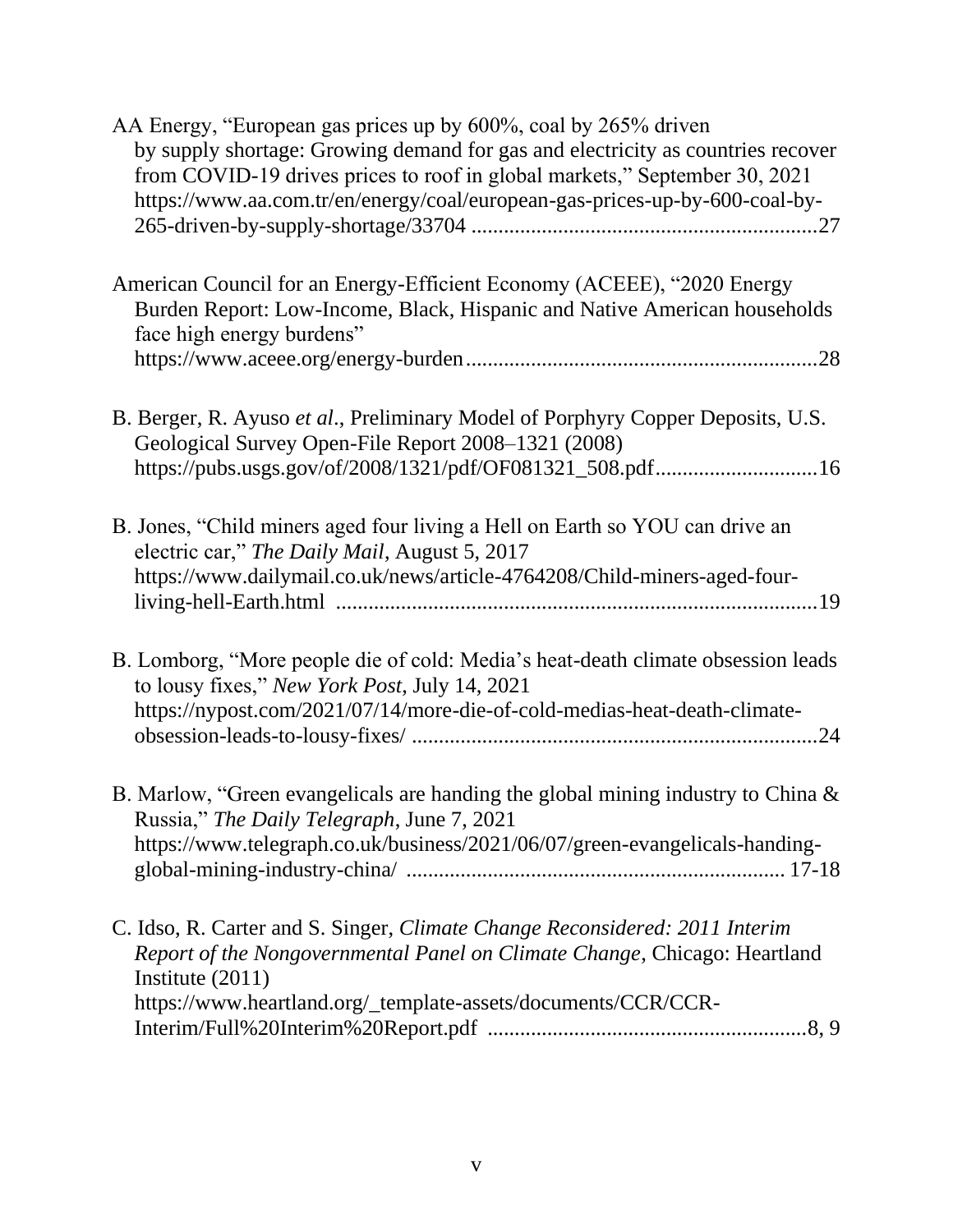| CO <sub>2</sub> Science, Biospheric Productivity (Global: The Recent Past)                                                                                                                                                                    |
|-----------------------------------------------------------------------------------------------------------------------------------------------------------------------------------------------------------------------------------------------|
| D. Flanakin, "The unholy crusade against gas appliances: Eco darling natural gas<br>gives way to wind, solar and battery electricity – and slave labor," Climate<br>Change.live, March 7, 2020                                                |
| https://climatechange.live/the-unholy-crusade-against-gas-appliances/24                                                                                                                                                                       |
| D. Watkins, R. Lai, K. Bradsher, "China Rules: How China became a<br>superpower," New York Times, November 18, 2018                                                                                                                           |
| https://www.nytimes.com/interactive/2018/11/18/world/asia/world-built-by-                                                                                                                                                                     |
| D. Wojick, "New York cannot buy its way out of coming blackouts," Townhall,<br>December 30, 2020                                                                                                                                              |
| https://townhall.com/columnists/davidwojick/2020/12/30/new-york-cant-buy-                                                                                                                                                                     |
| E. Scheyder and T. Hunnicutt, "Exclusive: Biden looks abroad for electric vehicle<br>metals, in blow to U.S. miners," Reuters, May 25, 2021<br>https://www.reuters.com/business/energy/biden-looks-abroad-electric-                           |
| E. Source Companies, "Managing Energy Costs in Hospitals,"<br>National Grid US, 2002                                                                                                                                                          |
| https://www9.nationalgridus.com/non_html/shared_energyeff_                                                                                                                                                                                    |
| ElectricRate.com, "Pricing of Electricity by Country (updated November 2021),<br>Global Average Electricity Prices for household and business electricity use,"<br>https://www.electricrate.com/data-center/electricity-prices-by-country/ 27 |
| G. Ashcroft, "Porphyry Deposits: The world's largest source of copper," May 28,<br>2014 (updated April 22, 2021)<br>https://www.GeologyForInvestors.com/porphyry-largest-source-copper/ 16                                                    |
|                                                                                                                                                                                                                                               |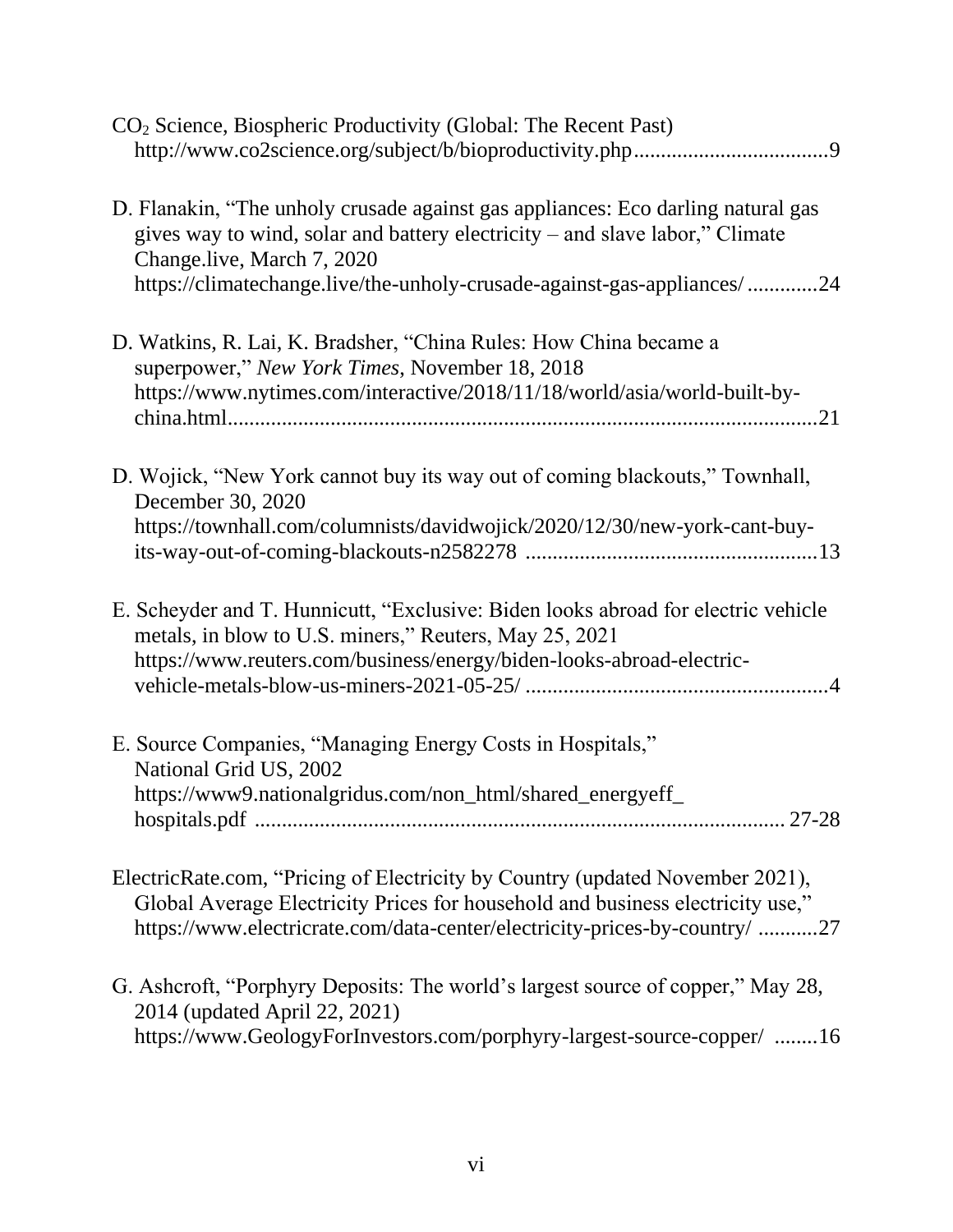| G. Edwards, "How much energy does a wind turbine produce?" May 17, 2021<br>https://www.semprius.com/how-much-power-does-a-wind-turbine-produce/12                                                                                                           |
|-------------------------------------------------------------------------------------------------------------------------------------------------------------------------------------------------------------------------------------------------------------|
| GE Renewable Energy, "Haliade-X offshore wind turbine: The world's most<br>powerful offshore wind turbine"<br>https://www.ge.com/renewableenergy/wind-energy/offshore-wind/haliade-x-                                                                       |
| Global Warming Policy Forum and Power Engineering International, "African<br>nations planning 1250 new coal and gas power plants, new study reveals,"<br><b>January 13, 2021</b><br>https://www.thegwpf.com/african-nations-planning-1250-new-coal-and-gas- |
| H. Parker, "The Secret, Silent Wind-Power Peril," MasterResource blog,<br>February 8, 2017<br>https://www.masterresource.org/windpower-health-effects/secret-silent-wind-                                                                                   |
| I. Goklany, The Improving State of the World: Why we're living longer, healthier,<br>more comfortable lives on a cleaner planet, Washington, DC: Cato Institute                                                                                             |
| Interagency Working Group on Social Cost of Greenhouse Gases, United States<br>Government, Technical Support Document: Social Cost of Carbon, Methane and<br>Nitrous Oxide, Interim Estimates Under Executive Order 13990 (February 26,                     |
| International Energy Agency, The Role of Critical Minerals in Clean Energy<br>Transitions: A World Energy Outlook Special Report, May 2021<br>https://iea.blob.core.windows.net/assets/24d5dfbb-a77a-4647-abcc-                                             |

Transitions.pdf ...............................................................................................15, 17

667867207f74/TheRoleofCriticalMineralsinCleanEnergy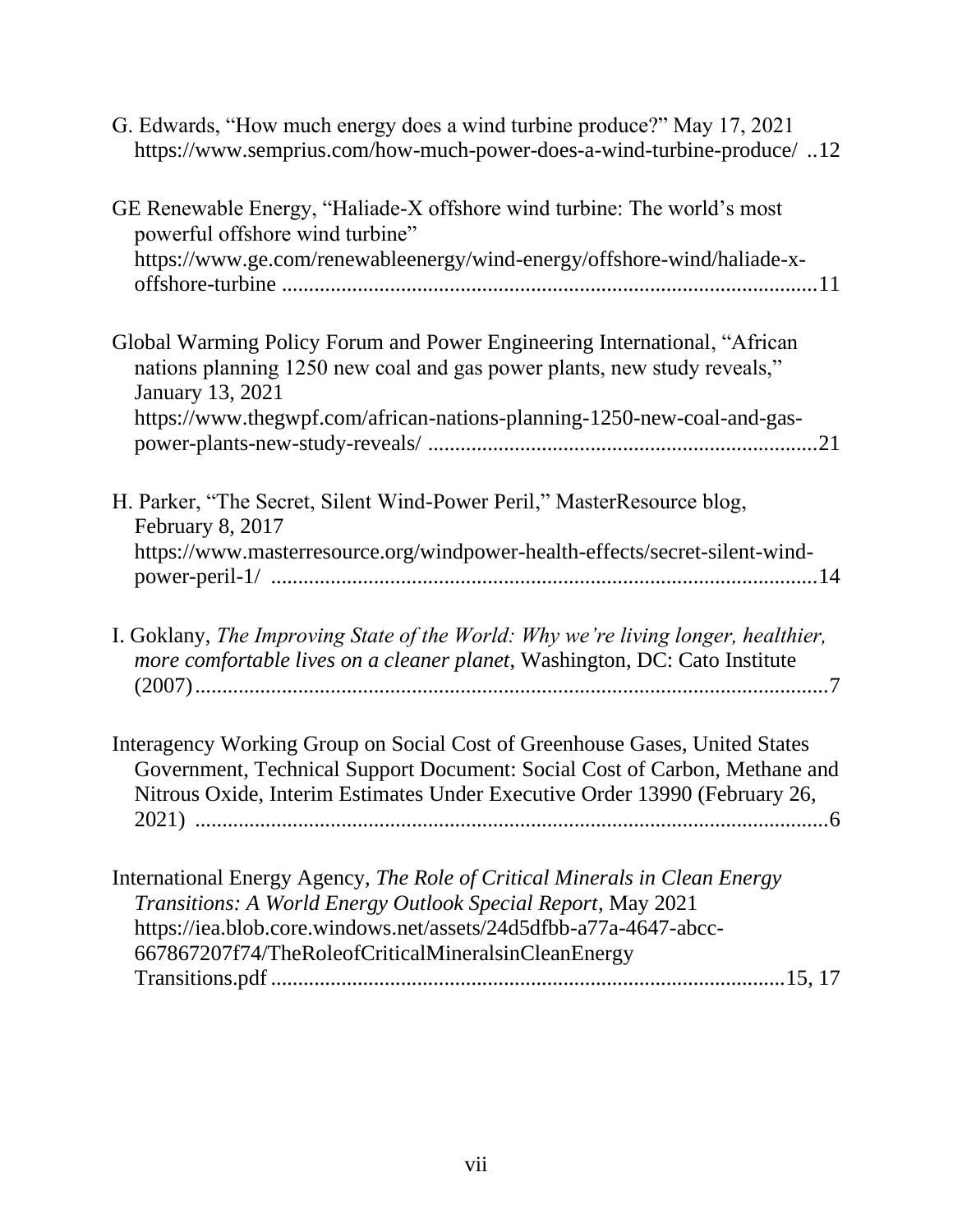| Investment Watch, "John Kerry admits America will buy solar panels made in<br>China by slave labor," May 13, 2021                                                                                                                                                                                                                                                                                       |
|---------------------------------------------------------------------------------------------------------------------------------------------------------------------------------------------------------------------------------------------------------------------------------------------------------------------------------------------------------------------------------------------------------|
| https://www.investmentwatchblog.com/john-kerry-admits-america-will-buy-                                                                                                                                                                                                                                                                                                                                 |
| J. Ambrose and J. Jolly, "UK solar projects using panels from firms linked to<br>Xinjiang forced labour: Investigation finds up to 40% of UK solar farms were<br>built using panels from leading Chinese companies," The Guardian,<br>April 25, 2021,<br>https://www.theguardian.com/environment/2021/apr/23/revealed-uk-solar-<br>projects-using-panels-from-firms-linked-to-xinjiang-forced-labour 19 |
| J. Conrad, Cobalt Sourcing: Child labor and corporate responsibility, Washington                                                                                                                                                                                                                                                                                                                        |
| J. Tirone, "Global warming will kill 83 million people in the next 80 years,"<br>Bloomberg News Service, July 29, 2021<br>https://www.bloombergquint.com/politics/warming-planet-means-83-million-                                                                                                                                                                                                      |
| J. Wiegand, "Hiding Avian Mortality: Where 'green' is red (Part I: Altamont<br>Pass)," MasterResource blog, September 4, 2013<br>https://www.masterresource.org/cuisinarts-of-the-air/hiding-avian-mortality-                                                                                                                                                                                           |
| K. Dickerson, "The world's lust for new technology is creating a 'Hell on Earth' in<br>Inner Mongolia," Business Insider, May 12, 2015<br>https://www.businessinsider.com/the-worlds-tech-waste-lake-inmongolia-                                                                                                                                                                                        |
| K. Tamborrino and E. Wolff, "White House pushes new offshore wind power<br>expansion," Politico, March 29, 2021<br>https://www.politico.com/news/2021/03/29/biden-administration-offshore-wind-                                                                                                                                                                                                         |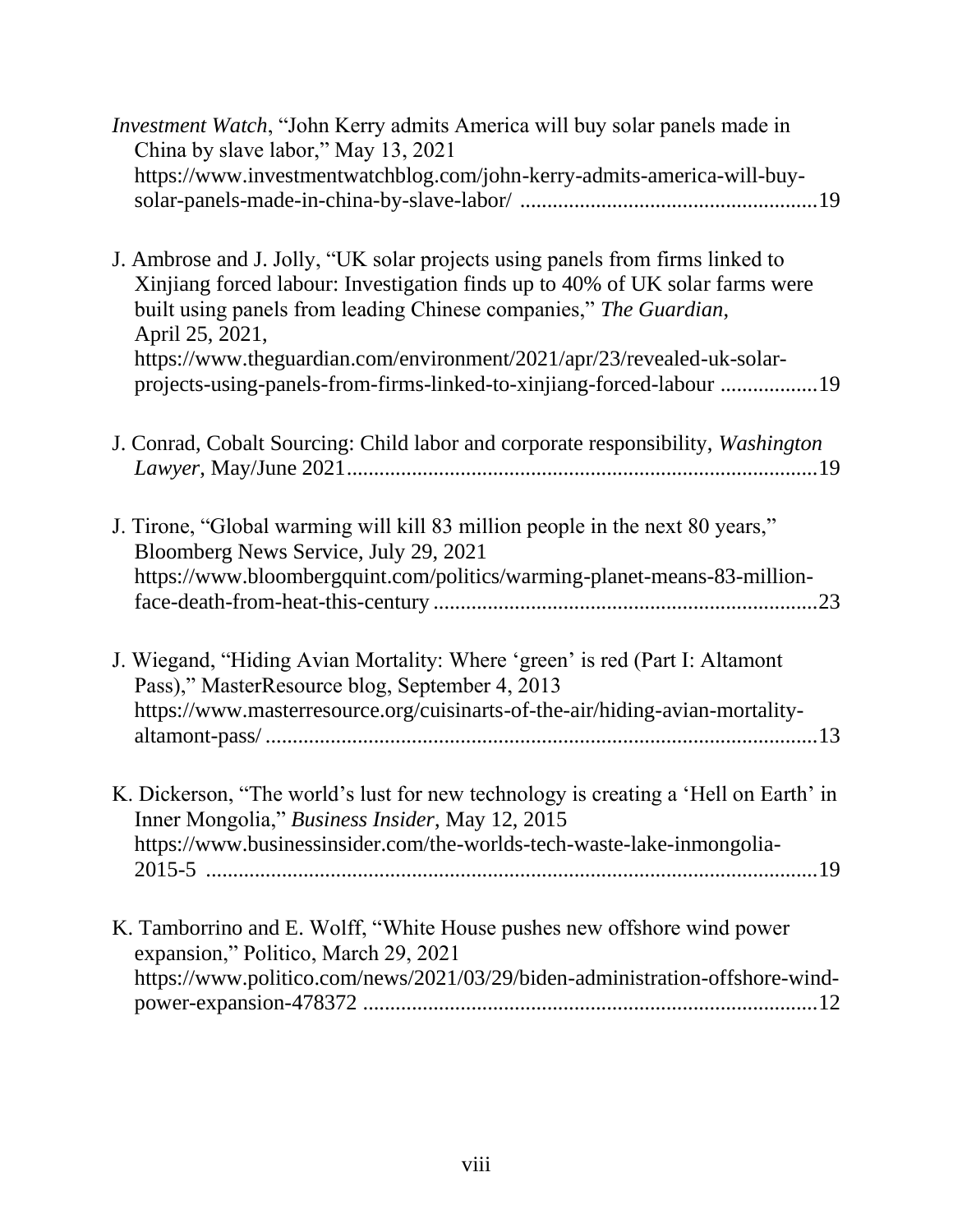| M. Bhardwaj, "India expected to harvest record wheat, rice crops this year,"<br>Reuters, February 24, 2021                                               |
|----------------------------------------------------------------------------------------------------------------------------------------------------------|
| https://www.reuters.com/world/india/india-expected-harvest-record-wheat-rice-                                                                            |
| M. Kile, "South Pole's winter weather record," WattsUpWithThat.com,<br>Oct. 22, 2021                                                                     |
| https://wattsupwiththat.com/2021/10/22/south-poles-winter-weather-record/23                                                                              |
| M. Mills, "Biden's not-so-clean energy transition," Wall Street Journal,<br>May 12, 2021                                                                 |
| https://www.wsj.com/articles/bidens-not-so-clean-energy-transition-                                                                                      |
|                                                                                                                                                          |
| M. Ridley, "The plot against fracking: How cheap energy was killed by Green lies<br>and Russian propaganda," The Critic, December 2019                   |
| https://thecritic.co.uk/issues/december-2019/the-plot-against-                                                                                           |
|                                                                                                                                                          |
| M. Shellenberger, "If solar panels are so clean, why do they produce so much toxic<br>waste?," Forbes, May 23, 2018                                      |
| https://www.forbes.com/sites/michaelshellenberger/2018/05/23/if-solar-panels-<br>areso-clean-why-do-they-produce-so-much-toxic-waste/?sh=2409ab684bb2 18 |
| N. Mamula and A. Bridges, Groundbreaking! America's New Quest for Mineral<br>Independence, San Jose, CA: Penned Source Production (2018) 16, 17          |
| N. Mamula, "Federal Land Withdrawals: Endangering the Nation: The                                                                                        |
| consequences of locking up American mineral wealth," Capital Research<br>Center, January 2020                                                            |
| https://capitalresearch.org/article/federal-land-withdrawals-part-1_17                                                                                   |
| Net Zero Watch, "Government's years of irresponsible neglect has left Britain at<br>mercy of Putin," October 18, 2021                                    |
| https://www.netzerowatch.com/net-zero-watch-governments-years-of-                                                                                        |
|                                                                                                                                                          |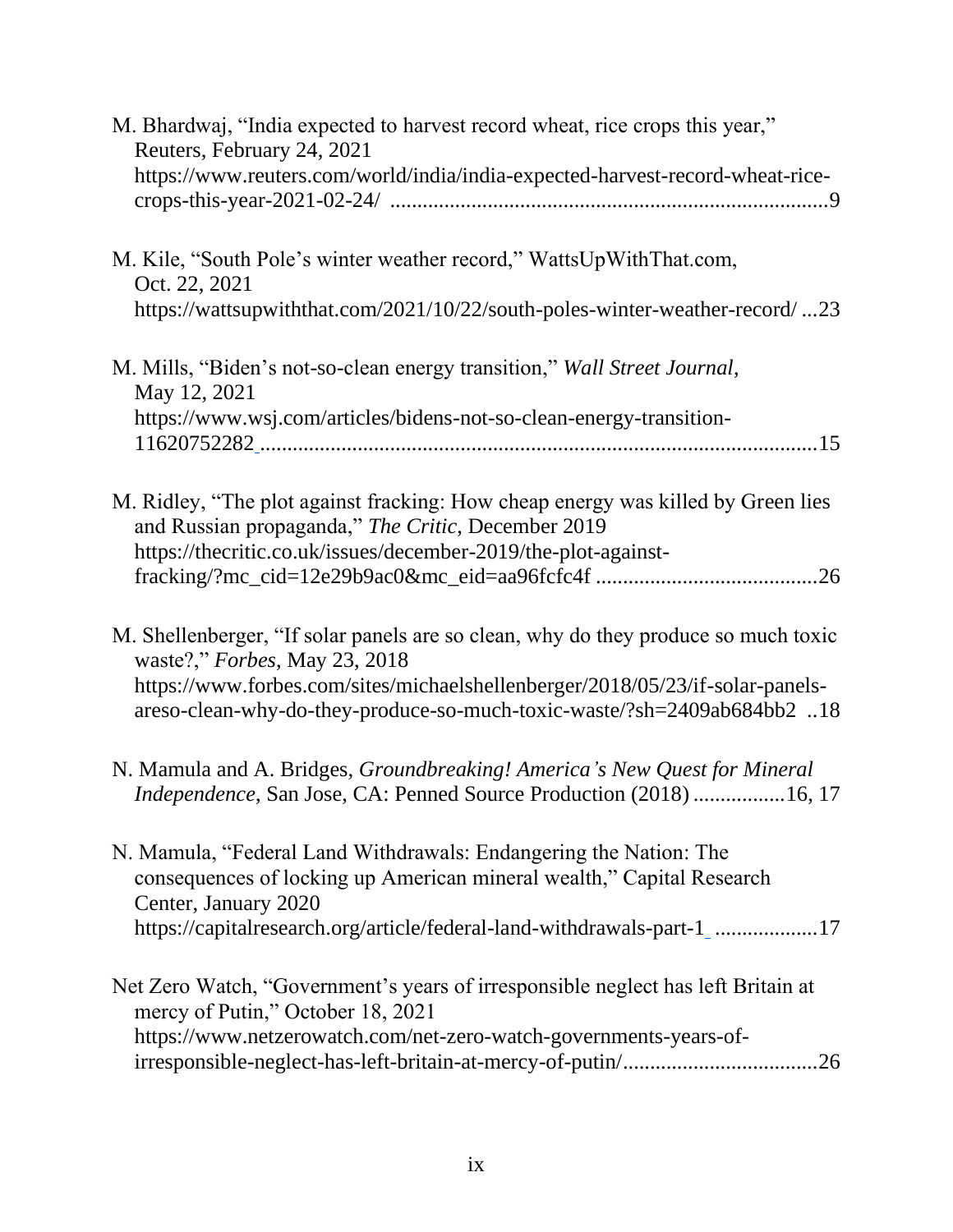| P. Driessen, How the Green New Deal's Renewable Energy Mining Would Harm<br>Humans and the Environment, Chicago: Heartland Institute, (2020)<br>https://www.heartland.org/_template-<br>assets/documents/publications/PBdriessenmining2Apr20.pdf_16                                                                                                               |  |
|-------------------------------------------------------------------------------------------------------------------------------------------------------------------------------------------------------------------------------------------------------------------------------------------------------------------------------------------------------------------|--|
| P. Driessen, Protecting the Environment from the Green New Deal, Chicago:<br>Heartland Institute (2019)<br>https://www.heartland.org/_template-                                                                                                                                                                                                                   |  |
| P. Fairbanks, "Hospital energy use: Taking advantage of energy efficiency,"<br>EET&D (Electric Energy) Magazine, July/August 2018<br>https://electricenergyonline.com/energy/magazine/1147/article/Hospital-Energy-                                                                                                                                               |  |
| P. Gosselin, "Looking at NASA's Vegetation Index data, the news is good: The<br>globe has greened 10% so far this century," February 24, 2021<br>https://notrickszone.com/2021/02/24/nasa-vegetation-index-globe-continues-                                                                                                                                       |  |
| P. Nagle and K. Temaj, "Energy market developments: natural gas and coal prices<br>surge amid constrained supply," World Bank Blogs, November 8, 2021,<br>https://blogs.worldbank.org/opendata/energy-market-developments-natural-gas-                                                                                                                            |  |
| P. Stevens, "UK energy titan SSE says low wind, driest conditions in 70 years hit<br>renewable generation," CNBC Online, September 29, 2021<br>https://www.cnbc.com/2021/09/29/sse-says-low-wind-dry-conditions-hit-                                                                                                                                              |  |
| Public Health England, University College London Institute of Health Equity,<br>"Local action on health inequalities: Fuel poverty and cold home-related health<br>problems," September 2014,<br>https://assets.publishing.service.gov.uk/government/uploads/system/uploads/atta<br>chment_data/file/355790/Briefing7_Fuel_poverty_health_inequalities.pdf.24, 25 |  |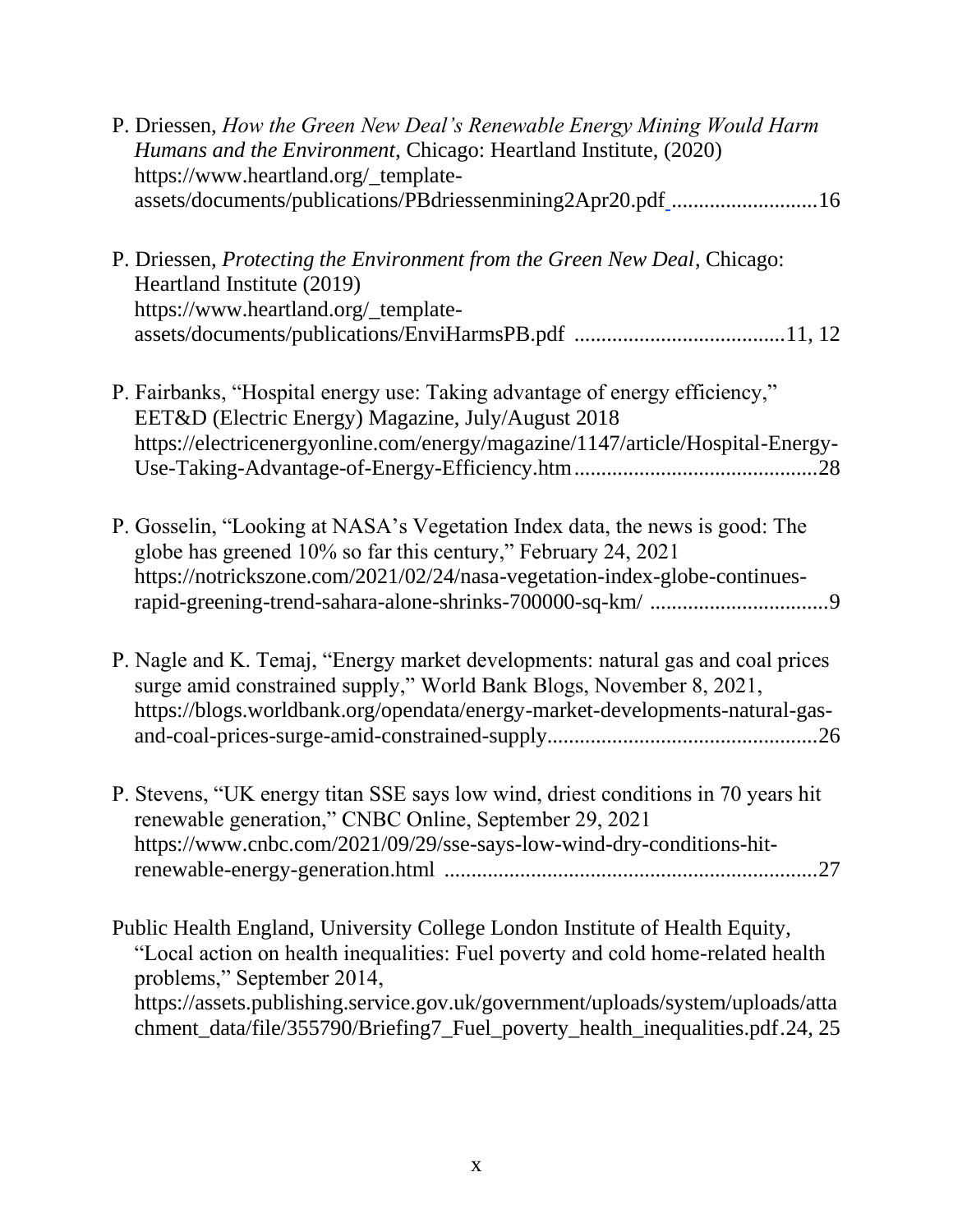- R. Booth, "Care homes warn crippling energy bills could force closures: Care operators' gas and electricity bills could double this winter as a result of the energy crisis," *The Guardian*, September 24, 2021 https://www.theguardian.com/business/2021/sep/24/care-homes-warn-cripplingenergy-bills-could-force-closures?mc .................................................................27
- R. Carter, *Climate: The Counter Consensus*, London: Stacey International (2010) J. Christy, Testimony before U.S. House of Representatives Committee on Science, Space & Technology, March 29, 2017 https://science.house.gov/imo/media/doc/Christy%20Testimony\_1.pdf?1 .........3
- R. Rapier, Primary Global Energy Consumption 2019 (by source), Realgy Energy Services https://d2fu5nmldghv48.cloudfront.net/realgyenergyservices.com/public\_html/w p-content/uploads/2020/07/01164553/Primary-Energy-Consumption.png .........7
- R. Spencer, *The Great Global Warming Blunder: How Mother Nature fooled the world's top climate scientists*, New York: Encounter Books (2010)....................3

| Reuters, "Study: China's new coal power plant capacity in 2020 more than 3 times |  |
|----------------------------------------------------------------------------------|--|
| rest of world's," February 3, 2021                                               |  |
| https://www.VOAnews.com/science-health/study-chinas-new-coal-power-plant-        |  |
|                                                                                  |  |

- S. Gibbens, "Why a warming Arctic may be causing colder U.S. winters: A new study shows how a warming Arctic could negatively impact regions thousands of miles away," *National Geographic*, March 13, 2018 https://www.nationalgeographic.com/science/article/global-warming-arcticcolder-winters-climate-change-spd .....................................................................22
- S. Inskeep, A. Westerman, "Why is China placing a global bet on coal?" National Public Radio, April 29, 2019 https://www.npr.org/2019/04/29/716347646/why-is-china-placing-a-global-beton-coal .................................................................................................................21
- S. Koonin, *Unsettled: What climate science tells us, what it doesn't, and why it matters*, Dallas: BenBella Books (2021) ..............................................................3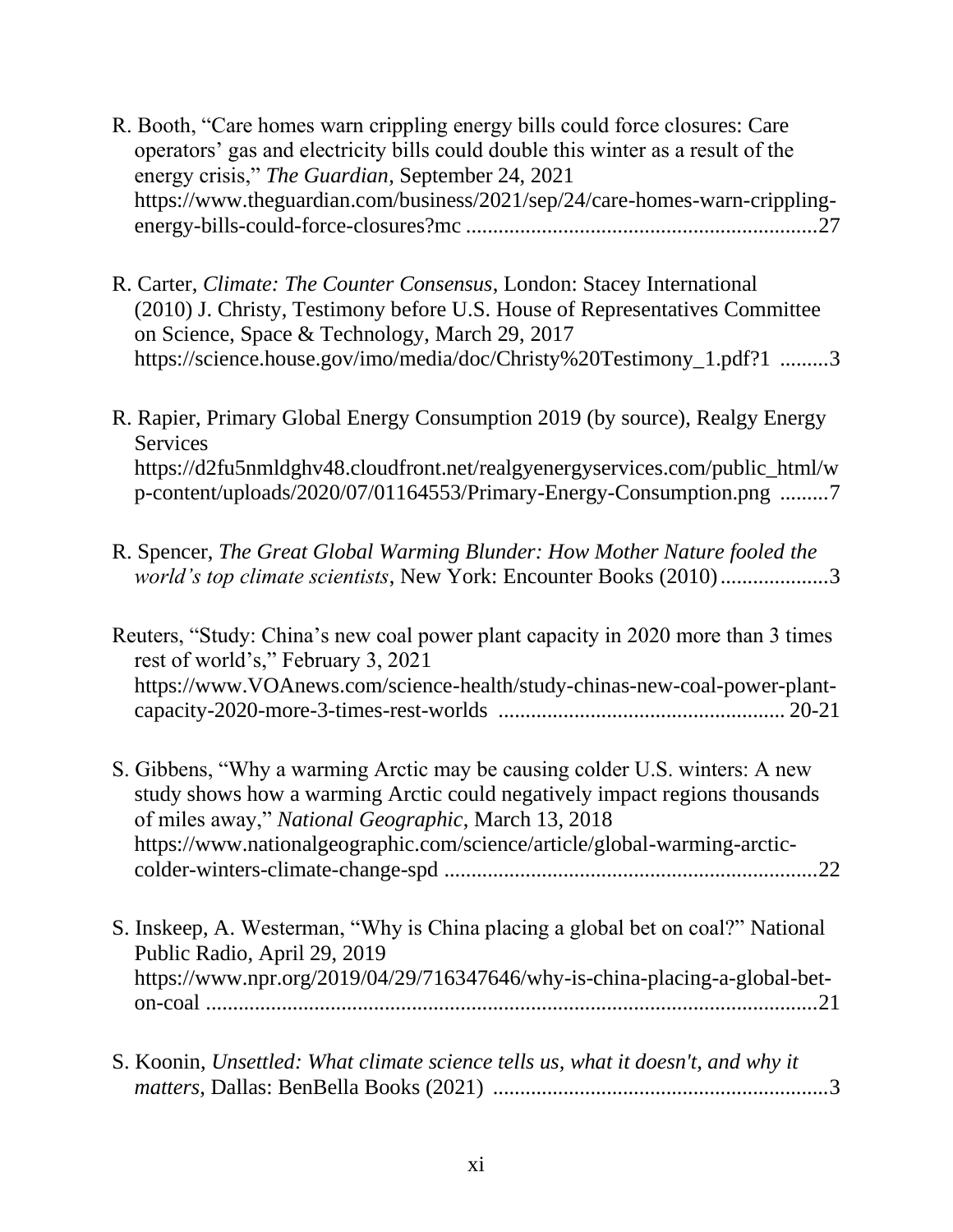| T. Doshi, "The IPCC's climate 'code red' versus the real world," Forbes, August<br>https://www.forbes.com/sites/tilakdoshi/2021/08/14/squaring-the-circle-the-uns-<br>climate-code-red-versus-the-real-world/?sh=12c1de31443027                                                      |
|--------------------------------------------------------------------------------------------------------------------------------------------------------------------------------------------------------------------------------------------------------------------------------------|
| The Local, "Call to prevent power cuts in poorest German households,"<br>May 14, 2019                                                                                                                                                                                                |
| https://www.thelocal.de/20190514/call-to-prevent-power-cuts-in-german-                                                                                                                                                                                                               |
| U.S. Department of Energy, "Wind Turbine Radar Interference Mitigation,"<br>March 2019                                                                                                                                                                                               |
| https://www.energy.gov/sites/prod/files/2019/04/f61/WTRM_Factsheet_Final_                                                                                                                                                                                                            |
| U.S. Department of Health and Human Services, Administration for Children and<br>Families, Office of Community Services, Low Income Home Energy Assistance<br>Program Report to Congress, "Preventing Loss of Life Due to Extreme Indoor<br>Temperatures FY 2007," February 15, 2007 |
| https://www.acf.hhs.gov/ocs/report/liheap-report-congress-preventing-loss-life-                                                                                                                                                                                                      |
| U.S. Energy Information Administration, "Henry Hub Natural Gas Spot Price,"<br>October 2021                                                                                                                                                                                          |
|                                                                                                                                                                                                                                                                                      |
| U.S. Energy Information Administration, "One in three U.S. households faces a<br>challenge in meeting energy needs," September 19, 2018                                                                                                                                              |
|                                                                                                                                                                                                                                                                                      |
| U.S. Energy Information Administration, "Winter Fuels Outlook," October 2021<br>https://www.eia.gov/outlooks/steo/special/winter/2021_Winter_Fuels.pdf 28                                                                                                                            |
| U.S. Energy Information Administration, Monthly Energy Review, April 2018<br>https://www.e-education.psu.edu/ebf301/sites/www.e-education.psu.edu.ebf301/<br>files/Revised_folder/Lesson_01/2017%20energy_consumption_by_source_large                                                |
|                                                                                                                                                                                                                                                                                      |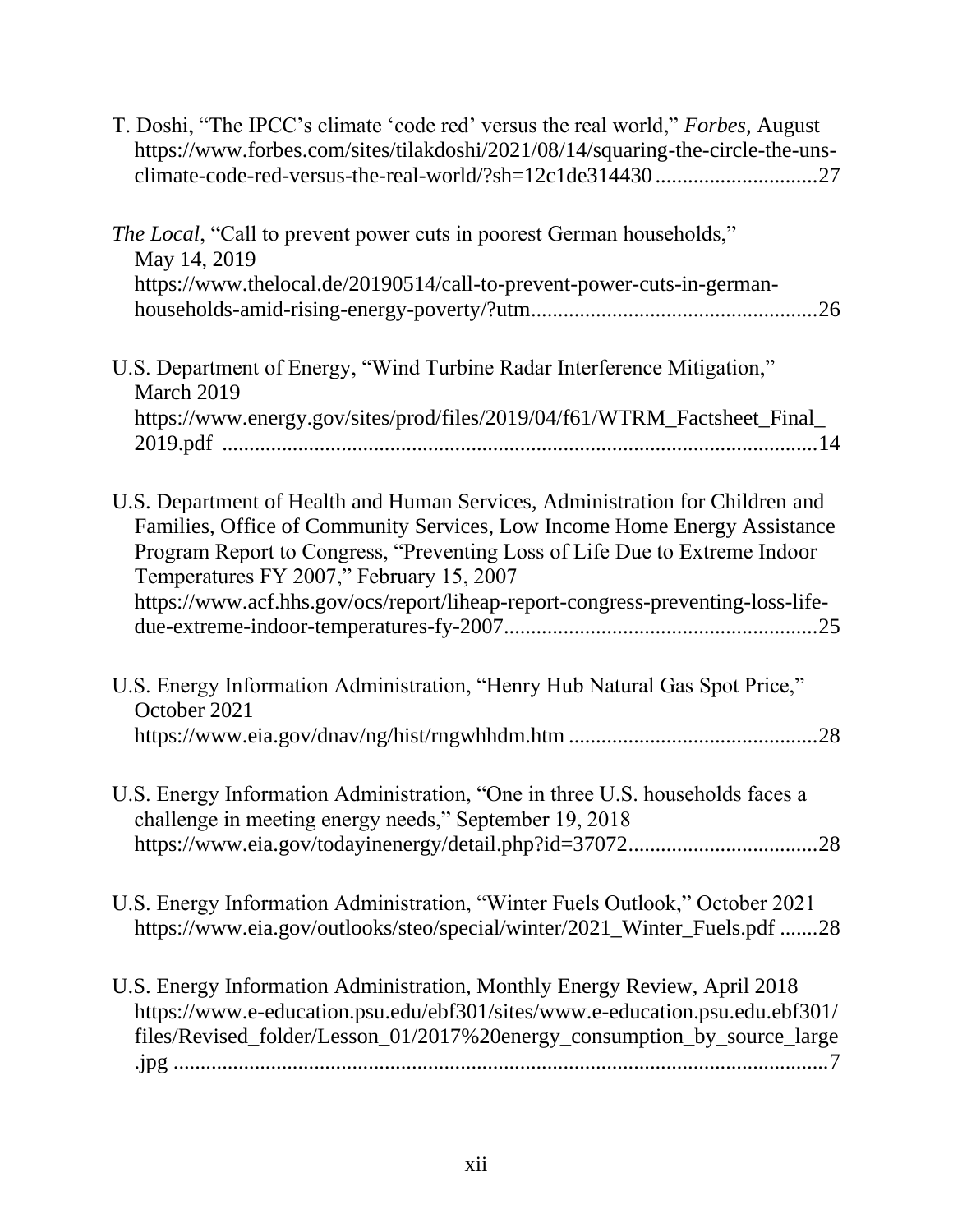| U.S. Energy Information Administration, U.S. Energy-Related Carbon Dioxide<br>Emissions: 2019, September 2020<br>https://www.eia.gov/environment/emissions/carbon/pdf/2019_co2analysis.                                               |
|---------------------------------------------------------------------------------------------------------------------------------------------------------------------------------------------------------------------------------------|
|                                                                                                                                                                                                                                       |
| V. Jayaraj: "Despite COP26 pressure, Asia and Africa remain committed to coal,"<br>Global Warming Policy Forum, June 6, 2021                                                                                                          |
| https://www.thegwpf.com/despite-cop26-pressure-asia-and-africa-remain-                                                                                                                                                                |
| V. Volcovici and N. Groom, "White House backs 2030 milestone on path to net<br>zero grid," Reuters, April 26, 2021                                                                                                                    |
| https://www.reuters.com/business/sustainable-business/exclusive-white-house-                                                                                                                                                          |
| Wall Street Journal, "America's Energy Gift to Dictators: China, Russia and Iran<br>will exploit the U.S. retreat on fossil fuels" (lead editorial), June 10, 2021<br>https://www.wsj.com/articles/americas-energy-gift-to-dictators- |
|                                                                                                                                                                                                                                       |
| Wind Energy: The Facts, "Impacts on Marine Mammals and Sea Birds: Impacts on<br>marine mammals"                                                                                                                                       |
| https://www.wind-energy-the-facts.org/impacts-on-marine-mammals-and-sea-                                                                                                                                                              |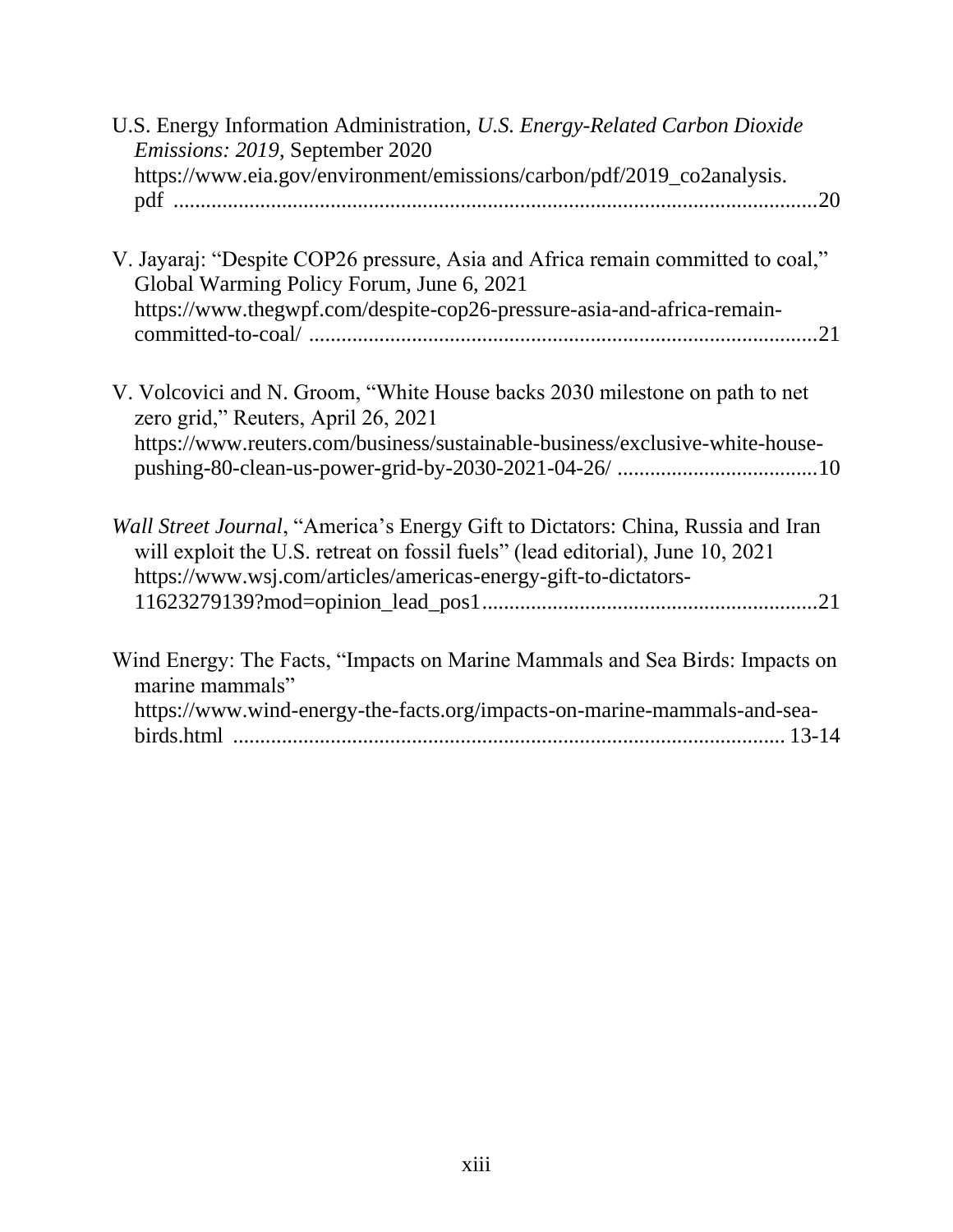#### **INTEREST OF AMICUS CURIAE**

CFACT respectfully submits this Brief with the consent of all parties as *Amicus Curiae* in support of Appellants. <sup>1</sup> This brief focuses on the speculative, inadequate, arbitrary and capricious analysis by the Interagency Working Group (Working Group or IWG) and affiliated Federal Government agencies in setting "social costs" of greenhouse gases, to justify enormously expanding the federal regulatory reach, forcing the attempted substitution of "renewable" energy for hydrocarbon or "fossil fuel" energy, and intruding into virtually every aspect of Americans' lives, employment, health and living standards.

CFACT is a Washington, DC-based nonprofit public policy and educational organization that promotes environmental protection, economic development, human health, and more productive lives for people throughout the United States and world, through modern science and technology grounded in complete and careful analysis of often competing needs, costs, benefits, interests and political agendas.

CFACT's interest in this case stems from the Working Group's failure to allow proper opportunities for comment, and its failure to consider major costs and

<sup>&</sup>lt;sup>1</sup> No party's counsel authored the brief in whole or in part; nor did any party or a party's counsel contribute money for preparation of this brief; nor did any person other than the amicus curiae or its counsel contribute money intended to fund preparing or submitting the brief.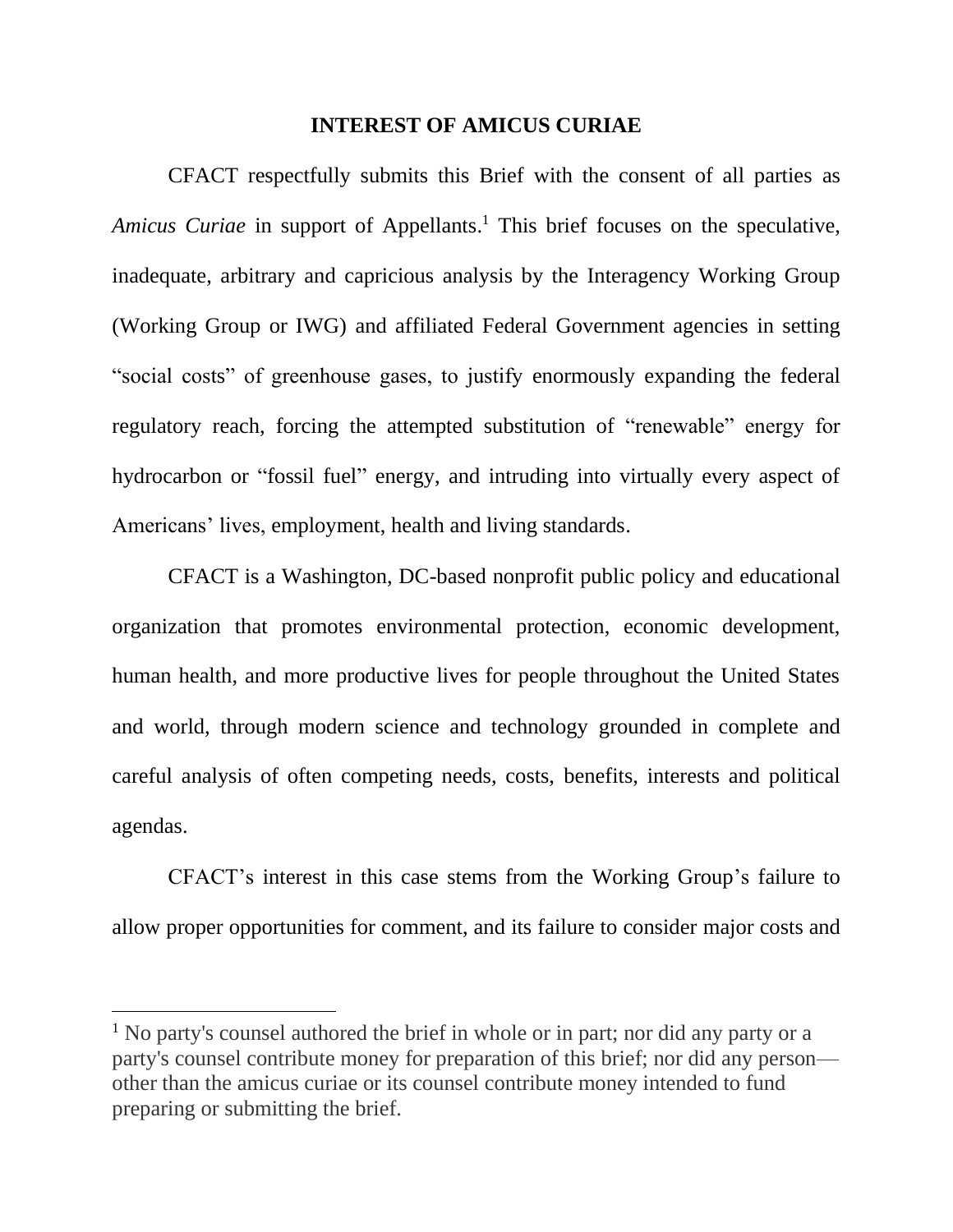benefits that any competent, rigorous and complete analysis would necessarily have included. These failures are particularly important because the Group is developing highly influential scientific and economic assessments that are used to support, justify and drive major federal actions that will have especially far-reaching and costly impacts on employment, the economy, the health and well-being of American citizens, and the quality and diversity of the natural and human environment.

#### **SUMMARY OF ARGUMENT**

Fossil fuels make our lives richer, freer, more productive and manifestly safer. They are central to our economy and way of life. Recent blackouts and energy price increases provide stark reminders of the importance of reliable, affordable, "dispatchable" energy, as opposed to intermittent energy sources.

A valid, complete, rigorous analysis of the "social costs" of greenhouse gases (GHGs) must not only address the asserted American and global *costs* of U.S. hydrocarbon use and resulting GHG emissions. It must also examine the *benefits* of those fuels and emissions to the United States and world – and the numerous, significant *costs* of attempting to *replace* existing U.S. fossil fuel energy systems with wind, solar, battery and biofuel power, and installing a vastly expanded and enhanced electricity transmission system. Yet IWG analysts somehow ignored these benefits and costs throughout their analysis.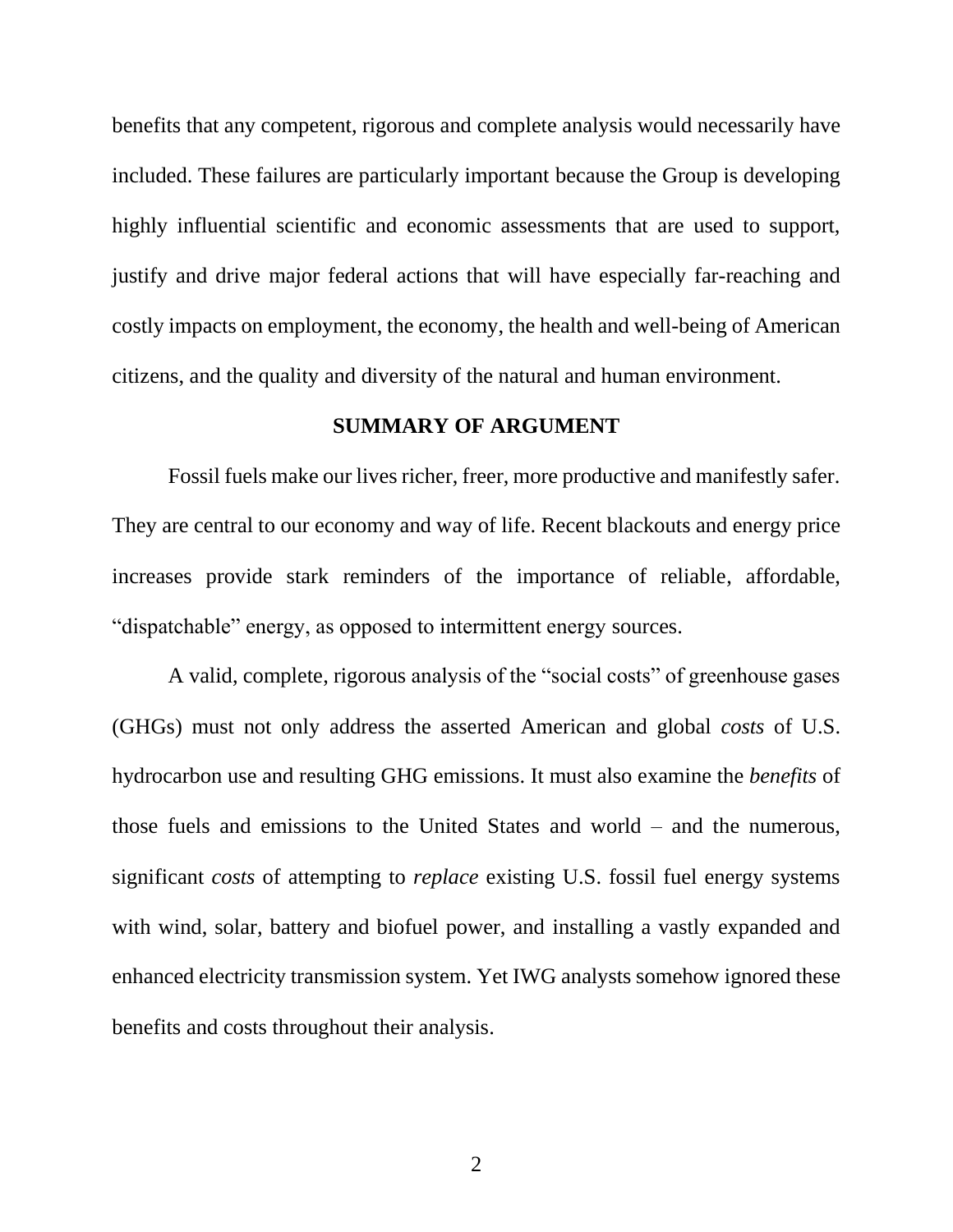The combustion of carbon-based energy indisputably produces carbon dioxide (CO<sub>2</sub>) and other greenhouse gases that have *some influence* on Earth's climate. However, claims that they are causing "dangerous" temperature increases, more extreme weather, melting ice caps and other climate "chaos" are contested by many reputable scientists.<sup>2</sup>

Forcibly eliminating abundant, reliable, affordable fossil fuels would not only cause the loss of numerous American jobs, companies, industries and other benefits. It would force Americans to discard expensive power generation and industrial, business and household equipment, and attempt to replace them with costly electricity-based equipment operated with intermittent, unreliable, weatherdependent wind and solar power.

Still more costs would be imposed by compelling the installation of potentially hundreds of thousands of onshore and offshore wind turbines, billions of solar panels and battery modules, and thousands of miles of new electricity transmission lines. Those facilities would impact millions of acres of scenic vistas

<sup>2</sup> *See e.g.,* R Carter, *Climate: The Counter Consensus*, London: Stacey International (2010); J Christy, Testimony before U.S. House Committee on Science, Space & Technology, March 29, 2017, https://science.house.gov/imo/media/doc/Christy%20Testimony\_1.pdf?1; S Koonin, *Unsettled: What climate science tells us, what it doesn't, and why it matters*, Dallas: BenBella Books (2021); R Spencer, *The Great Global Warming Blunder: How Mother Nature fooled the world's top climate scientists*, New York: Encounter Books (2010).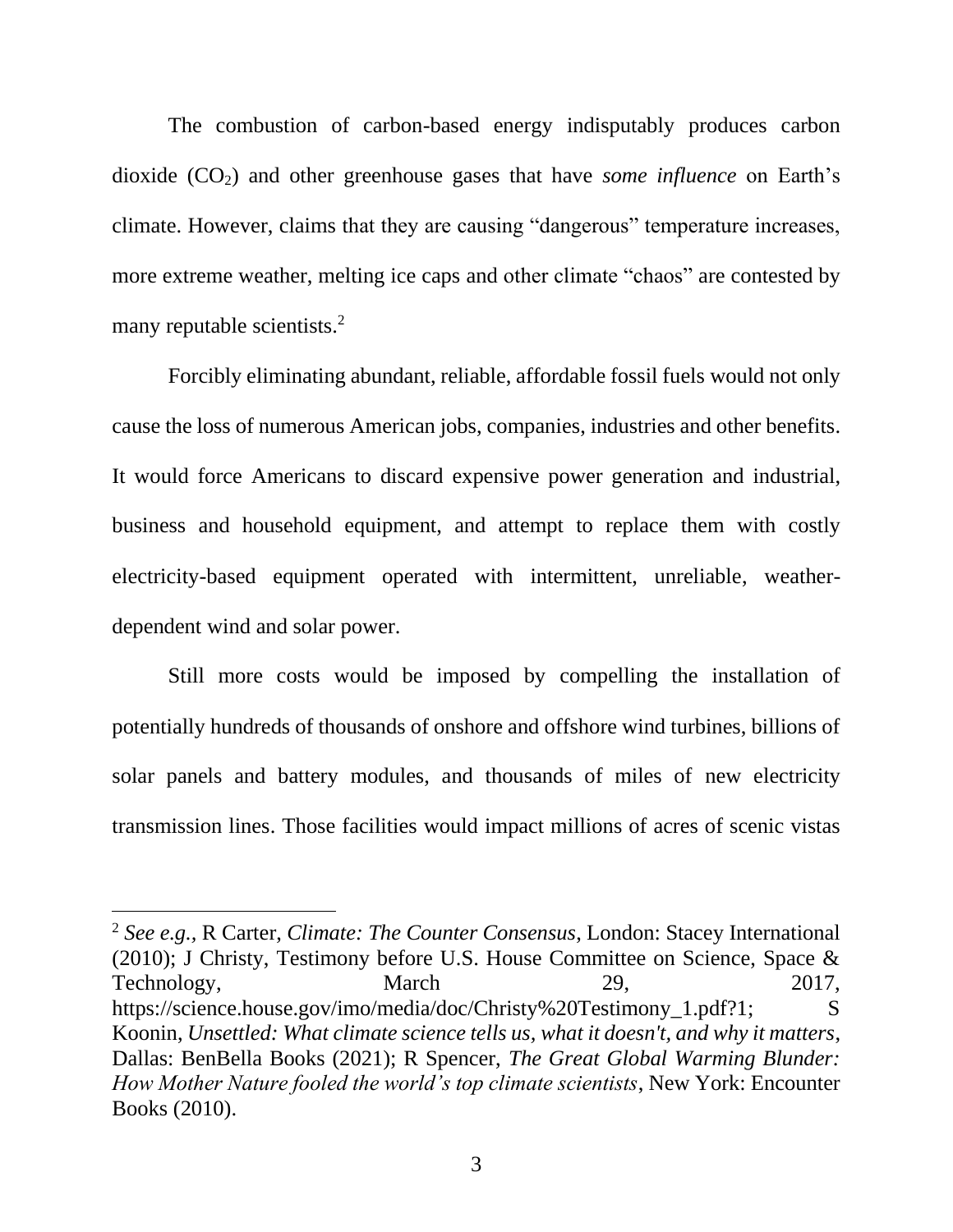and wildlife habitats; impair human health; and displace or kill millions of birds, mammals, sea creatures and other species.

These new industrial facilities would require enormous quantities of metals, minerals, plastics, concrete and other materials. That would necessitate greatly expanded mining, processing and manufacturing operations, many involving fossil fuels, air and water pollution, forced labor, more habitat and wildlife destruction, and human diseases, injuries and deaths.

These activities would occur primarily in foreign countries, because the U.S. increasingly restricts mining, has insufficient metal and mineral deposits to meet these raw material needs, and will be able to support only limited manufacturing with renewable energy.<sup>3</sup>

These realities raise critical, complex national security and environmental justice issues.

Meanwhile, even in a hypothetical future in which U.S. fossil fuel reliance is forcibly decreased or eliminated, many other countries would not stop using fossil fuels. Indeed, their oil, gas and coal use would likely increase, to improve their people's living standards, and to operate the new and expanded mines, processing

<sup>3</sup> *See* E. Scheyder and T. Hunnicutt, "Exclusive: Biden looks abroad for electric vehicle metals, in blow to U.S. miners," Reuters, May 25, 2021, https://www.reuters.com/business/energy/biden-looks-abroad-electric-vehiclemetals-blow-us-miners-2021-05-25/.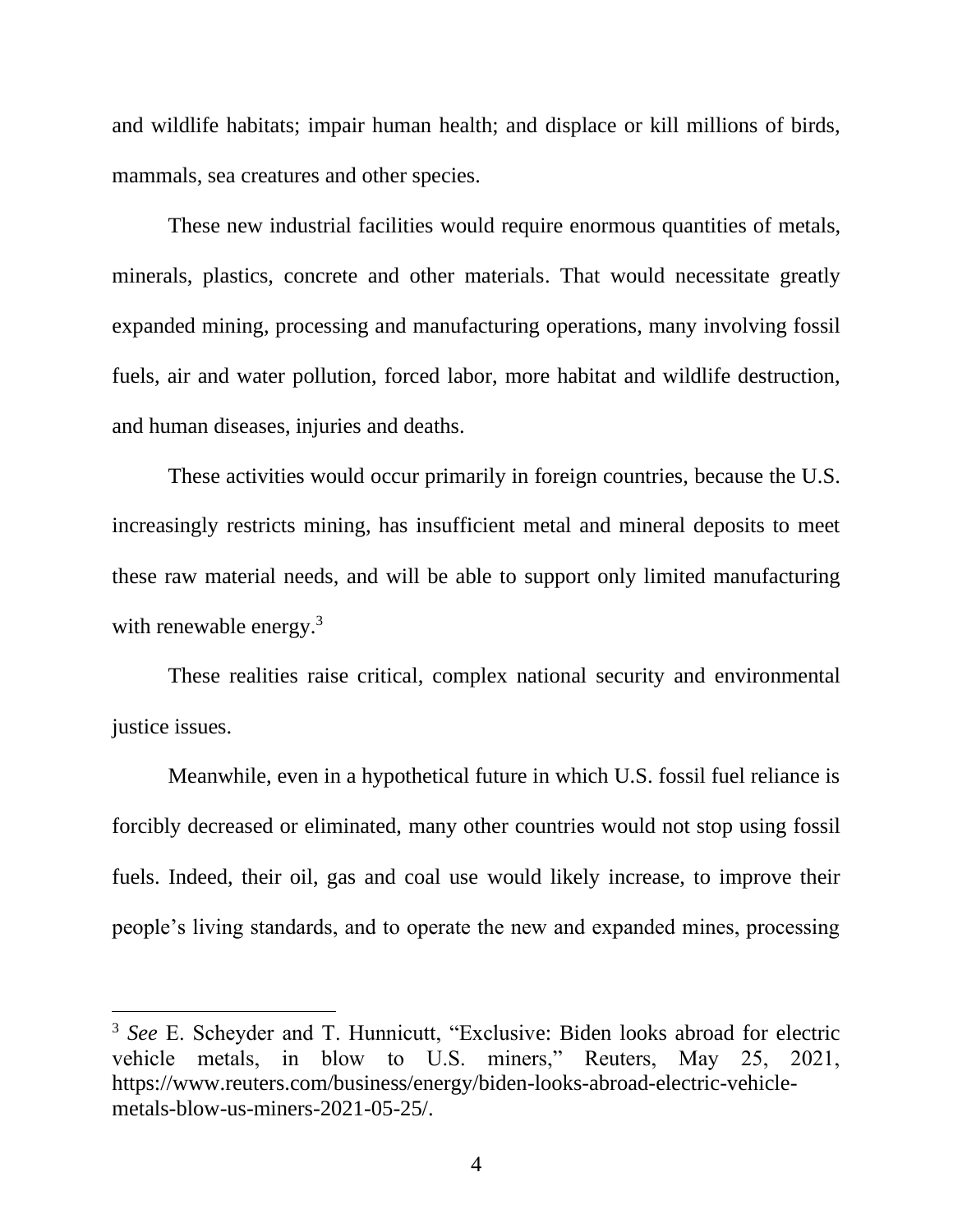plants and factories to meet U.S. "renewable" energy needs. Global greenhouse gas emissions will thus *increase*, rather than decline.

That means all the foregoing U.S. and global costs and sacrifices would bring no climate benefits, even assuming that greenhouse gases are the primary factor in modern climate change.

Anti-fossil-fuel policies also price life-protecting, life-saving heating and airconditioning technologies out of reach for many poor, minority, and fixed-income families, causing many thousands to perish every year.

A proper analysis would consider and balance all these scenarios, costs and benefits. It would not present all costs, and no detectable or obvious benefits, to the quality of the natural and human environment from fossil fuel use and associated emissions. It would not exaggerate claimed *global* benefits from eliminating fossil fuels in the United States. Nor would it minimize or ignore the costs and risks associated with forcibly eliminating existing U.S. energy delivery systems and attempting to replace them with new wind, solar and battery electricity systems.

Anything less than careful, complete analysis of all these costs, risks and benefits is arbitrary, capricious, and contrary to the Administrative Procedure Act (APA), 5 U.S.C. §552 *et seq*., and National Environmental Policy Act (NEPA), 42 U.S.C. § 4321 *et seq*.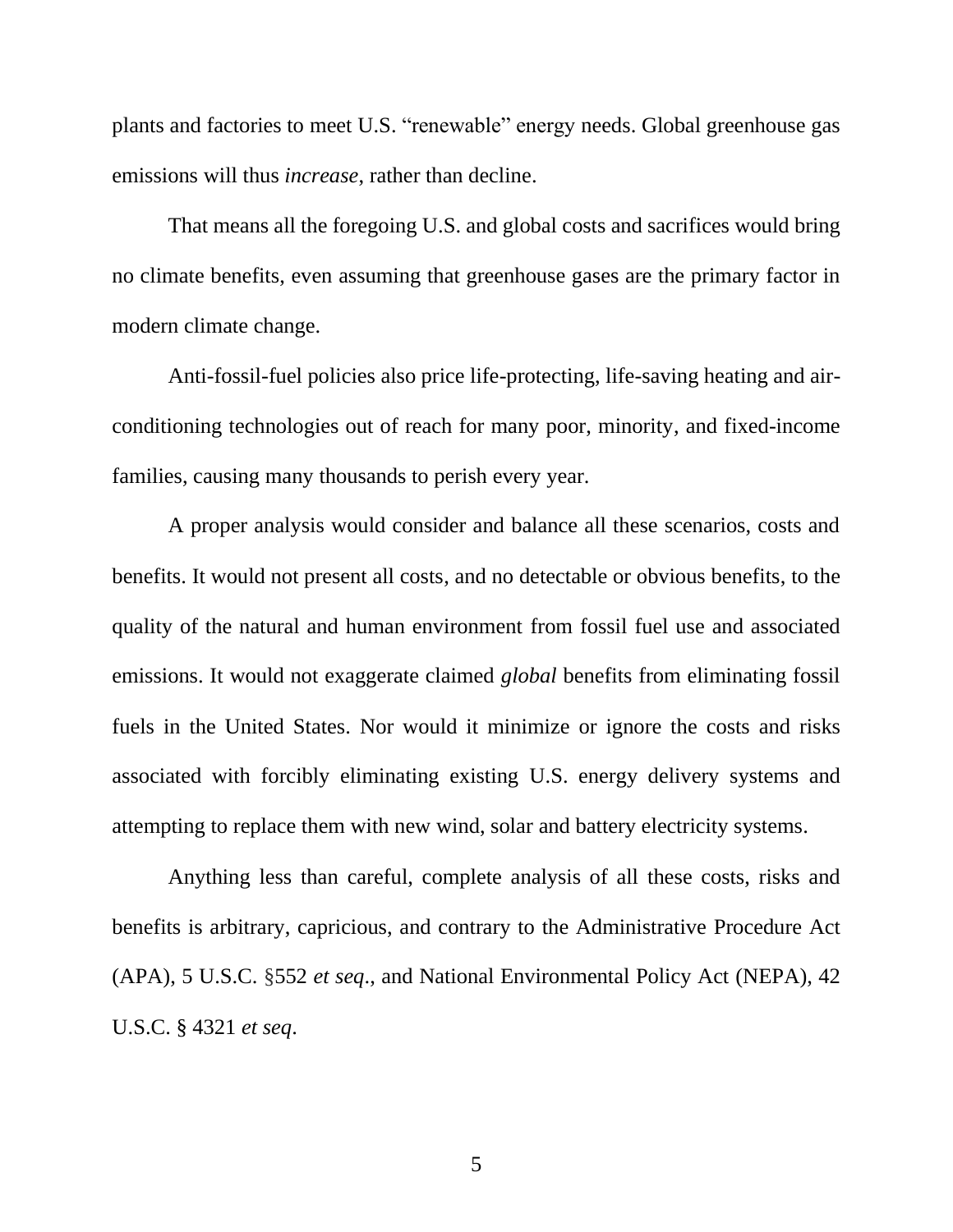#### **ARGUMENT**

**I. The Interagency Working Group has improperly chosen to focus only on alleged U.S. and global** *costs* **of U.S. carbon dioxide and other greenhouse gas emissions from America's fossil fuel use. A competent, complete analysis must also assess the U.S. and global** *benefits* **of those fuels and carbon dioxide emissions.** 

By Executive Order 13990, "Protecting Public Health and the Environment and Restoring Science to Tackle the Climate Crisis," the Biden Administration has tasked a reconstituted Interagency Working Group with examining the alleged *global costs* of emissions by the *United States* of carbon dioxide and other greenhouse gases, by January 2022. 86 Fed. Reg. 7037; Docket No. 1-1. On February 26, 2021, the Working Group released its interim values for the social costs of carbon, methane and nitrous oxide.<sup>4</sup>

By this act and "without any statutory or constitutional authority," the President has "arrogated to the Executive Branch the unilateral power to dictate specific values for the 'social costs' of greenhouse gases in virtually every regulatory program administered by the federal government." [Complaint at 1]

Additionally, any competent, rigorous, complete analysis must also examine the *U.S. and global benefits* of fossil fuel use and  $CO<sub>2</sub>/GHG$  emissions. The IWG

<sup>4</sup> Interagency Working Group on Social Cost of Greenhouse Gases, United States Government, Technical Support Document: Social Cost of Carbon, Methane and Nitrous Oxide, Interim Estimates Under Executive Order 13990, February 26, 2021 [Docket No. 1-2].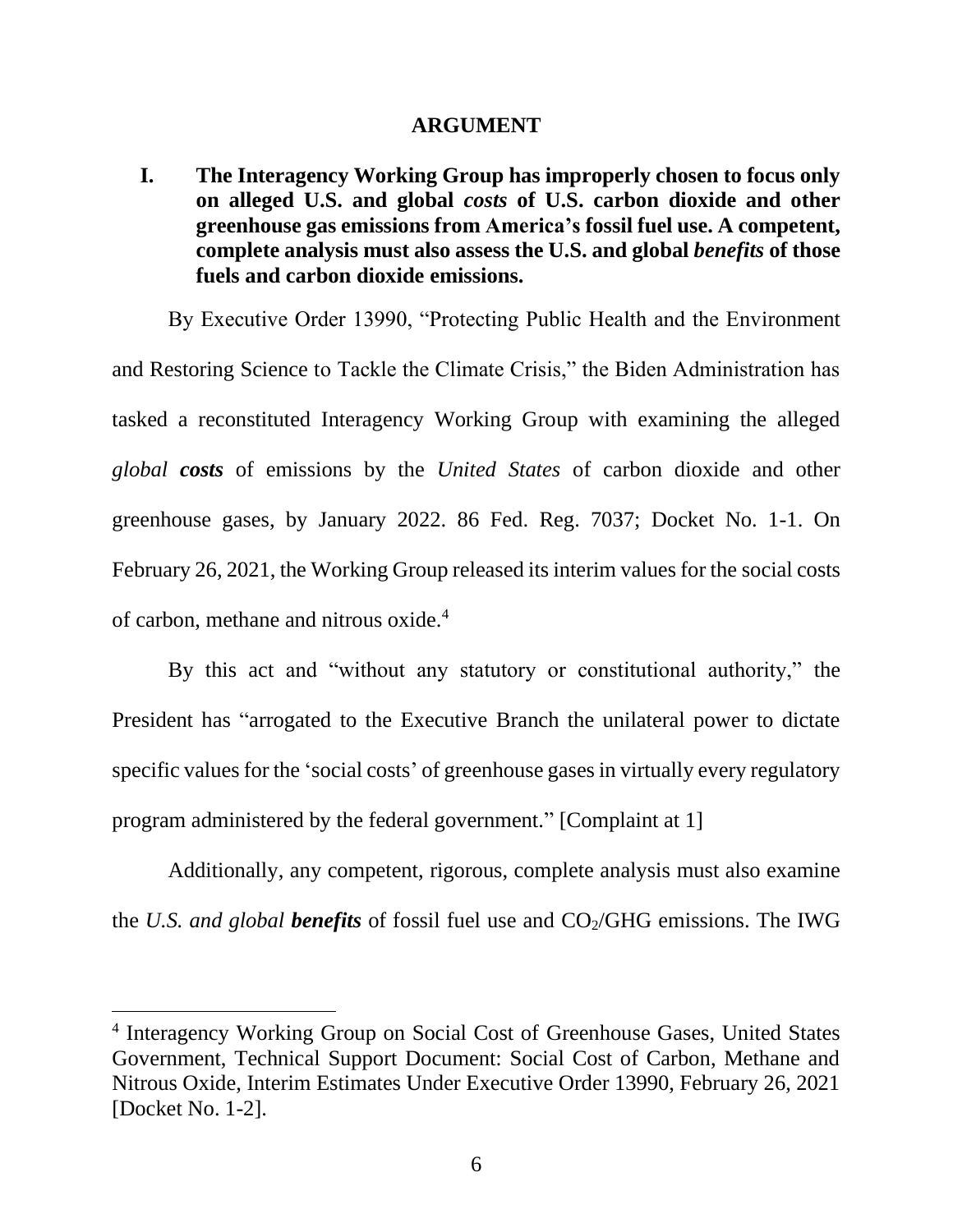did not do so in preparing its interim values, and is not doing so now for its final report.

Those benefits include the industries, jobs, living standards, revenues, health and other social-economic-environmental improvements that oil, natural gas and coal bring to families and communities throughout the United States and world. That the United States and developed world were largely built with fossil fuels and still rely on oil, natural gas and coal for 80% of their energy further underscores this reality.<sup>5</sup>

Fossil fuel benefits also include enhanced plant growth and drought-resistance due to increasing levels of *atmospheric carbon dioxide*, resulting in record corn, wheat, soy and other crop yields in recent years, improved forest and grassland productivity, the "greening" of desert areas, and enriched freshwater and marine habitats throughout the world.

<sup>5</sup> *See e.g.,* I Goklany, *The Improving State of the World*, Washington, DC: Cato Institute (2007); U.S. Energy Information Administration, Monthly Energy Review, April 2018, "U.S. Energy consumption by source, 2017," https://www.eeducation.psu.edu/ebf301/sites/www.e-education.psu.edu.ebf301/files/ Revised folder/Lesson 01/2017%20energy consumption by source large.jpg; and R Rapier, Primary Global Energy Consumption 2019 (by source), Realgy Energy Services, https://d2fu5nmldghv48.cloudfront.net/realgyenergy services.com/public\_html/wp-content/uploads/2020/07/01164553/Primary-Energy-Consumption.png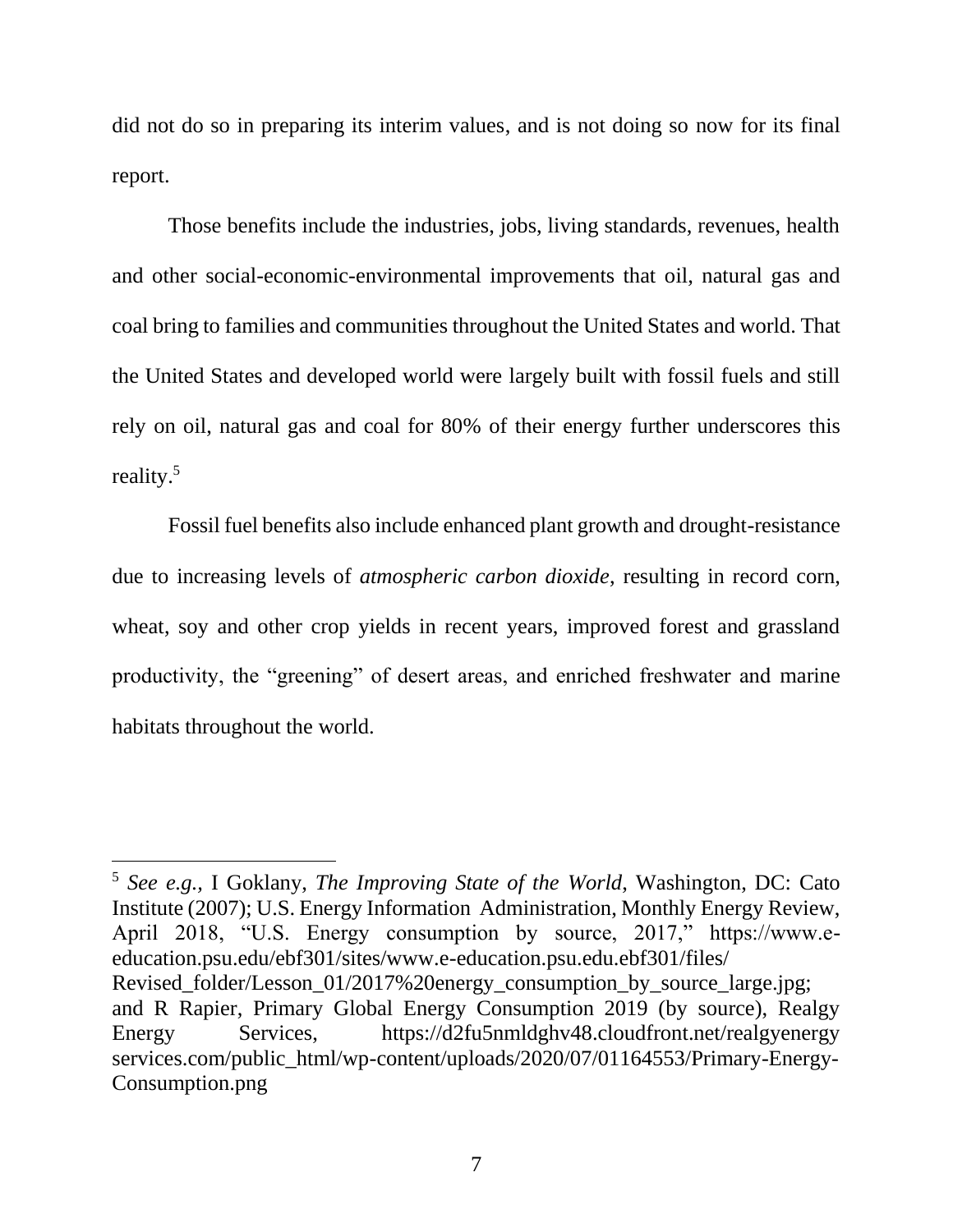Even small amounts of  $CO<sub>2</sub>$  enable plants to grow and release oxygen, making almost all life on Earth possible. Whether from human activities or natural processes, more  $CO<sub>2</sub>$  enables plants to grow better and faster, even under adverse conditions like limited water, hotter air temperatures, and insect and other infestations. These enhanced rates of photosynthesis and biomass production occur for virtually every kind of plant, every part of the plant, in every ecosystem, on every continent. <sup>6</sup>

Raising CO<sub>2</sub> levels in greenhouses and "forest enrichment facilities" (from a recent ambient level of 350 parts per million to 700 ppm) increased the growth rates and productivity of legumes, corn, grains, rice, sugarcane, cotton and trees by 28% to 80% or more.<sup>7</sup> In the "real world" outside greenhouses, trees in Minnesota, Spain and elsewhere grew better in recent years compared to 70-120 years ago, as planetary temperatures rose a half degree and atmospheric  $CO<sub>2</sub>$  levels increased from about 300 ppm in 1900 to 375 ppm in 2003 (versus 410 ppm today).<sup>8</sup>

Higher crop yields ensure that more people have greater quantities of nutritious food, thereby reducing hunger and improving lives, from less land and

<sup>6</sup> *See* C Idso, R Carter and S Singer, *Climate Change Reconsidered: 2011 Interim Report of the Nongovernmental Panel on Climate Change*, Chicago: Heartland Institute (2011), especially Chapter 7 (pages 197-315), "Terrestrial Plants and Soils," citing more than 650 scientific articles and studies. [https://www.heartland.org/\\_template-assets/documents/CCR/CCR-](https://www.heartland.org/_template-assets/documents/CCR/CCR-Interim/Full%20Interim%20Report.pdf)[Interim/Full%20Interim%20Report.pdf](https://www.heartland.org/_template-assets/documents/CCR/CCR-Interim/Full%20Interim%20Report.pdf)

<sup>7</sup> *Ibid*. at 199, 204-205, 232, 244, 265-269.

<sup>8</sup> *Ibid*. at 206-210.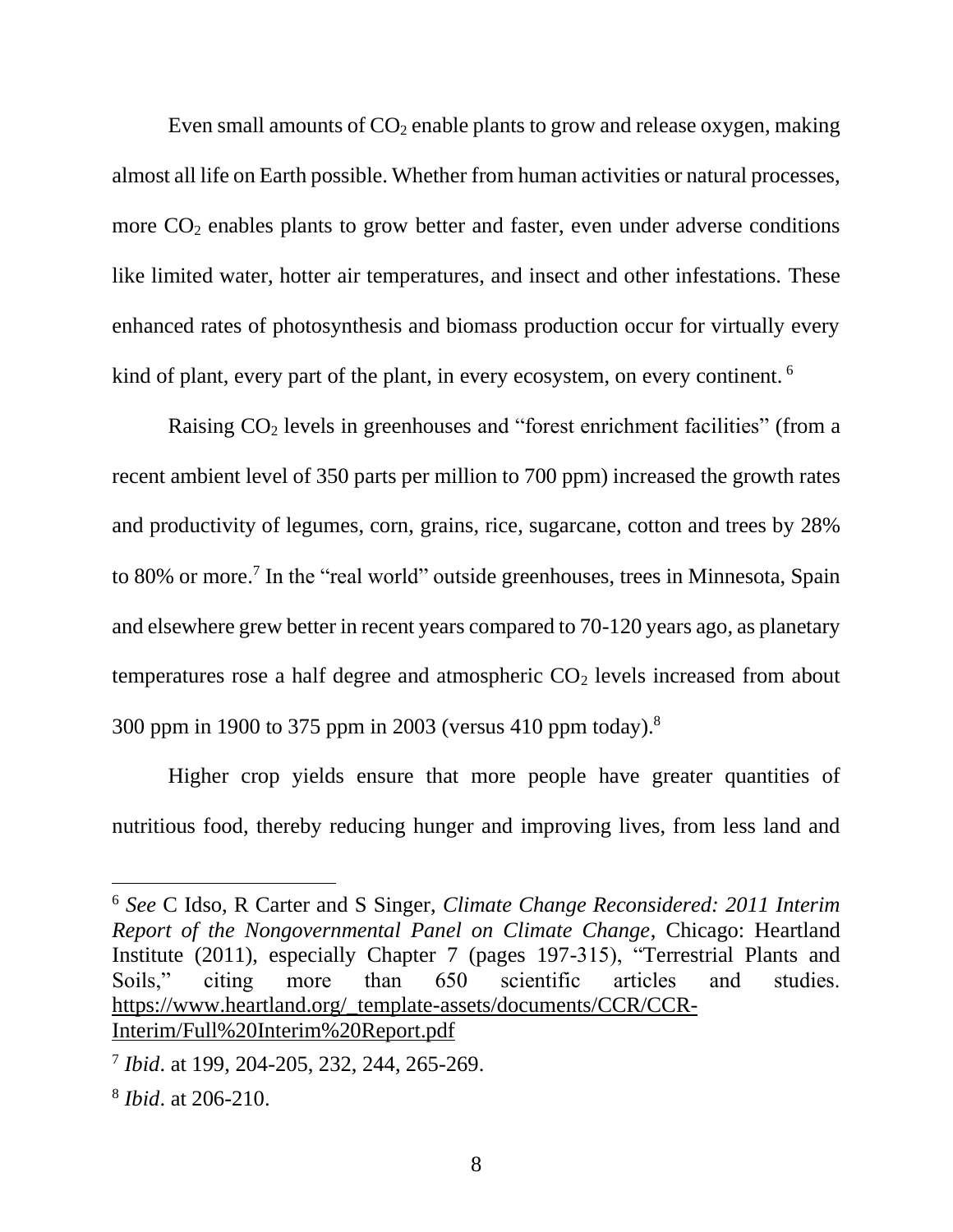with less water. That is due to better crop varieties and improved agricultural technologies, and to warmer temperatures, longer growing seasons *and more atmospheric CO2*. 9

Higher atmospheric  $CO<sub>2</sub>$  levels also allow plants to absorb more carbon dioxide thereby avoiding water loss through those openings, improving plant growth and water use efficiency, and "greening" desert areas.<sup>10</sup>

These *benefits* are perhaps worth trillions of dollars per year. The IWG must assign reasonable dollar values to them – and apply those socio-economic *benefits* against any alleged "social *costs"* of carbon dioxide.

The IWG's failure to address these issues and impacts runs afoul of the Administrative Procedure Act and National Environmental Policy Act.

<sup>&</sup>lt;sup>9</sup> Ibid. at 231-232, 265-273. See also M Bhardwaj, "India expected to harvest record wheat, rice crops this year," Reuters, February 24, 2021, [https://www.reuters.com/world/india/india-expected-harvest-record-wheat-rice](https://www.reuters.com/world/india/india-expected-harvest-record-wheat-rice-crops-this-year-2021-02-24/)[crops-this-year-2021-02-24/](https://www.reuters.com/world/india/india-expected-harvest-record-wheat-rice-crops-this-year-2021-02-24/)

<sup>10</sup> *Climate Change Reconsidered* at 208, 220-222, 269, 275-287; P. Gosselin, "Looking at NASA's Vegetation Index data, the news is good," February 24, 2021, https://notrickszone.com/2021/02/24/nasa-vegetation-index-globe-continues-rapidgreening-trend-sahara-alone-shrinks-700000-sq-km/. *See also* CO<sub>2</sub> Science, Biospheric Productivity (Global: The Recent Past), http://www.co2science.org/subject/b/bioproductivity.php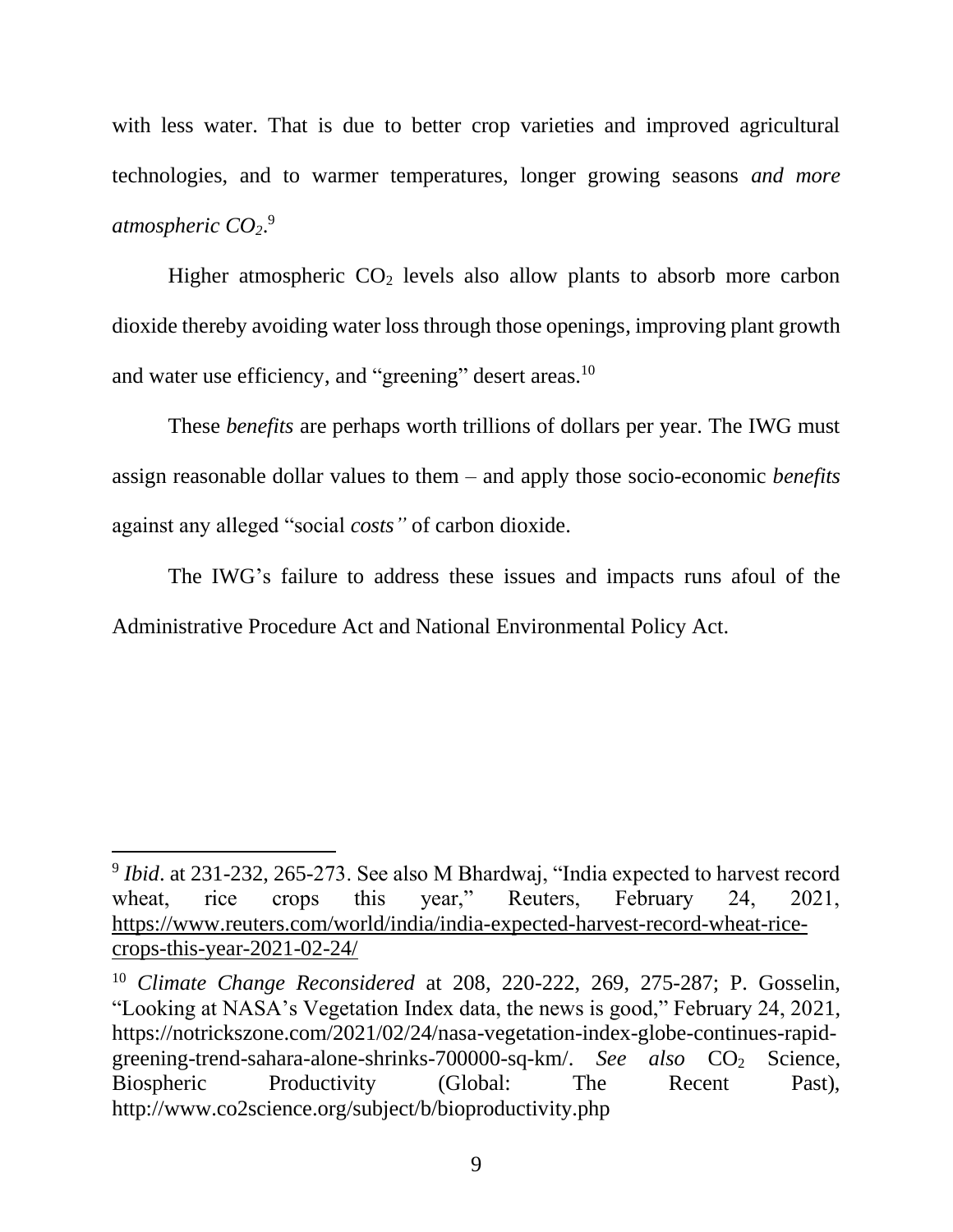**II. Attempting to replace America's hydrocarbon-based energy systems with wind, solar and battery technologies, and expand and upgrade electrical systems, would cost trillions of dollars and result in major environmental, wildlife, economic, scenic and human health damage from installing new facilities across the United States and along its ocean and Great Lakes coasts.** 

Wind and sunlight are clean, green, renewable and sustainable. *Harnessing them* to meet humanity's growing energy needs is *not*, for that requires nonrenewable raw materials.

A full, accurate, scientific analysis of eliminating America's existing carbonbased energy system for powering our economy and sustaining our lives and living standards – and attempting to replace that system with wind turbines, solar panels, backup battery modules and additional transmission lines – must calculate the many *costs* of those federal actions. Those costs include damage to the environment, scenery, wildlife and habitats, and human health.

The Biden Administration has proposed 80% hydrocarbon-free electricity generation by 2030 and 100% by 2035, followed by fossil fuel elimination ("netzero emissions") in all sectors nationwide by 2050.<sup>11</sup> This involves replacing coal

<sup>&</sup>lt;sup>11</sup> A Restuccia and T Puko, "At Earth Day Climate Summit, Biden pushes for sharp cut to greenhouse-gas emissions," *Wall Street Journal*, April 22, 2021, https://www.wsj.com/articles/biden-to-urge-climate-action-at-world-leaderssummit-11619085614?mod=article; V Volcovici and N Groom, "White House backs 2030 milestone on path to net zero grid," Reuters, April 26, 2021, https://www.reuters.com/business/sustainable-business/exclusive-white-housepushing-80-clean-us-power-grid-by-2030-2021-04-26/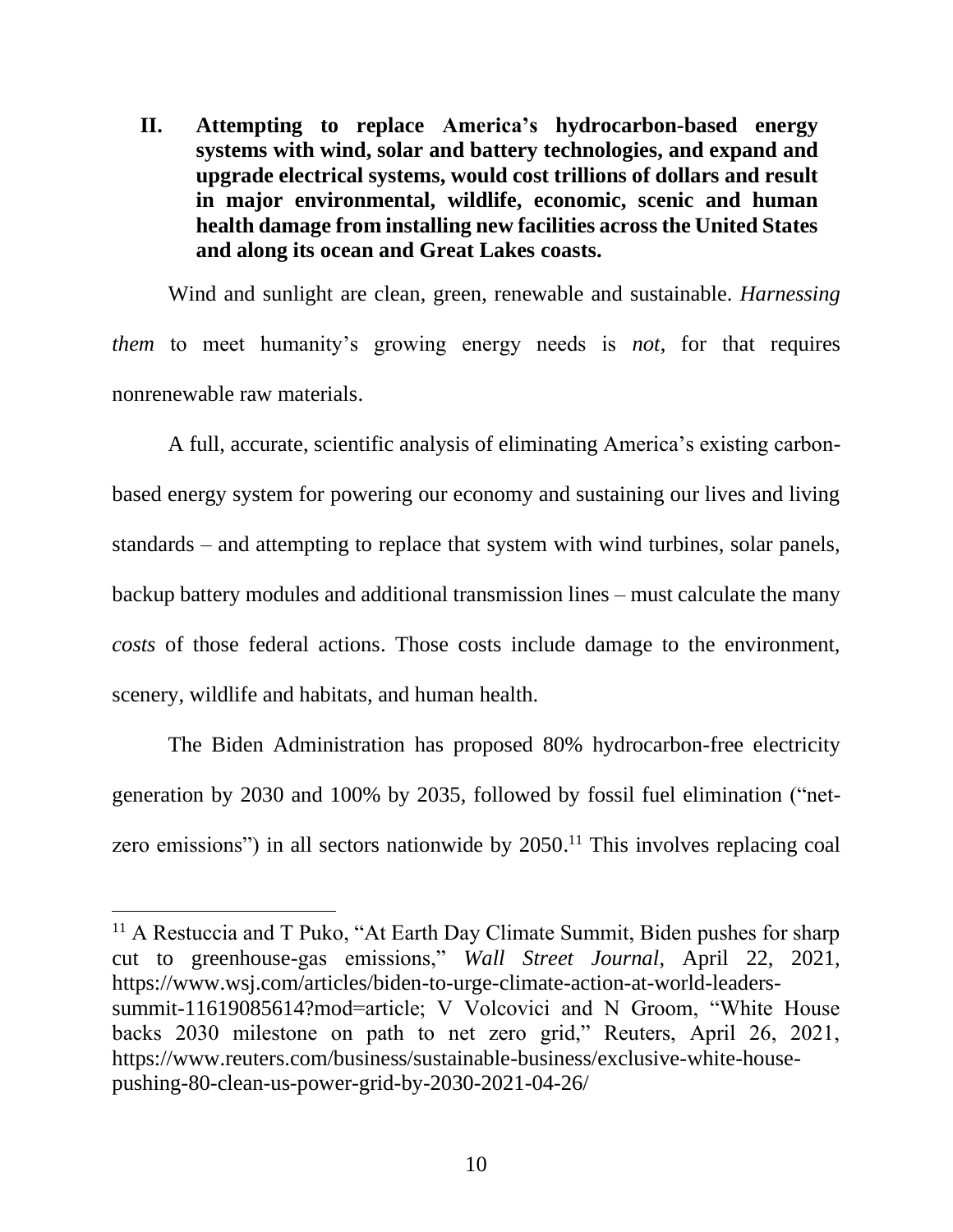and natural gas for generating electricity; gasoline and diesel for powering vehicles; natural gas for smelting and manufacturing; and natural gas for heating, cooking and water heating in homes, hospitals, schools and businesses.

This would mean the nation's annual electricity requirement would skyrocket from about 2.7 billion megawatt-hours (the fossil fuel portion of the 2018 U.S. total) to almost *7.5 billion MWh* by 2050, to replace fossil fuels that now power many components of the energy-dependent U.S. economy. <sup>12</sup> Substantial additional generation would be required to constantly recharge backup batteries for windless, sunless days.

In the absence of new nuclear and hydroelectric power plants, generating this much electricity would potentially require tens of thousands of offshore wind turbines, hundreds of thousands (perhaps even millions) of smaller onshore turbines, and/or billions of photovoltaic solar panels.<sup>13</sup> Backing up sufficient nationwide electricity for even a week of windless, sunless days would involve well over a

<sup>12</sup> *See* P Driessen, *Protecting the Environment from the Green New Deal*, Chicago: Heartland Institute (2019), pp 7-8, https://www.heartland.org/\_templateassets/documents/publications/EnviHarmsPB.pdf (This includes about 2.7 billion MWh for today's fossil fuel electricity, plus 2.0 billion MWh for electric vehicles, plus more than 2.7 billion MWh to replace home-business-industry gas use – totaling nearly 7.5 billion MWh needed per year by 2050 – plus additional generation to recharge batteries.)

<sup>13</sup> *Ibid*., pp 6-14. *See also* GE Renewable Energy, "Haliade-X offshore wind turbine," https://www.ge.com/renewableenergy/wind-energy/offshorewind/haliade-x-offshore-turbine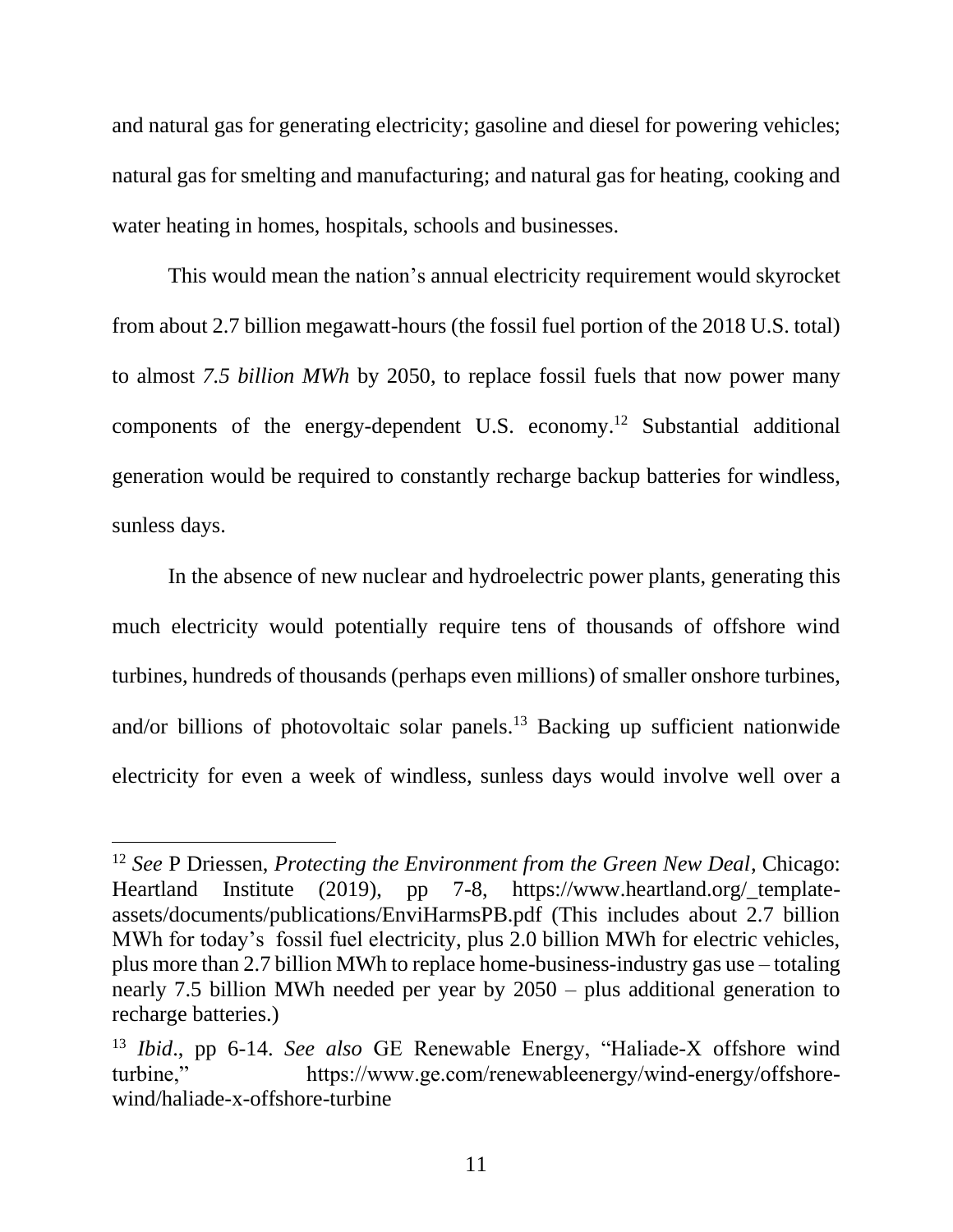billion half-ton battery modules akin to those in Tesla cars, to ensure 24/7 power. Connecting all these power sources to electricity-dependent communities, industrial facilities and data centers would require thousands of miles of new underwater and onshore transmission lines.<sup>14</sup>

These high numbers reflect the fact that wind and solar generate electricity only 25-50% of the year in the best U.S. locations (33% on average nationwide);<sup>15</sup> turbines and panels must not be located in ecologically sensitive areas; and the more wind and solar electricity the nation needs, the more it must put turbines and panels in lower quality areas, where they might generate power only 15-20% of the year. Hundreds of millions of acres would be impacted.

The "social cost" of these intended replacements involves both the widespread effects of *not having today's reliable energy,* and the impacts of trying to *replace* that energy.

For example, President Biden has called for installing 30,000 MW of wind power (2,100 or more 14-MW turbines) off America's Atlantic, Gulf of Mexico and Pacific coasts by 2030.<sup>16</sup> Even if they operated at full capacity 24/7, all this

<sup>14</sup> P Driessen, *Protecting the Environment,* pp 17, 21.

<sup>&</sup>lt;sup>15</sup> G Edwards, "How much energy does a wind turbine produce?" May 17, 2021, https://www.semprius.com/how-much-power-does-a-wind-turbine-produce/

<sup>&</sup>lt;sup>16</sup> K Tamborrino and E Wolff, "White House pushes new offshore wind power expansion," Politico, March 29, 2021, https://www.politico.com/ news/2021/03/29/biden-administration-offshore-wind-power-expansion-478372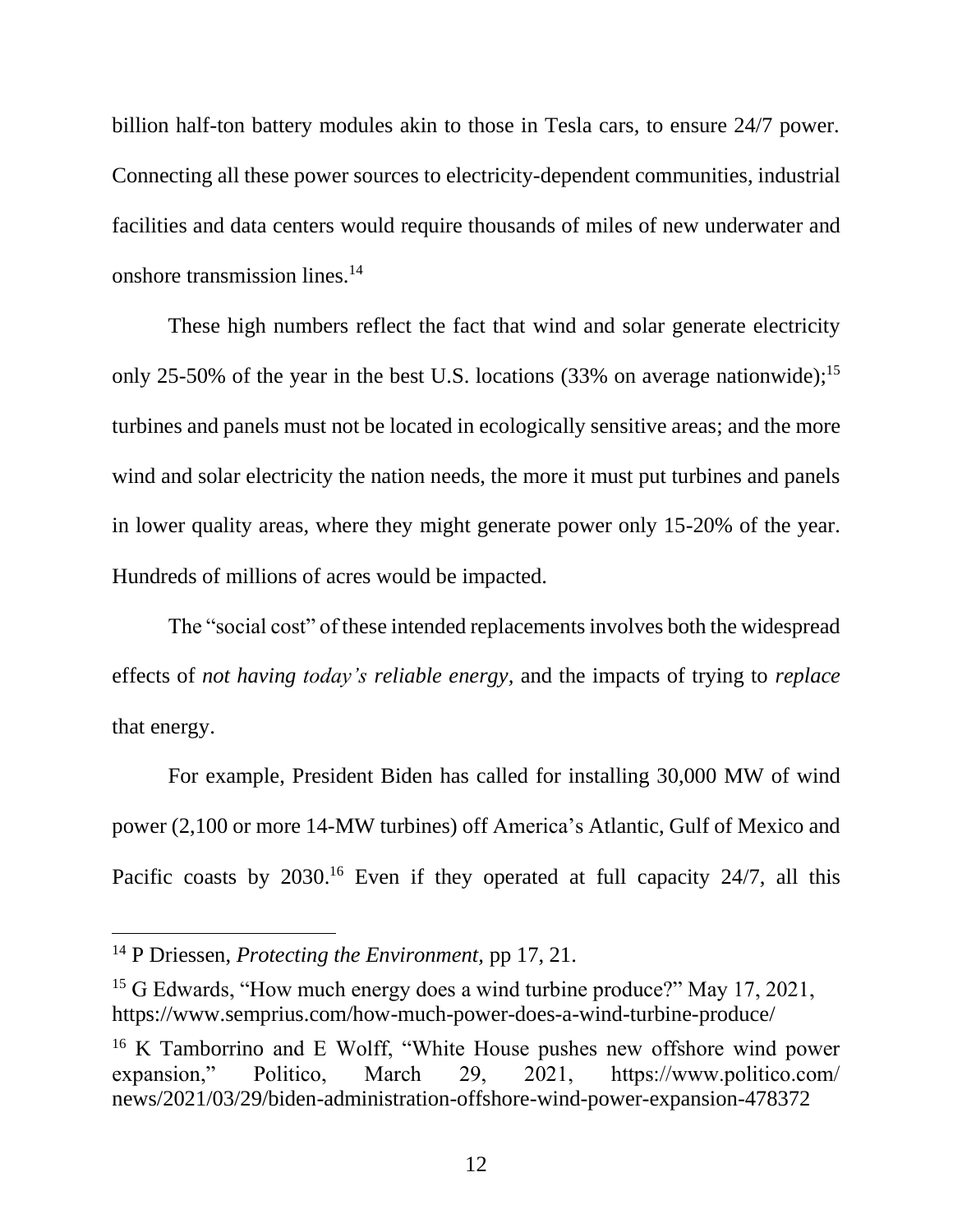electricity would not meet peak summer electricity needs for *New York State*, much less the entire U.S.<sup>17</sup>

Moreover, in a hypothetical United States without hydrocarbon energy, still functional good fossil fuel generating and industrial systems, home furnaces, stoves and water heaters, gasoline and diesel vehicles, and other equipment would have to be thrown out and replaced with electrical versions. Home and business, community, state and national electrical systems would have to be expanded and upgraded to handle the added power demands.

Even if wind and solar facilities were sited to avoid highly sensitive areas, they would still disrupt or destroy scenic areas, croplands and wildlife habitats; kill numerous birds, bats and other protected wildlife; and interfere with military and civilian air and sea radar and navigation. Vibration noise from offshore turbines could disrupt whale and dolphin navigation and communication. Light flicker and infrasound would interfere with human sleep and health.<sup>18</sup>

<sup>&</sup>lt;sup>17</sup> *See* D Wojick, "New York cannot buy its way out of coming blackouts," Townhall, December 30, 2020, https://townhall.com/columnists/davidwojick/2020/12/30/new-york-cant-buy-itsway-out-of-coming-blackouts-n2582278

<sup>18</sup> *See e.g.,* J Wiegand, "Hiding Avian Mortality," MasterResource blog, September 4, 2013, https://www.masterresource.org/cuisinarts-of-the-air/hiding-avianmortality-altamont-pass/; A Montford, "Green Killing Machines," Global Warming Policy Foundation Report 36, 2019, https://www.thegwpf.org/content/uploads/2019/07/Green-Killing-Machines-1.pdf; Wind Energy: The Facts, "Impacts on marine mammals and sea birds" (undated), https://www.wind-energy-the-facts.org/impacts-on-marine-mammals-and-sea-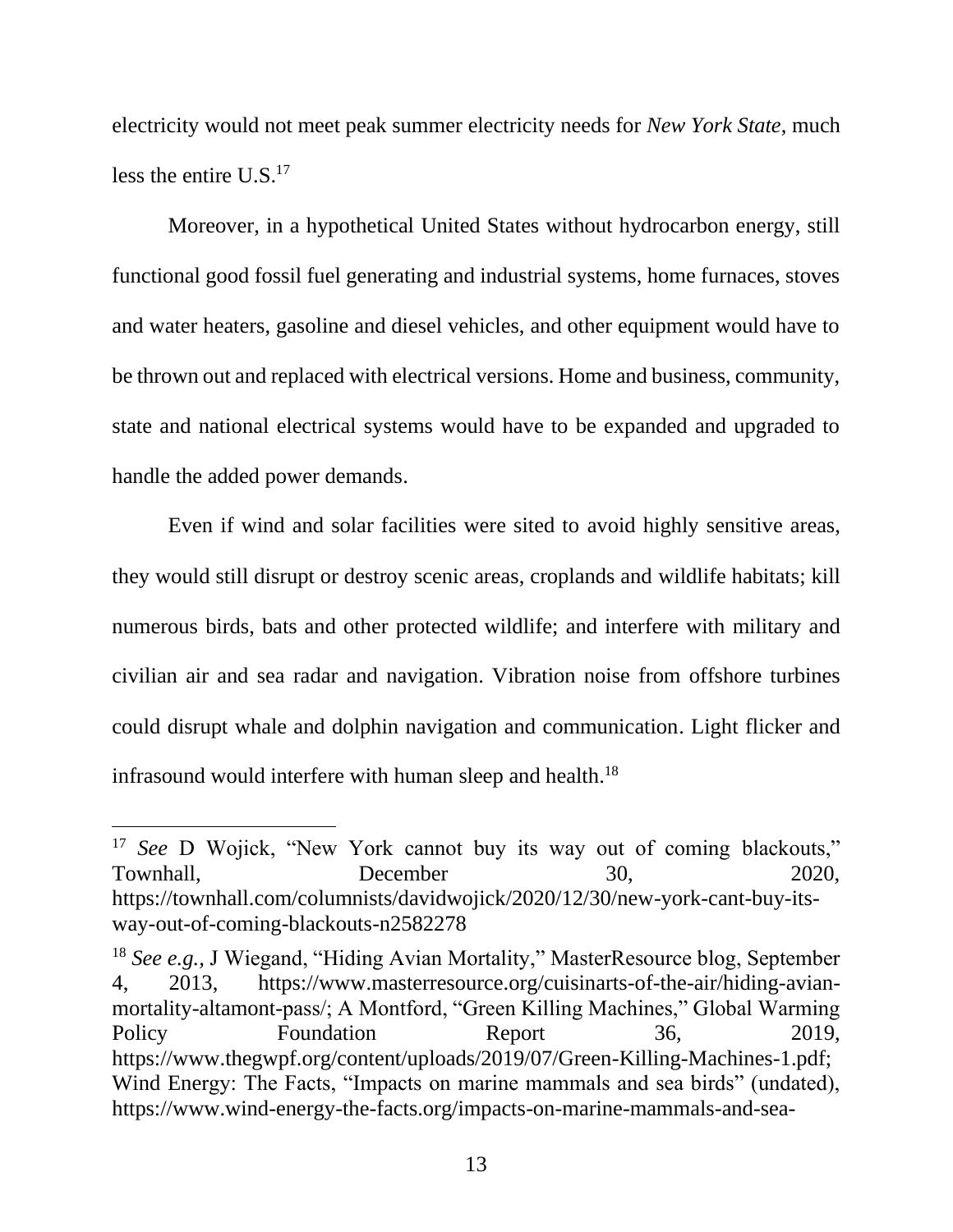The Interagency Working Group must address these issues, calculate reasonable dollar values for these expenses and adverse impacts – and apply those costs to offset any benefits the Group might attribute to eliminating fossil fuels and GHG emissions. It has failed to do so, in violation of the Administrative Procedure Act and National Environmental Policy Act.

**III. Attempting to transform America to wind, solar, battery and other "renewable" energy technologies and associated transmission systems would require metals, plastics, concrete and other materials on scales unprecedented in human history. Mining, processing and refining ores and other raw materials – and operating factories to turn them into "green" energy equipment – would result in major environmental, wildlife, scenic and human health damage throughout the world.** 

The International Energy Agency ("IEA") found that manufacturing fossil

fuel replacement technologies would require billions of tons of (non-renewable) iron, copper, aluminum, cobalt, lithium, rare earth elements, plastics, cement and other raw materials. That would mean mining, crushing, processing, refining and transporting tens of billions of tons of ores from thousands of mines and quarries,

birds.html; H Parker, "The Secret, Silent Wind-Power Peril," MasterResource blog, February 8, 2017, https://www.masterresource.org/windpower-healtheffects/secret-silent-wind-power-peril-1/; U.S. Department of Energy, "Wind Turbine Radar Interference Mitigation," March 2019, https://www.energy.gov/sites/prod/files/2019/04/f61/WTRM\_Factsheet\_Final\_201 9.pdf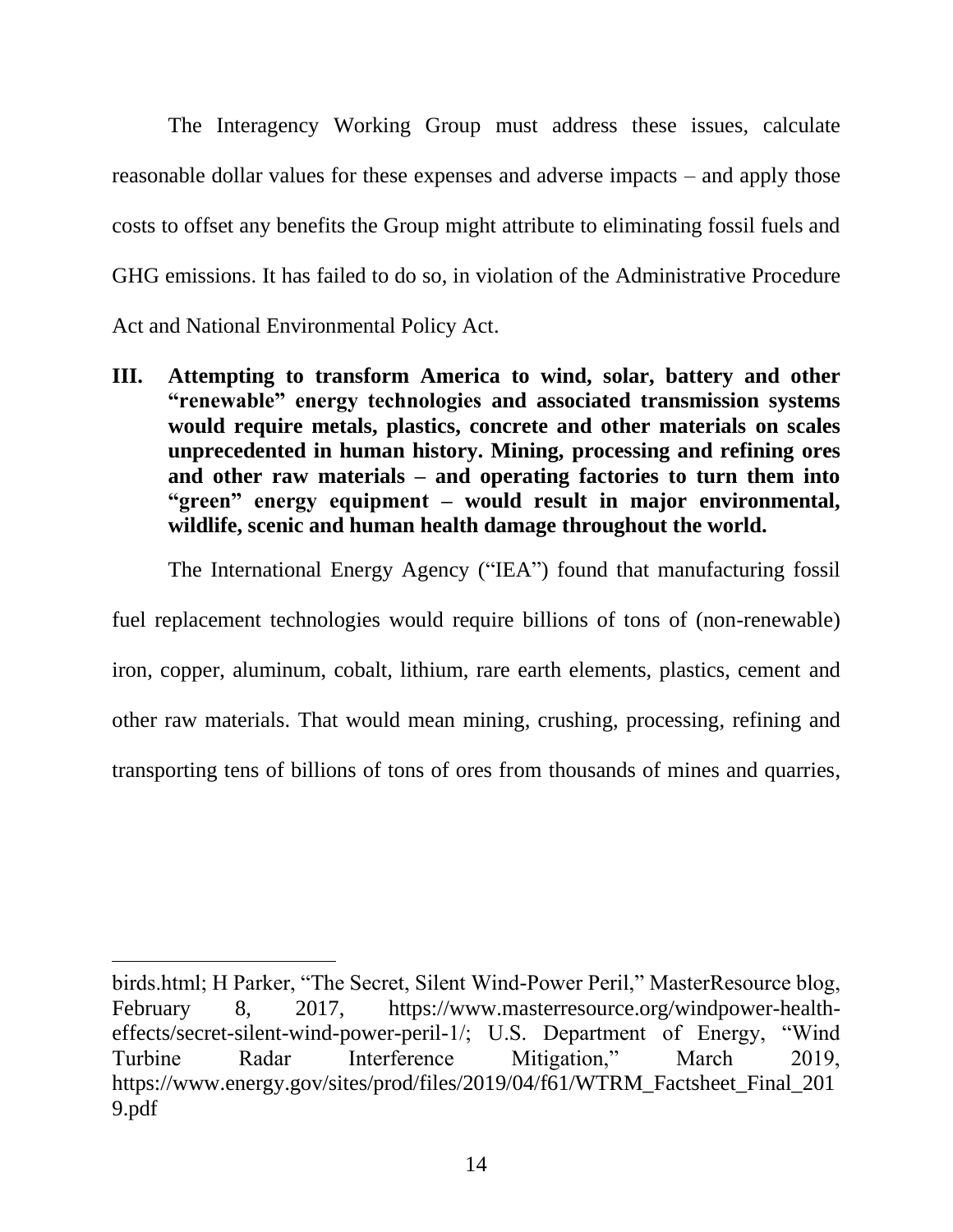using enormous gasoline and diesel equipment.<sup>19</sup> These activities will likely not occur in the United States, but will be intentionally outsourced to foreign countries.

These fuel-intensive activities often employ hazardous chemicals and release toxic pollutants; require large volumes of water, often in the world's most waterdeprived regions; cause acid mine drainage; create small mountains of waste rock; and result in vast "pit lakes" of toxic chemicals from refining the ores. Foreign laws governing these operations are often well below U.S. standards and expectations.<sup>20</sup>

Wind, solar, battery and electric vehicle technologies require far more metals and minerals than their fossil fuel counterparts. For example, an onshore wind turbine requires nine times more materials per megawatt than a modern gas-fired generating plant; much larger offshore turbines need 14 times more materials. Taken together, global renewable energy raw material requirements greatly exceed the entire world's current and foreseeable mining and processing capabilities.<sup>21</sup>

<sup>19</sup> International Energy Agency (IEA), *The Role of Critical Minerals in Clean Energy Transitions: A World Energy Outlook Special Report*, May 2021, https://iea.blob.core.windows.net/assets/24d5dfbb-a77a-4647-abcc-

<sup>667867207</sup>f74/TheRoleofCriticalMineralsinCleanEnergyTransitions.pdf; M Mills, "Biden's not-so-clean energy transition," *Wall Street Journal*, May 12, 2021, https://www.wsj.com/articles/bidens-not-so-clean-energy-transition-11620752282

<sup>20</sup> IEA, *op. cit*., pp 210-224; M Mills, *op. cit*. See also P Driessen, *How the Green New Deal's Renewable Energy Mining Would Harm Humans and the Environment*, Chicago: Heartland Institute, (2020), https://www.heartland.org/\_ template-assets/documents/publications/PBdriessenmining2Apr20.pdf

<sup>21</sup> IEA, *op. cit*., pp 5-6, 11-14, 26, 132-156.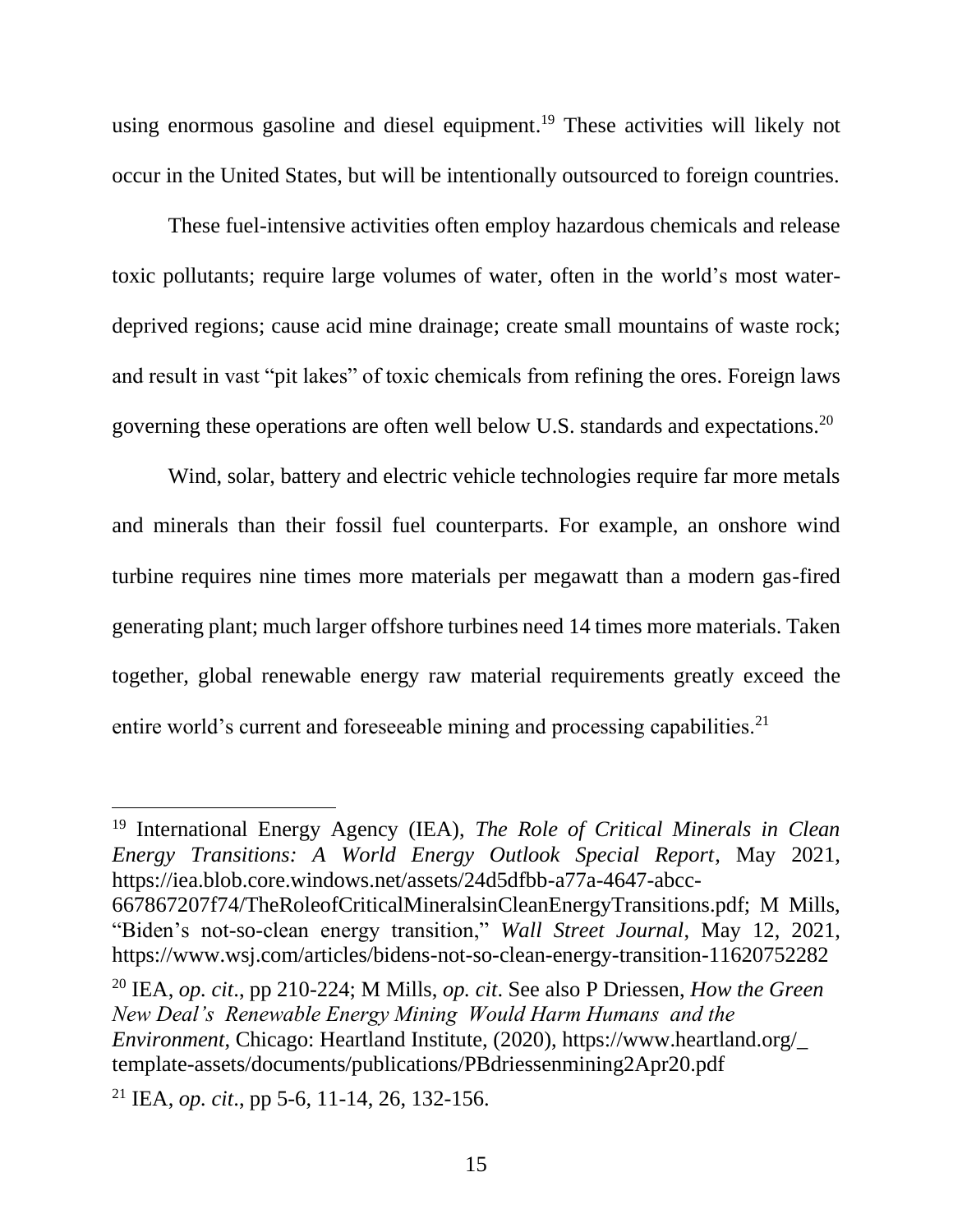Wind turbines utilize 3.6 tons of copper per megawatt of rated capacity.<sup>22</sup> Just the initial 30,000-MW offshore wind program would require nearly 110,000 tons of copper (plus millions of tons of other materials). At an average of 0.44% copper in all types of copper ore deposits around the world today, building just those initial 2,100 offshore turbines would thus require mining, crushing and processing some 25,000,000 tons of copper ore, after removing some 40,000,000 tons of overlying rock to reach the ore bodies. 23

Add in the myriad materials for solar panels, additional wind turbines, backup battery systems, subsea electrical cables, onshore transmission lines, electric vehicles, electric heating systems and other technologies – to run the entire USA – and the "green energy transformation" would require tens of billions of tons of copper, other metals and minerals; trillions of tons of ores; trillions of tons of overburden; and thousands of mines, processing plants and factories. *Global* impacts would be truly astronomical.

<sup>22</sup> N Mamula and A Bridges, *Groundbreaking! America's New Quest for Mineral independence*, San Jose, CA: Penned Source Production (2018), pp. 207-209.

<sup>&</sup>lt;sup>23</sup> G Ashcroft, "Porphyry Deposits: The world's largest source of copper," May 28, 2014 (updated April 22, 2021). https://www.GeologyForInvestors.com/porphyrylargest-source-copper/; B Berger, R Ayuso *et al*., Preliminary Model of Porphyry Copper Deposits, U.S. Geological Survey Open-File Report 2008–1321 (2008), pp. 21-22, https://pubs.usgs.gov/of/2008/1321/pdf/OF081321\_508.pdf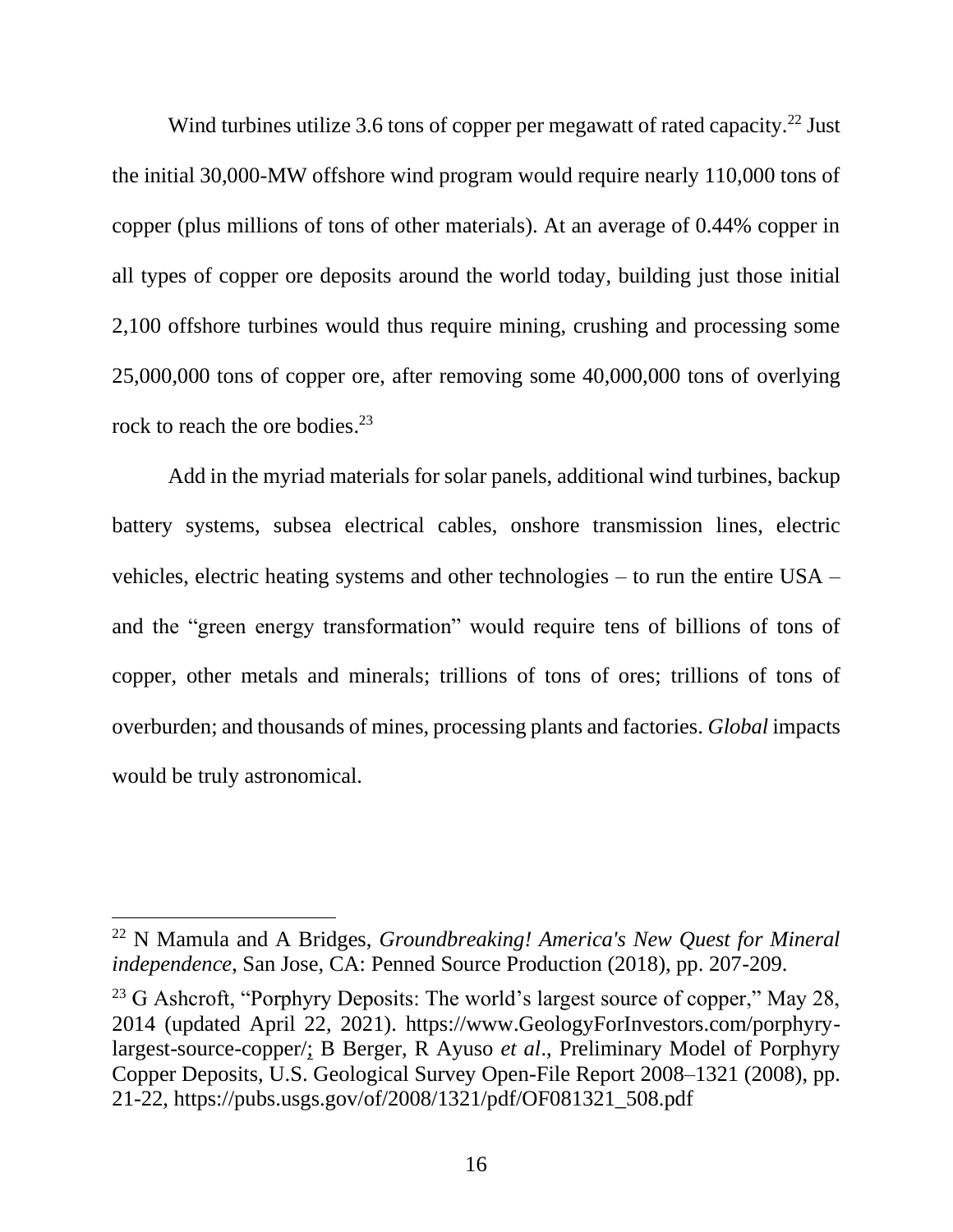These impacts represent tens of trillions of dollars in U.S. and global costs that must be factored into any robust and comprehensive cost-benefit analysis, with reasonable dollar amounts assigned to every impact – and applied against any supposed "social costs" of greenhouse gases. The IWG's failure to consider these matters violates the Administrative Procedure Act and National Environmental Policy Act.

**IV. Because the United States increasingly restricts mining, most of the raw materials needed for the renewable energy transformation will be extracted and processed overseas, predominantly by Chinese companies, under minimal environmental and workplace safety rules. This raises serious national security, pollution, human rights and environmental justice issues that must be addressed in any IWG analysis.** 

The United States permits little access to or mining of metals and minerals essential for the energy transformation the IWG seeks to justify.<sup>24</sup> Instead it effectively, and unjustly, demands that most of them be extracted overseas, often by Chinese companies – which also control the processing of many minerals mined in Africa, Asia and Latin America, and the manufacturing of increasing percentages of U.S.-bound wind turbines, solar panels and batteries. Russia is another major supply

chain power. The United States plays only a very minor role.<sup>25</sup>

<sup>&</sup>lt;sup>24</sup> N Mamula, "Federal Land Withdrawals: Endangering the Nation," Capital Research Center, January 2020, https://capitalresearch.org/article/federal-landwithdrawals-part-1

<sup>25</sup> International Energy Agency, *op. cit*., pp 11-13, 46, 132-156; N Mamula and A Bridges, *Groundbreaking!* pp 41-68; B Marlow, "Green evangelicals are handing the global mining industry to China & Russia," *The Daily Telegraph*, June 7, 2021,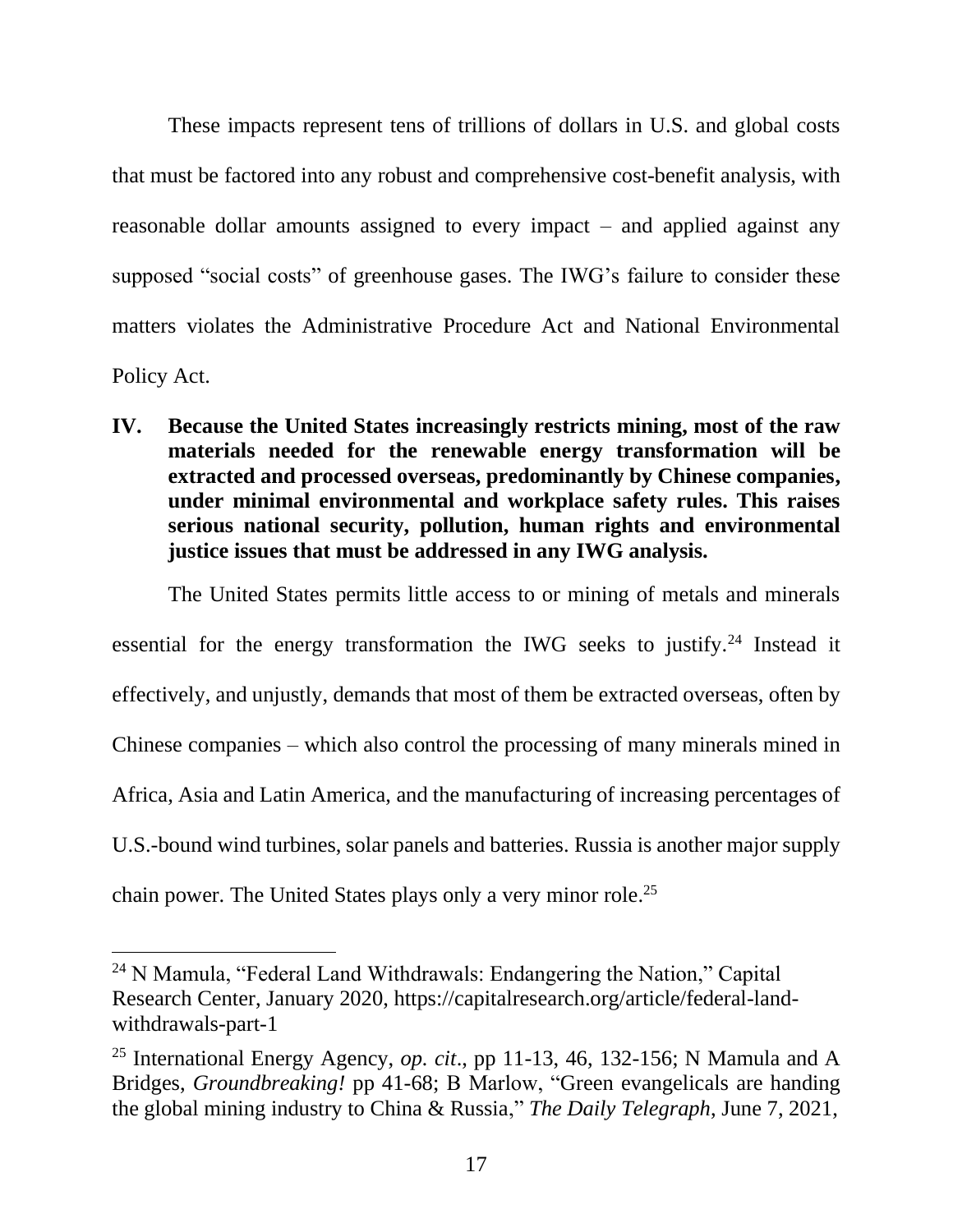Ironically, in the course of this rapid transformation, the United States could quickly become *almost totally dependent* on often unfriendly foreign sources for the materials required for its energy, economy, manufacturing, living standards, health, communications, transportation and defense.

Moreover, China and many other foreign countries rarely apply U.S. laws and standards for environmental protection, pollution control, mined land reclamation, workplace safety, child labor, fair wages and related issues that are at the forefront of government and activist concerns outside the "green" energy context. But as the United States and developed world further restrict resources production, these are the countries where mining will take place, and where the worst environmental and human impacts will occur.<sup>26</sup>

Some 40,000 children as young as four already toil with their parents in Democratic Republic of Congo mines, for a few dollars a day, under constant threat of cave-ins and exposure to toxic and radioactive mud, dust and water – just to meet

<sup>26</sup> *See e.g*., M Shellenberger, "If solar panels are so clean, why do they produce so much toxic waste?," *Forbes*, May 23, 2018, https://www.forbes.com/sites/michaelshellenberger/2018/05/23/if-solar-panelsareso-clean-why-do-they-produce-so-much-toxic-waste/#7c92b6bc121c; A Maxmen, "Poverty plus a poisonous plant blamed for paralysis in rural Africa," National Public Radio, February 23, 2017, https://www.npr.org/sections/thesalt/2017/02/23/515819034/poverty-plus-apoisonous-plant-blamed-for-paralysis-in-rural-Africa

https://www.telegraph.co.uk/business/2021/06/07/green-evangelicals-handingglobal-mining-industry-china/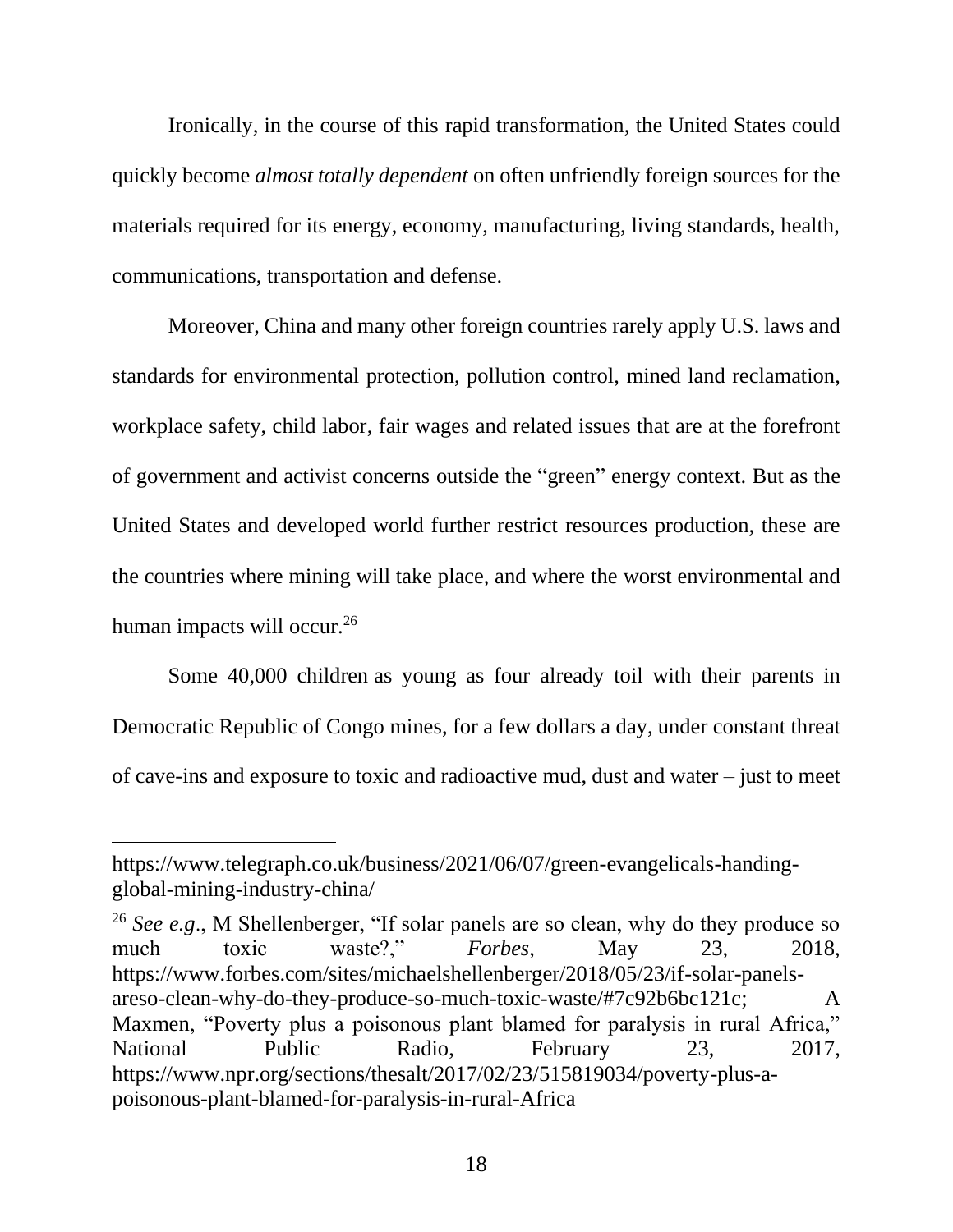*today's* cobalt needs, which would increase dramatically under a Green New Deal transformation. The cobalt ore is sent to China for processing in plants with equally abominable safety and pollution conditions, which have been linked to cancer, blood disease and other health problems.<sup>27</sup>

An enormous toxic dump for effluents from rare earth mining and processing in Inner Mongolia has destroyed agriculture and created serious health issues for workers and residents. China also uses Uighur slave labor to build solar panels for sale to the United States.<sup>28</sup>

The IWG has raised "climate and environmental justice" as "social cost of carbon" issues – but has yet to do so in the context of foreign sourcing of critical "energy transition minerals." Under the APA and NEPA, it must to do so, and must

<sup>&</sup>lt;sup>27</sup> *See e.g.*, K Dickerson, "The world's lust for new technology is creating a 'Hell on Earth' in Inner Mongolia," *Business Insider*, May 12, 2015, https://www.businessinsider.com/the-worlds-tech-waste-lake-inmongolia-2015-5; B Jones, "Child miners aged four living a Hell on Earth so YOU can drive an electric car," *The Daily Mail*, August 5, 2017. https://www.dailymail.co.uk/news/article-4764208/Child-miners-aged-four-living-hell-Earth.html; J Conrad, Cobalt Sourcing: Child labor and corporate responsibility, *Washington Lawyer*, May/June 2021, pp. 22-25.

<sup>28</sup> *See e.g*., K Dickerson, *op. cit*.; *Investment Watch*, "John Kerry admits America will buy solar panels made in China by slave labor," May 13, 2021, https://www.investmentwatchblog.com/john-kerry-admits-america-will-buy-solarpanels-made-in-china-by-slave-labor/; J Ambrose and J Jolly, "UK solar projects using panels from firms linked to Xinjiang forced labour," *The Guardian*, April 25, 2021, https://www.theguardian.com/environment/2021/apr/23/revealed-uk-solarprojects-using-panels-from-firms-linked-to-xinjiang-forced-labour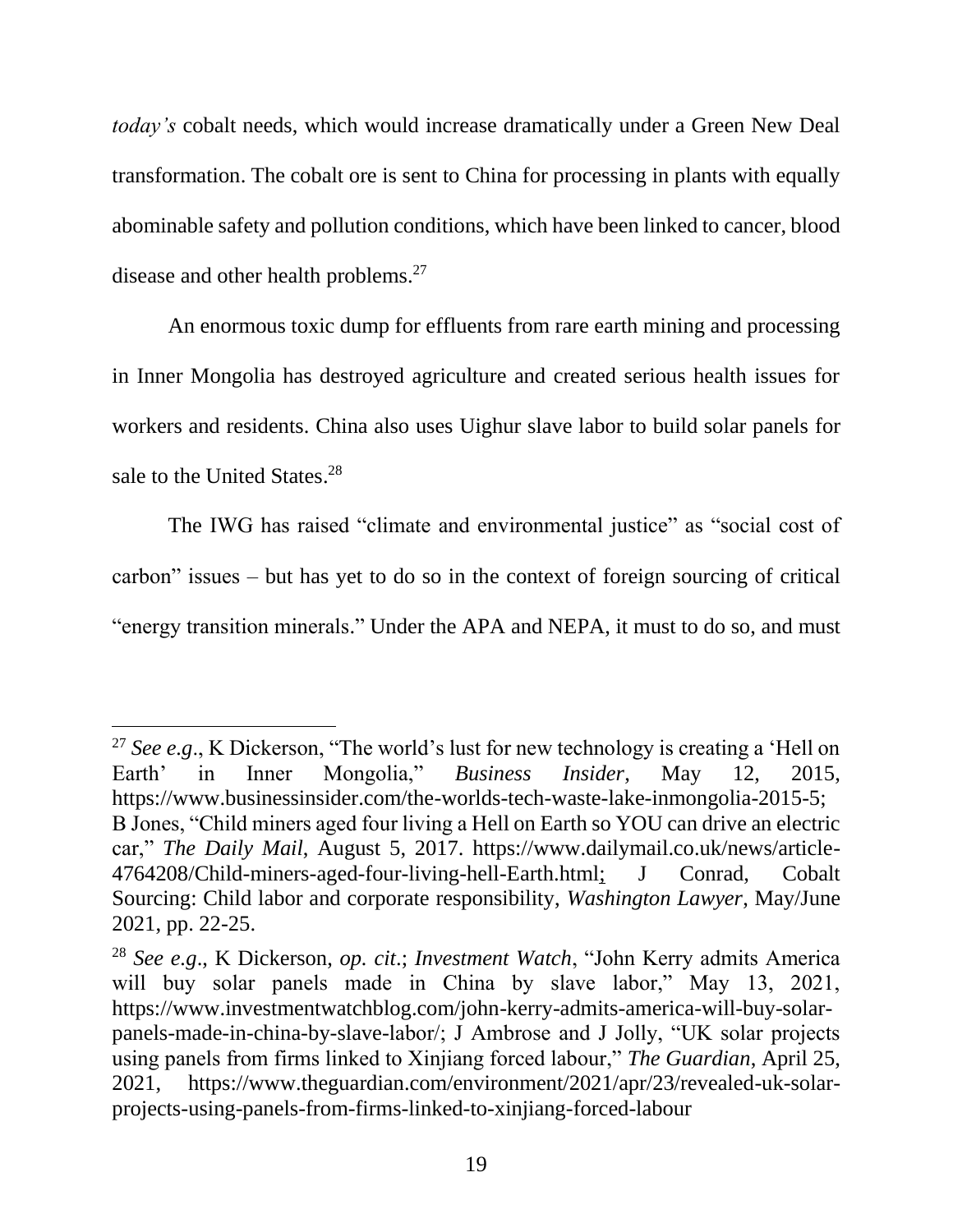assign reasonable costs to these mining, processing, manufacturing, equipment replacement, environmental justice and human rights matters.

**V. Emerging economies are rapidly increasing their carbon-based fuel use and greenhouse gas emissions, to modernize, improve their people's living standards, and provide U.S. renewable energy materials and technologies. Even if the United States completely eliminated its fossil fuel use and GHG emissions, there would be no global emission or climate benefits from doing so.** 

Even total U.S. fossil fuel replacement would not offset other nations' fossil fuel use, and associated emissions resulting from rapidly expanding energy needs, to: (a) meet those nations' own economic development goals; and (b) conduct the mining, processing and manufacturing needed to support the proposed "transition" to wind, solar and battery energy.

While the United States significantly *reduced* its carbon dioxide emissions by replacing coal-fired power capacity with natural gas, Asian and other countries *opened* hundreds of new coal-fired power plants, in addition to those already in operation. China alone put 38.4 gigawatts (38,400 MW) of coal plants into operation in 2020; its annual GHG emissions in 2019 *exceeded those of all developed countries combined*. Beijing is also building, planning or financing more than 300 coal plants in Turkey, Vietnam, Indonesia, Egypt and other nations.<sup>29</sup>

<sup>29</sup> *See e.g*., U.S. Energy Information Administration, U*.S. Energy-Related Carbon Dioxide Emissions:* 2019, September 2020, https://www.eia.gov/environment/emissions/carbon/pdf/2019\_co2analysis.pdf; Reuters, "Study: China's new coal power plant capacity in 2020 more than 3 times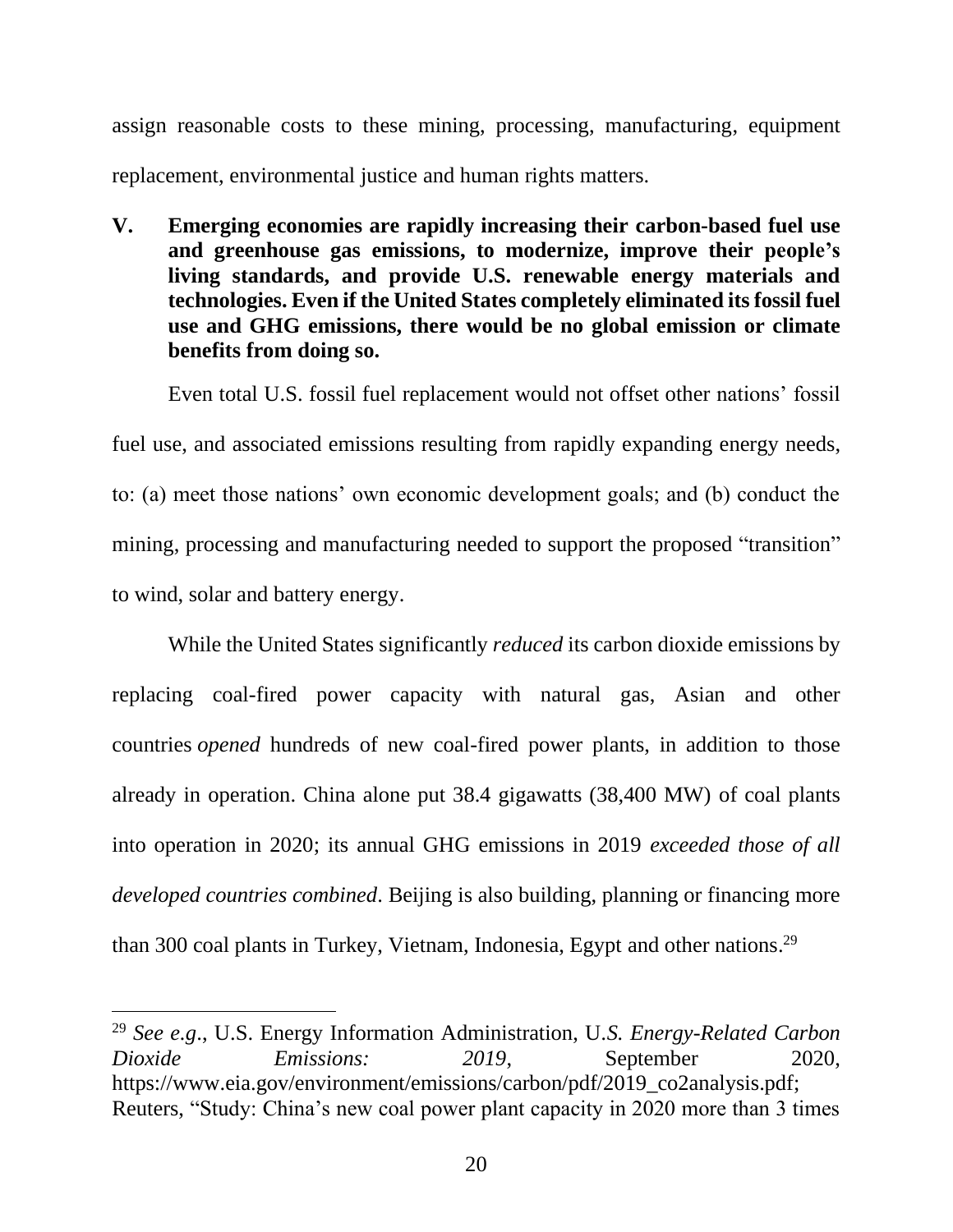African countries are planning to build more than 1,250 new coal- and gasfired generating units by 2030, many financed by Chinese banks and built by Chinese companies. Coal still supplies more than 70% of annual electricity consumption in India, the world's second-largest coal user. India and Russia plan to mine much more coal and build hundreds more new coal-fired generating units in the coming years. 30

An American "energy transformation" would simply *transfer* emission sources and other ecological impacts from the United States to these and other countries. Worldwide fossil fuel use and GHG and pollution emissions would actually *increase* significantly. Even assuming greenhouse gases are now the primary factor controlling Earth's climate, there would thus be no climate benefits

rest of world's," February 3, 2021, https://www.voanews.com/science-health/studychinas-new-coal-power-plant-capacity-2020-more-3-times-rest-worlds; S Inskeep, A Westerman, "Why is China placing a global bet on coal?" National Public Radio, April 29, 2019, https://www.npr.org/2019/04/29/716347646/why-is-china-placinga-global-bet-on-coal; D Watkins, R Lai, K Bradsher, "China Rules: How China became a superpower," *New York Times*, November 18, 2018, https://www.nytimes.com/interactive/2018/11/18/world/asia/world-built-bychina.html

<sup>30</sup> *See e.g*., Global Warming Policy Forum, "African nations planning 1250 new coal and gas power plants, new study reveals," January 13, 2021, https://www.thegwpf.com/african-nations-planning-1250-new-coal-and-gas-

power-plants-new-study-reveals/; V Jayaraj: "Despite COP26 pressure, Asia and Africa remain committed to coal," Global Warming Policy Forum, June 6, 2021, https://www.thegwpf.com/despite-cop26-pressure-asia-and-africa-remain-

committed-to-coal/; *Wall Street Journal*, "America's Energy Gift to Dictators," June 10, 2021, https://www.wsj.com/articles/americas-energy-gift-to-dictators-11623279139?mod=opinion\_lead\_pos1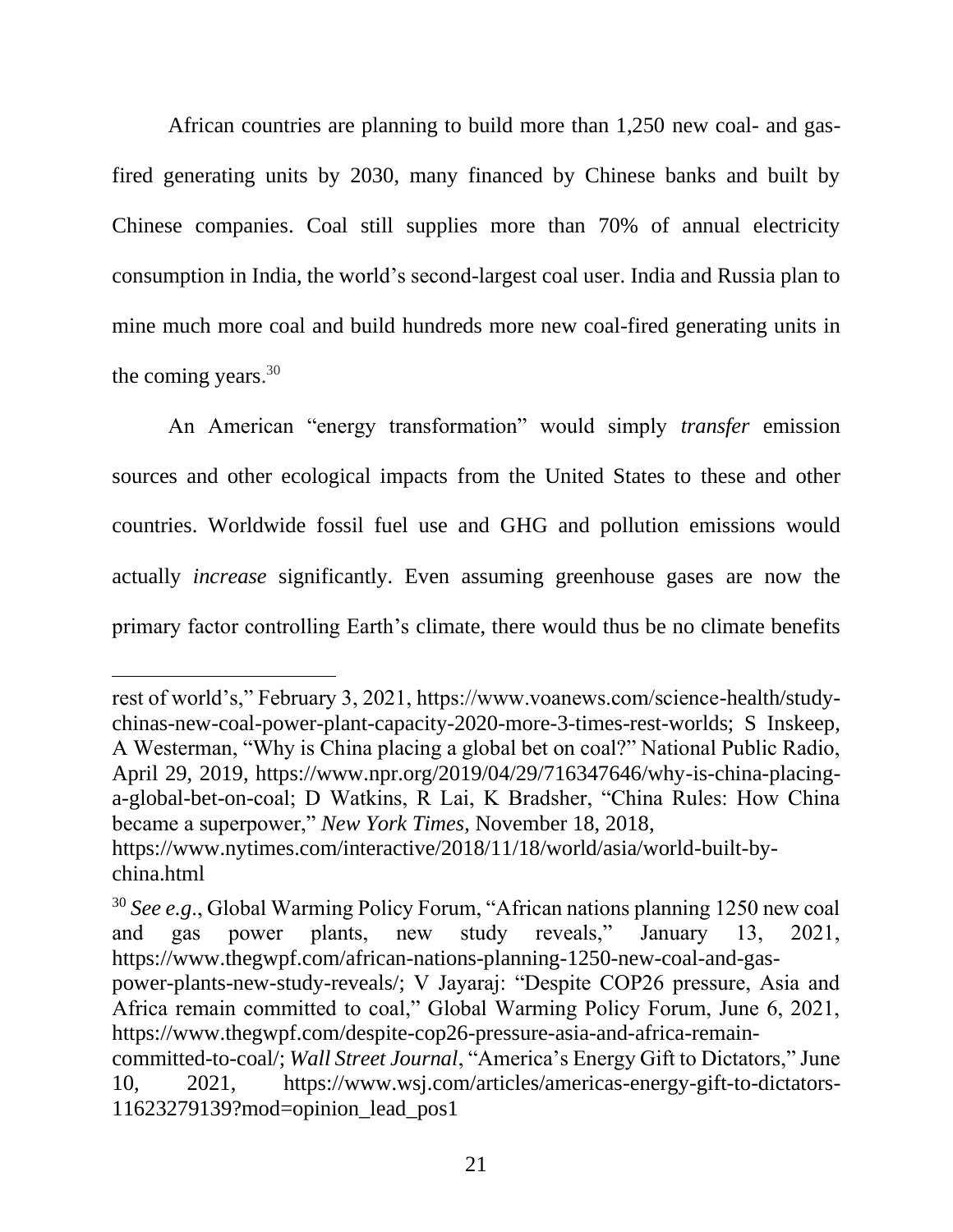even from completely eliminating fossil fuel use in the United States – and attempting to replace that energy with wind, solar, battery and biofuel power – at enormous economic, environmental, social and human cost to the United States and world.

Any valid, accurate, complete and proper IWG analysis must address and monetize these realities in determining "social costs of carbon and greenhouse gases" and calculating any supposed benefits from eliminating the 80% of U.S. energy that currently comes from fossil fuels. The IWG's failure to do this violates the Administrative Procedure Act and National Environmental Policy Act.

**VI. Climate policies strongly correlate with "energy poverty" – energy prices rising above individuals' ability to stay adequately warm or cool at reasonable cost, given their incomes. The numerous illnesses and deaths caused by such policies must be addressed by any competent IWG analysis.** 

Computer climate models have created "scenarios" ranging from Earth warming up to 4.1 degrees C (7.2 F) over the next 80 years to a warming Arctic causing colder winters.<sup>31</sup> A recent "mortality cost of carbon" study estimated that 83 million people (equivalent to the population of Germany) "could be killed" this

<sup>31</sup> S Gibbens, "Why a warming Arctic may be causing colder U.S. winters," *National Geographic*, March 13, 2018, [https://www.national](https://www.national/) geographic.com/science/ article/global-warming-arctic-colder-winters-climate-change-spd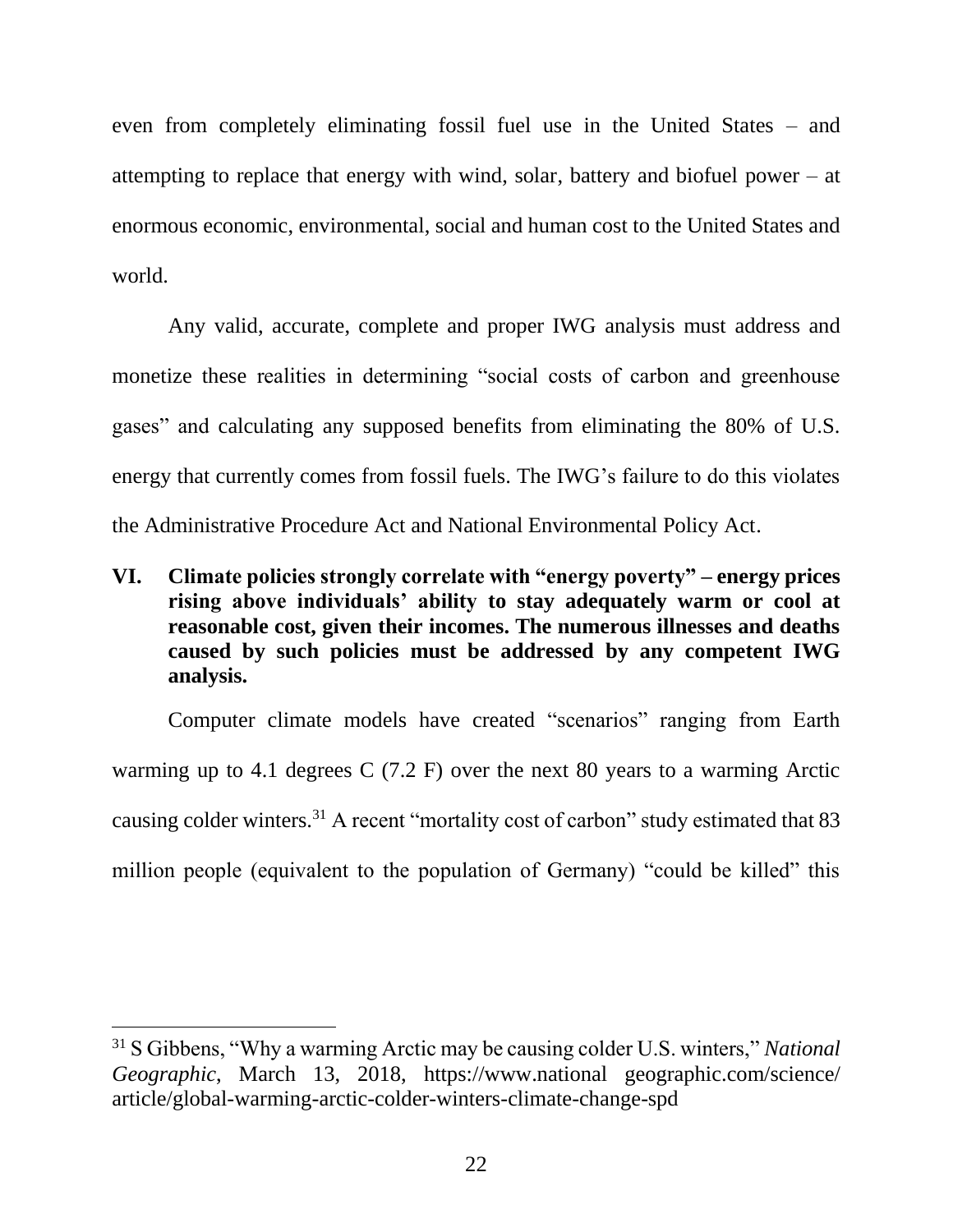century by rising planetary temperatures due to fossil fuel use.<sup>32</sup> That is the premise of the IWG's analysis.

Modern housing and energy systems enable people to adapt to and survive even extreme heat and cold – even in Antarctica, parts of which recently experienced their coldest average winter temperatures ever recorded: -61 $\rm{^{\circ}}$  C (-78 $\rm{^{\circ}}$  F).<sup>33</sup>

Adaptation and survival become much more difficult, however, when government policies ration energy that powers efficient air conditioning and heating; create recurrent blackouts; or make cooling and heating homes difficult or impossible to afford amid joblessness and rising oil, natural gas, coal and electricity prices.

Moreover, it is often on the coldest and hottest days and nights, when heating or cooling are most essential, that winds blow at inadequate speeds to turn turbine blades and/or the sun shines with inadequate intensity to generate solar electricity. This situation (and wind and solar variability in general) necessitates duplicative, expensive "backup" energy: coal, natural gas, diesel, hydroelectric or battery systems that further increase energy costs and compound "energy poverty."

<sup>&</sup>lt;sup>32</sup> J Tirone, "Global warming will kill 83 million people in the next 80 years," Bloomberg News Service, July 29, 2021, https://www. bloombergquint.com/politics/warming-planet-means-83-million-face-death-fromheat-this-century

<sup>33</sup> M Kile, "South Pole's winter weather record," WattsUpWithThat.com, Oct. 22, 2021, https://wattsupwiththat.com/2021/10/22/south-poles-winter-weather-record/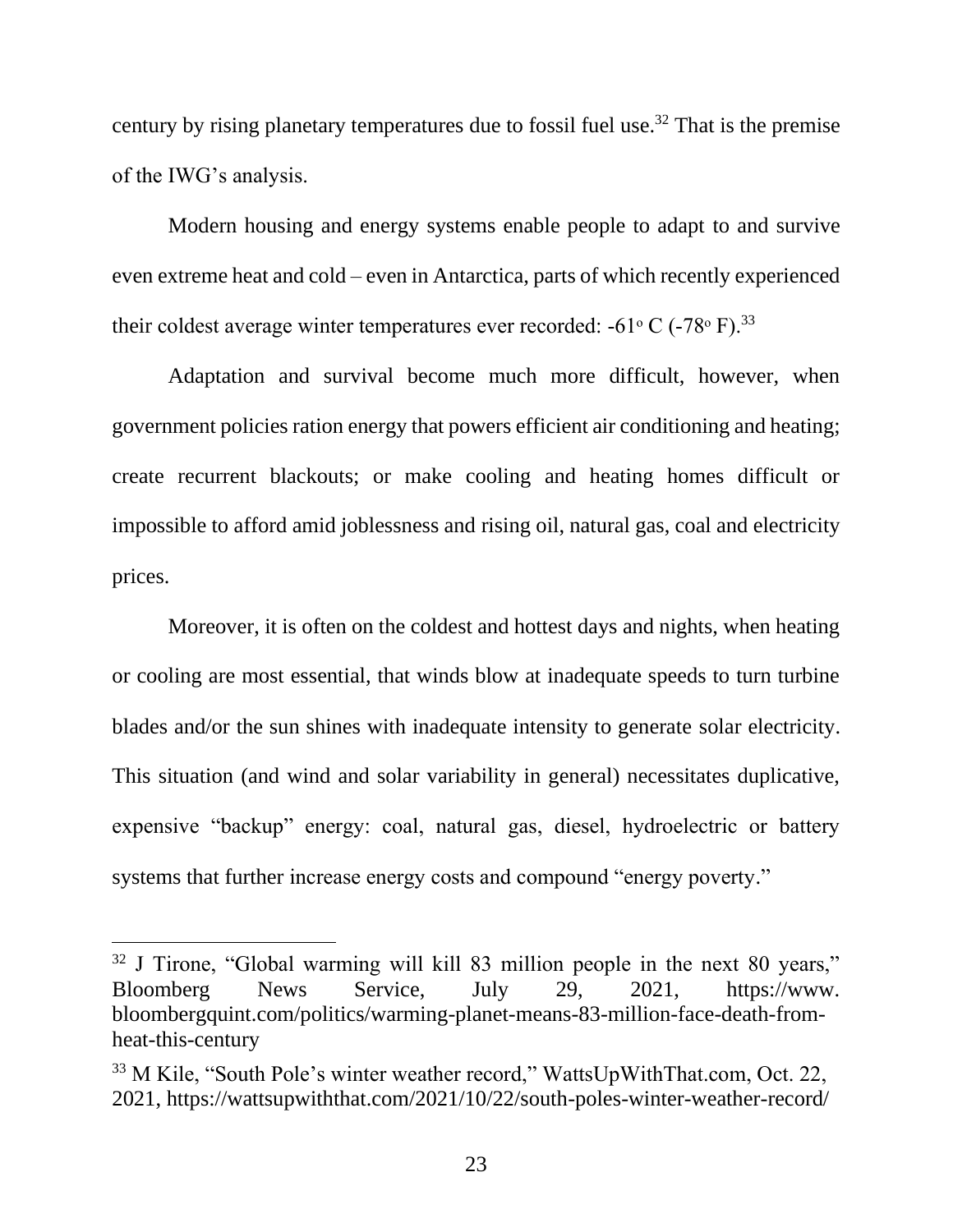Yet proposed federal policies grounded in the IWG's "social cost" calculation would mandate that natural gas heating and cooking be replaced with expensive heat pumps and electric appliances, powered by weather-dependent wind and solar systems.<sup>34</sup>

Contrary to media reports focused on deaths from warming, far more people die in cold weather than in hot weather. In the United States and Canada, cold causes 45 times more deaths per year than heat: 113,000 from cold versus 2,500 from heat. Worldwide, with air conditioning far less available, some 1,700,000 people die annually from cold versus 300,000 from heat. <sup>35</sup>

A 2014 report underscores how energy policies favoring wind and solar over fossil fuels create fuel poverty that results in numerous illnesses, health problems and deaths. Poor, elderly, fixed-income and minority families are most severely, disproportionately and inequitably affected.<sup>36</sup>

<sup>34</sup> *See, e.g.,* D Flanakin, "The unholy crusade against gas appliances," ClimateChange.live, March 7, 2020, https://climatechange.live/the-unholy-crusadeagainst-gas-appliances/

<sup>35</sup> B Lomborg, "More people die of cold," *New York Post*, July 14, 2021, https://nypost.com/2021/07/14/more-die-of-cold-medias-heat-death-climateobsession-leads-to-lousy-fixes/

<sup>36</sup> Public Health England, UCL Institute of Health Equity, "Local action on health inequalities: Fuel poverty and cold home-related health problems," September 2014, https://assets.publishing.service.gov.uk/government/uploads/system/uploads/attach ment data/file/355790/Briefing7 Fuel poverty health inequalities.pdf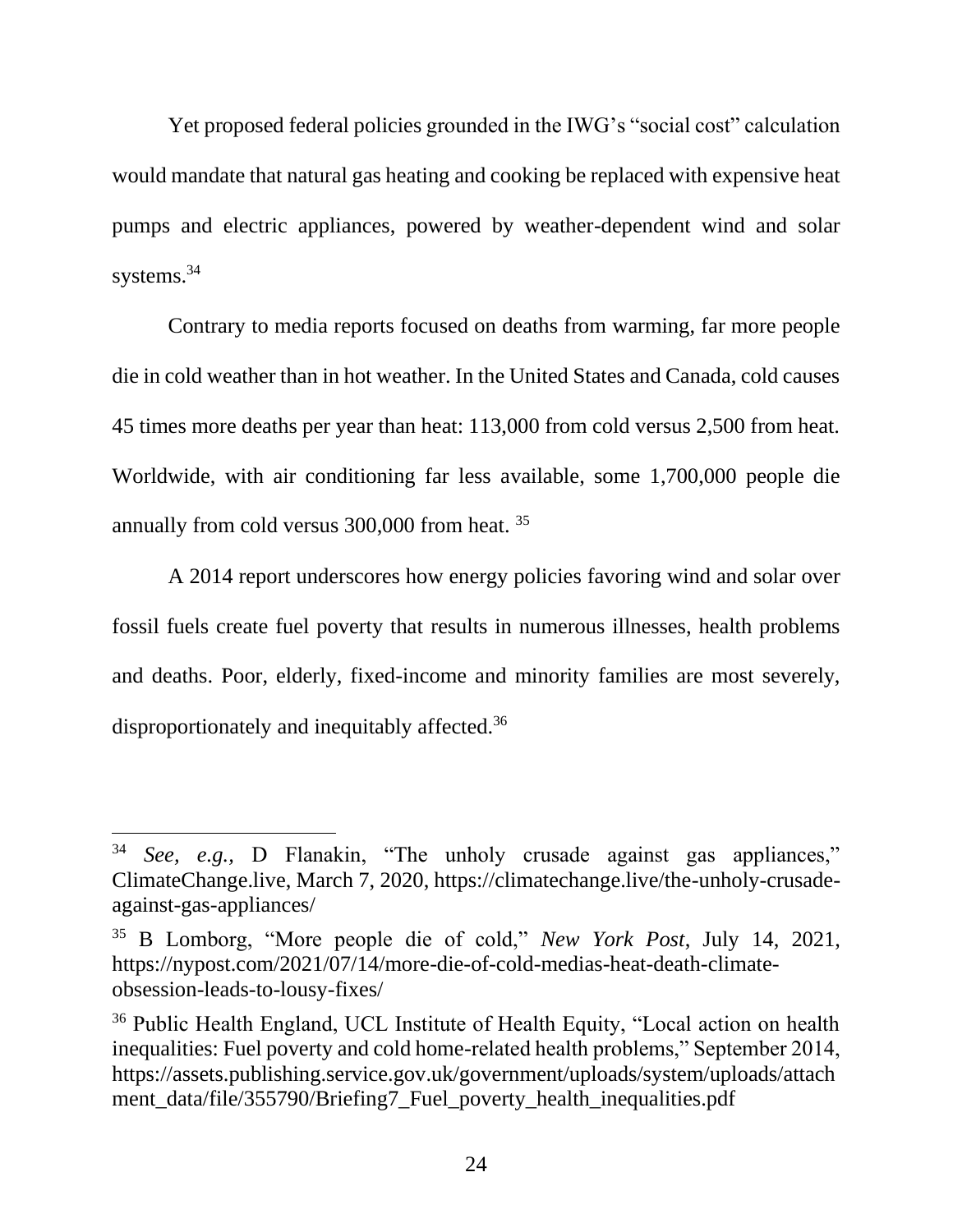Cold homes increase or exacerbate risks of asthma, bronchitis, flu, cardiovascular disease and other adverse health conditions. Cold home temperatures also increase depression, anxiety and other mental health problems, intensifying medical and physical issues. Already vulnerable groups – young children, older people and those with preexisting health issues – are especially susceptible to hypothermia, illness and death.<sup>37</sup>

Public Health England calculated that one-tenth of all "excess winter deaths" in England and Wales are directly attributable to fuel poverty, and 21% of excess winter deaths are attributable to the coldest 25% of homes. Between 1990 and 2014, researchers estimated, *30,000 to 40,000 people died each year* who would not have perished if their homes hadn't been so cold.<sup>38</sup>

Adjusted for population, but not for hotter and colder temperatures in much of the USA, this is equivalent to some 170,000 to 230,000 excess winter deaths per year in the United States.<sup>39</sup>

<sup>37</sup> *Ibid*.

<sup>38</sup> *Ibid*. *See also* U.S. Department of Health and Human Services, Low Income Home Energy Assistance Program Report to Congress, "Preventing Loss of Life Due to Extreme Indoor Temperatures FY 2007," February 15, 2007, https://www.acf.hhs.gov/ocs/report/liheap-report-congress-preventing-loss-lifedue-extreme-indoor-temperatures-fy-2007

<sup>&</sup>lt;sup>39</sup> The 2021 population of the United States is 331 million, roughly 5.7 times the population of England (55 million) plus Wales (3 million). Multiplying PHE estimated excess winter death by 5.7 results in comparable U.S. excess winter deaths of 171,000 to 228,000.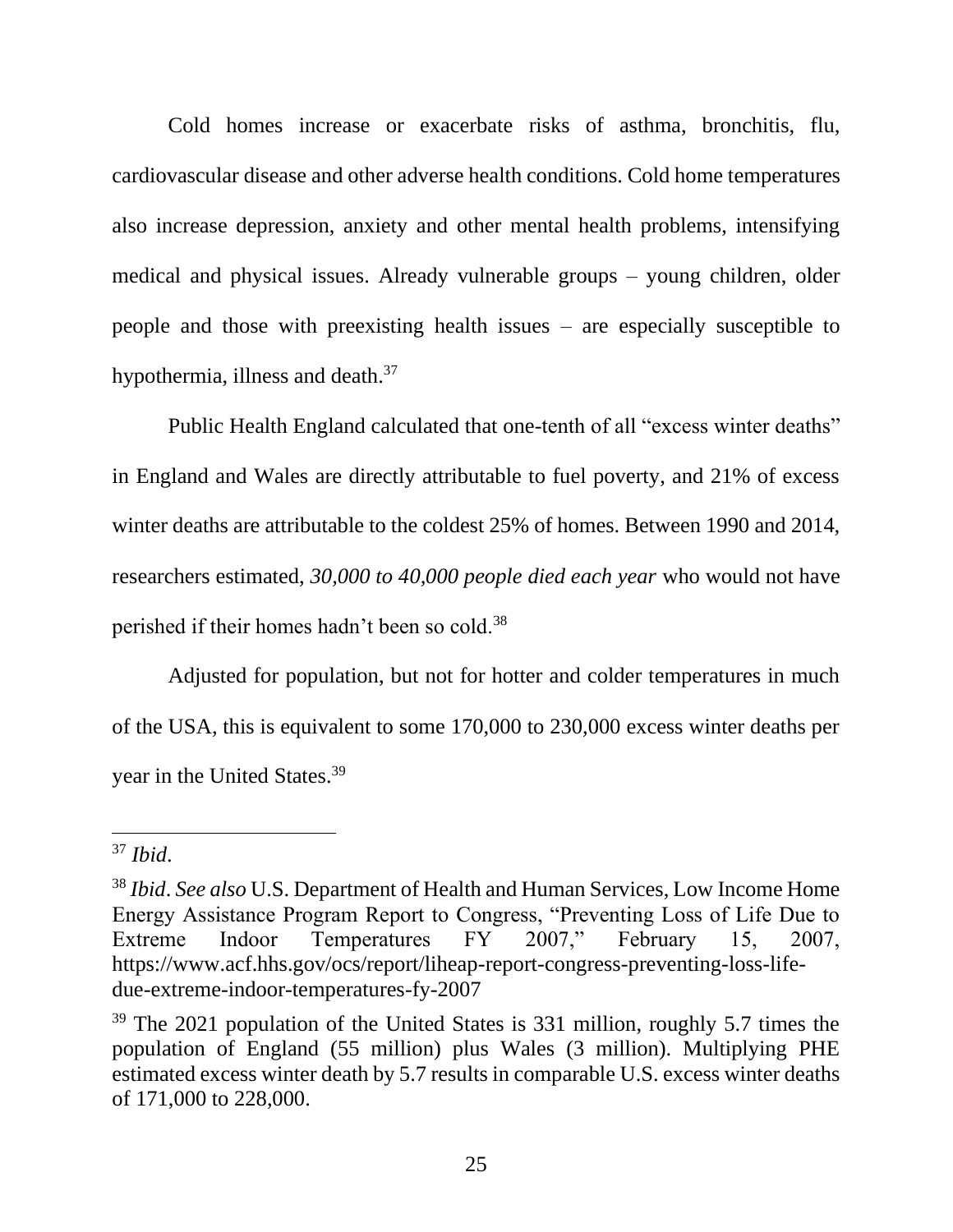In 2019, 344,000 German families had their electricity cut off because they could not pay their power bills.<sup>40</sup> Data were not available on associated excess deaths, but one may reasonably presume they were significant.

Coal, oil, natural gas, electricity and home heating costs have risen significantly since those English and German reports were prepared, likely increasing the excess winter death toll markedly. Many factors played a role, among them:

global demand for gas and coal surged as the world recovered from Covid;<sup>41</sup> British natural gas production plunged  $60\%$  since  $2000$ ;<sup>42</sup> Britain and Europe banned fracking for  $\text{gas}$ <sup>43</sup> Russia restricted gas deliveries to Europe;<sup>44</sup> European coal and natural gas prices

<sup>&</sup>lt;sup>40</sup> *The Local*, "Call to prevent power cuts in poorest German households," May 14, 2019, https://www.thelocal.de/20190514/call-to-prevent-power-cuts-in-germanhouseholds-amid-rising-energy-poverty/?utm

<sup>41</sup> P Nagle and K Temaj, "Energy market developments: natural gas and coal prices surge amid constrained supply," World Bank Blogs, November 8, 2021, https://blogs.worldbank.org/opendata/energy-market-developments-natural-gasand-coal-prices-surge-amid-constrained-supply

<sup>&</sup>lt;sup>42</sup> Net Zero Watch, "Government's years of irresponsible neglect has left Britain at mercy of Putin," October 18, 2021, https://www.netzerowatch.com/net-zero-watchgovernments-years-of-irresponsible-neglect-has-left-britain-at-mercy-of-putin/

<sup>43</sup> M Ridley, "The plot against fracking," *The Critic*, December 2019, https://thecritic.co.uk/issues/december-2019/the-plot-againstfracking/?mc\_cid=12e29b9ac0&mc\_eid=aa96fcfc4f

<sup>44</sup> A Finley, "Climate policy meets cold reality in Europe," *Wall Street Journal*, September 27, 2021, https://www.wsj.com/articles/climate-policy-reality-europeenergy-costs-gas-coal-11632754849?mod=opinion\_lead\_pos5&mc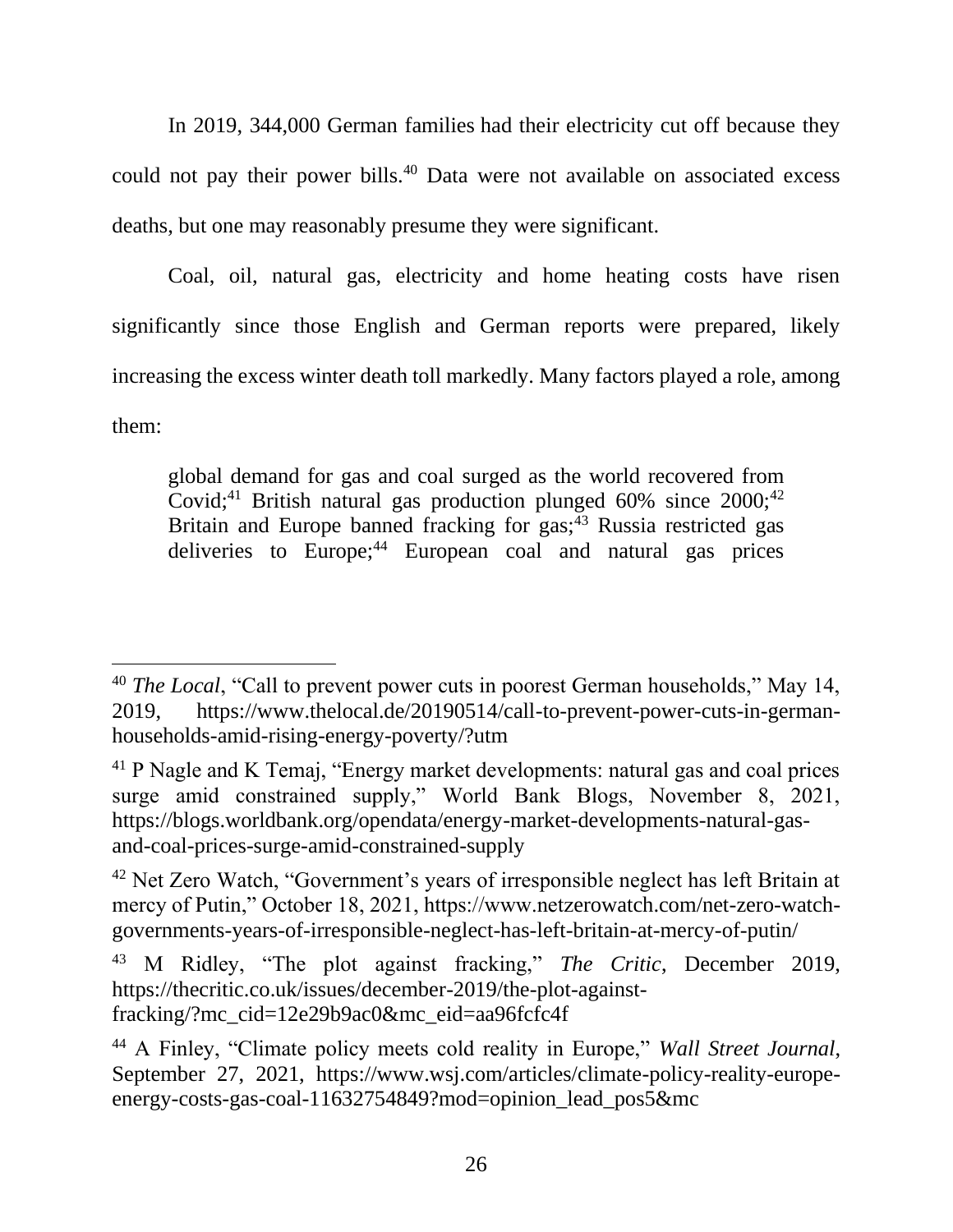skyrocketed October 2020 to September 2021;<sup>45</sup> and the Biden Administration stymied leasing, drilling, fracking, pipelines, and petroleum exports. 46

Meanwhile, Europe's wind turbines generated less electricity in 2021 due to unfavorable winds, necessitating greater reliance on increasingly expensive coal and gas, <sup>47</sup> while rising energy bills threatened to close British elder care homes**.** 48

Further exacerbating health risks, hospitals could also become chillier. At 13¢ per kilowatt-hour (average U.S. business rate) a 650,000-square-foot hospital building would pay about \$2.5 million annually for electricity. At  $27¢$  per kWh (Britain), the annual cost jumps to \$5.2 million; at  $39¢$  per kWh (Germany), to \$7.5 million! Those soaring costs would likely result in colder conditions, employee layoffs, higher medical bills, reduced patient care, and more deaths.<sup>49</sup>

<sup>45</sup> AA Energy, "European gas prices up by 600%, coal by 265% driven by supply shortage," September 30, 2021, https://www.aa.com.tr/en/energy/coal/europeangas-prices-up-by-600-coal-by-265-driven-by-supply-shortage/33704

<sup>46</sup> T Doshi, "The IPCC's climate 'code red' versus the real world," *Forbes*, August 14, 2021, https://www.forbes.com/sites/tilakdoshi/2021/08/14/squaring-the-circlethe-uns-climate-code-red-versus-the-real-world/?sh=12c1de314430

<sup>47</sup> P Stevens, "UK energy titan SSE says low wind, driest conditions in 70 years hit renewable generation," CNBC Online, September 29, 2021, https://www.cnbc.com/2021/09/29/sse-says-low-wind-dry-conditions-hitrenewable-energy-generation.html

<sup>48</sup> R Booth, "Care homes warn crippling energy bills could force closures," *The Guardian*, September 24, 2021, https://www.theguardian.com/business/2021/sep/ 24/care-homes-warn-crippling-energy-bills-could-force-closures?mc\_

<sup>49</sup> *See* ElectricRate.com, "Pricing of Electricity by Country (updated November 2021)," https://www.electricrate.com/data-center/electricity-prices-by-country/; E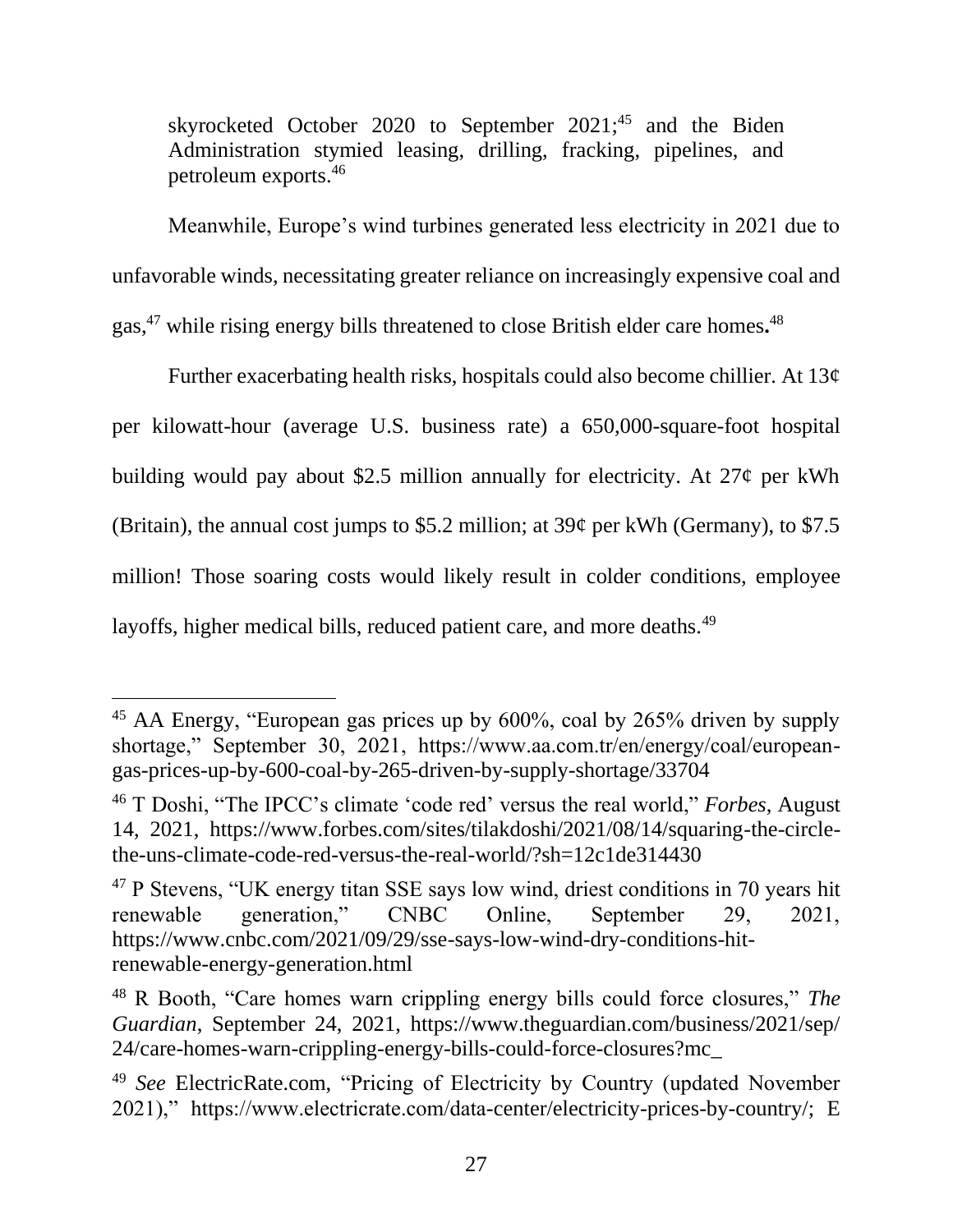In the United States, one-third of families already had difficulty six years ago adequately heating and cooling their homes. One-fifth of U.S. households had to reduce or forego food, medicine and other necessities to pay their energy bills.<sup>50</sup>

Even before COVID, low-income, and minority families were spending a greater portion of their incomes on energy than average U.S. households.<sup>51</sup> This disproportionate impact would increase dramatically under anti-fossil-fuel policies justified by the IWG's biased analyses.

Nearly half of U.S. households heating with natural gas will spend 20-50% more this winter than last year, as the average monthly spot price for natural gas skyrocketed from \$1.63 in June 2020 to \$5.51 in October 2021.<sup>52</sup>

Source Companies, "Managing Energy Costs in Hospitals," National Grid US, 2002 (total costs adjusted for inflation), https://www9.national gridus.com/non\_html/shared\_energyeff\_hospitals.pdf; P Fairbanks, "Hospital energy use: Taking advantage of energy efficiency," EET&D Magazine, July/August 2018, https://electricenergyonline.com/energy/magazine/ 1147/article/Hospital-Energy-Use-Taking-Advantage-of-Energy-Efficiency.htm

<sup>50</sup> U.S. Energy Information Administration, "One in three U.S. households faces a challenge in meeting energy needs," September 19, 2018, https://www.eia.gov/todayinenergy/detail.php?id=37072

<sup>51</sup> American Council for an Energy-Efficient Economy, "2020 Energy Burden Report: Low-Income, Black, Hispanic and Native American households face high energy burdens," https://www.aceee.org/energy-burden

<sup>52</sup> U.S. Energy Information Administration, "Henry Hub Natural Gas Spot Price," October 2021, https://www.eia.gov/dnav/ng/hist/rngwhhdm.htm; U.S. Energy Information Administration, "Winter Fuels Outlook," October 2021, https://www.eia.gov/outlooks/steo/special/winter/2021\_Winter\_Fuels.pdf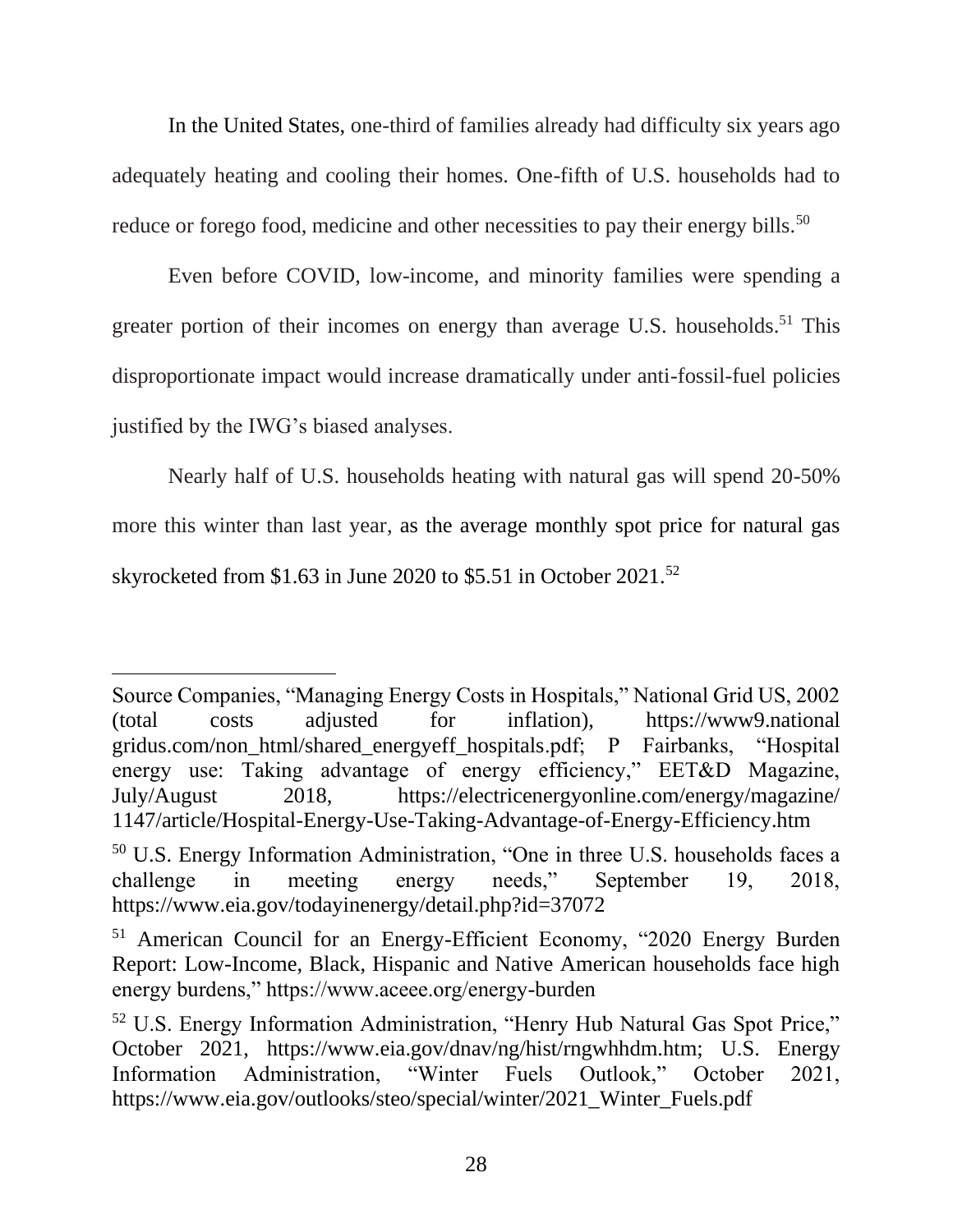These perfect storms of misinformed policies and natural events could bring unprecedented excess deaths during winter 2021-22 and moving forward.

Impacts on hard-pressed working families and those on fixed incomes would also be disproportionate and inequitable, as they all spend a greater portion of their limited incomes on energy.

The Interagency Working Group has failed to consider these outcomes. Instead, its analyses, reports and recommendations attempt to justify existing and proposed policies, in violation of the Administrative Procedure Act and of National Environmental Policy Act requirements that major federal actions fully and carefully consider all likely positive and negative effects of proposed federal policies, especially on the overall quality of the human environment.

#### **CONCLUSION**

Proper calculation of the "Social Cost of Greenhouse Gases" must include more than merely the asserted costs of "carbon" emissions. It must include the *benefits*, as well as the costs, of *using* fossil fuels that produce the emissions – especially carbon dioxide, which is essential for plant, animal and human life.

To properly serve the American people, and to comply with the Administrative Procedure Act and National Environmental Policy Act, the Interagency Working Group's "Social Costs of Greenhouse Gases" analysis must be accurate, rigorous and thorough. As this brief makes clear, the IWG's analysis

29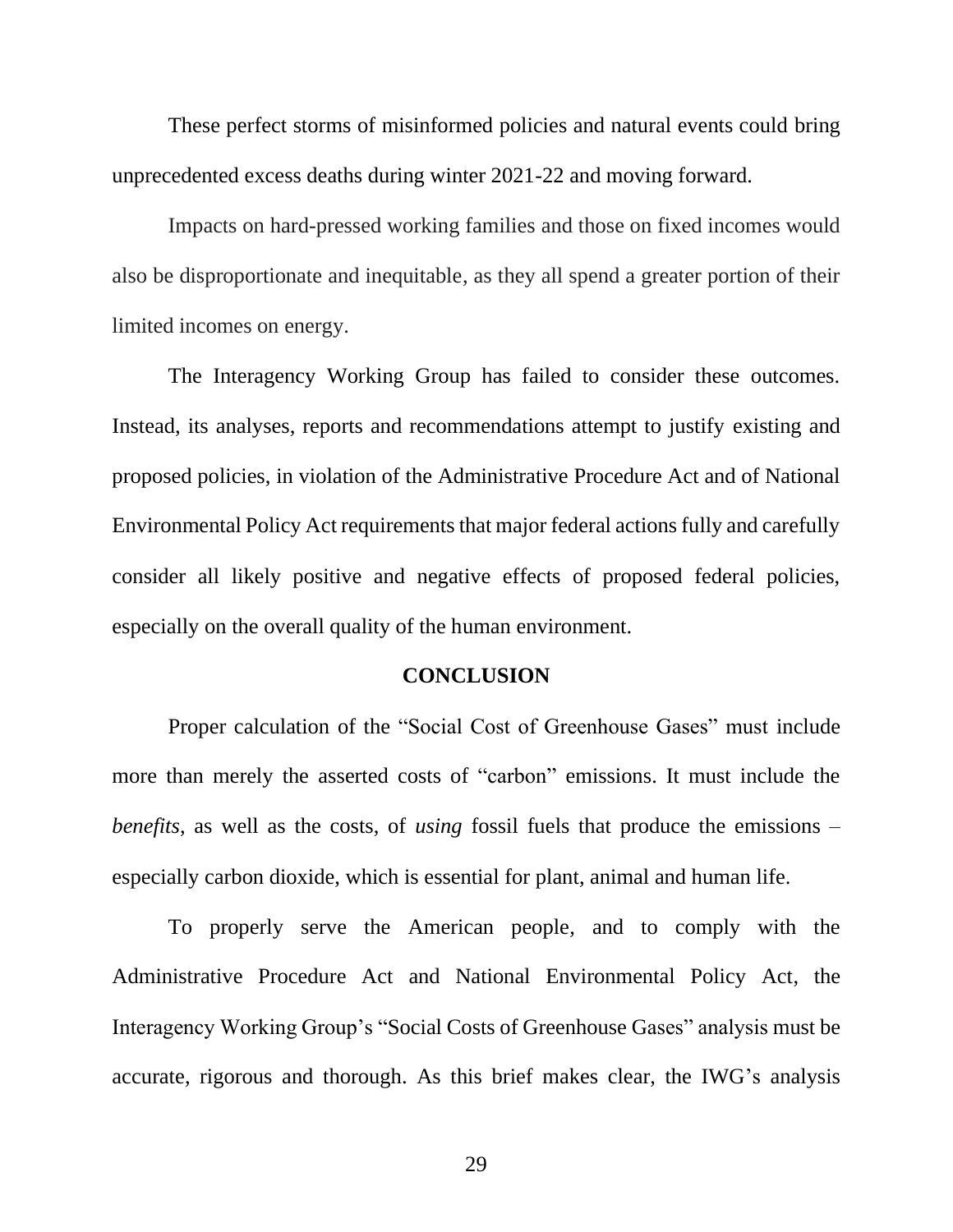improperly begins with the desired policy outcome and works backward to justify that outcome.

The IWG analysis conveys a false impression that fossil fuels are dirty, unnecessary, and the cause of alleged climate disasters. Its narrow approach likewise suggests that wind and sunshine can be harnessed easily, with relatively few wind turbines, solar panels and battery modules that can be manufactured and installed at minimal cost.

The IWG's actions represent a textbook example of arbitrary, capricious and deceptive decisions and analyses by government regulators. They violate sound public policy, U.S. constitutional principles of separation of powers, and the Administrative Procedure Act and National Environmental Policy Act.

The Working Group's analysis is designed and intended to justify and drive one of the most far-reaching federal actions in U.S. history: the forcible elimination of fossil fuel energy and its attempted replacement with wind, solar and battery technologies, via mining, processing and manufacturing by or in foreign countries that are often unfriendly to America.

These actions would also likely result in the deaths of thousands of Americans annually over the coming decades, who will not be able to afford sufficient heat and air conditioning to survive freezing winters and scorching summer heat waves.

30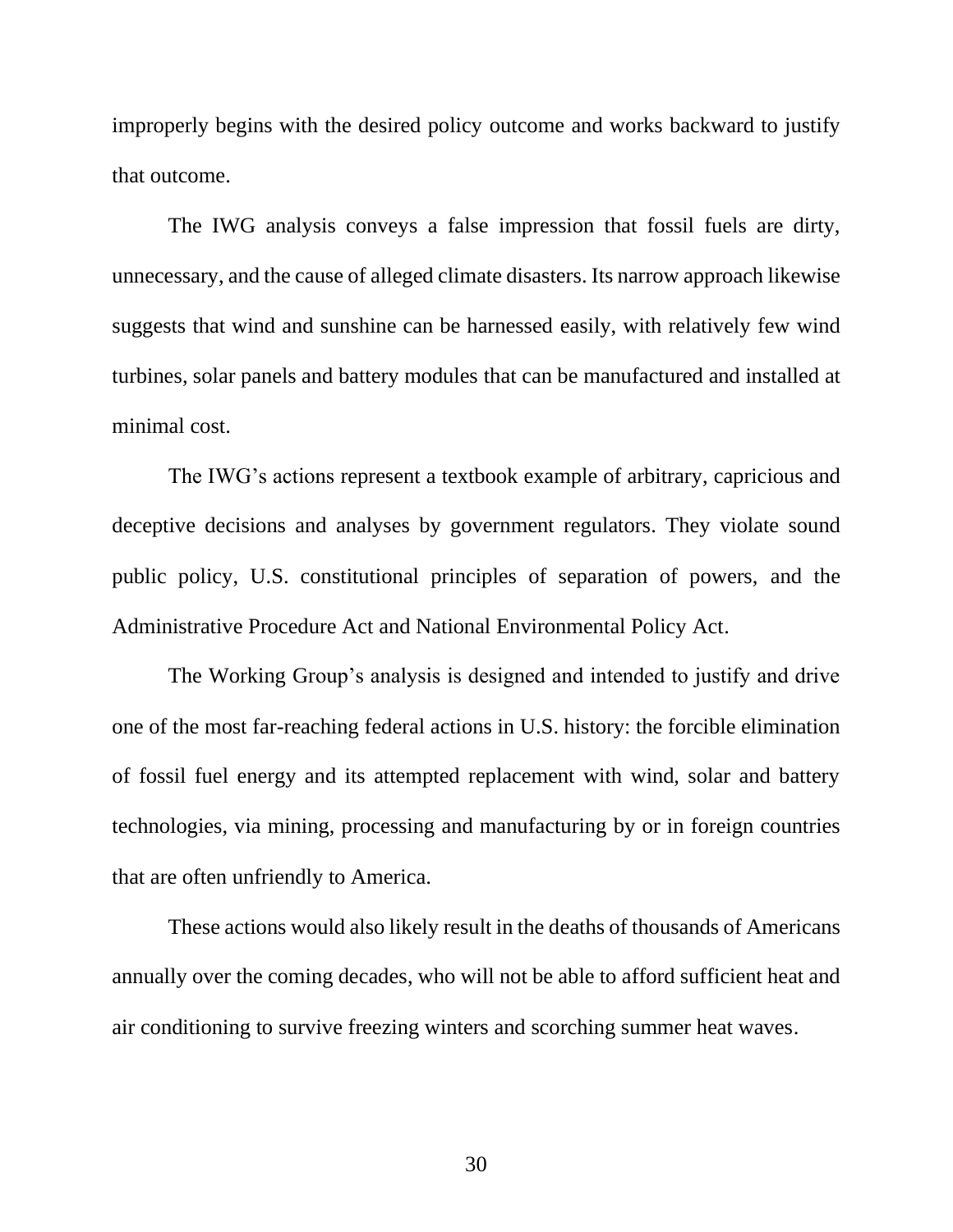The IWG's actions will result in widespread and costly impacts on the U.S. economy and employment; the health, well-being and life spans of Americans; and the quality and diversity of the U.S. and global natural and human environment.

At a minimum, the IWG must expand its analysis and address all these issues, costs and foregone benefits – fully, properly and honestly. Only in that way can the American people fully assess the true costs of any proposed "green energy transformation."

CFACT asks this Court to reverse the IWG's shortsighted calculations and remand to the District Court for entry of a preliminary injunction.

Dated: November 29, 2021 Respectfully submitted,

*/s/ Matthew D. Hardin* Matthew D. Hardin HARDIN LAW OFFICE 1725 I Street NW, Suite 300 Washington, DC 20006 (202) 802-1948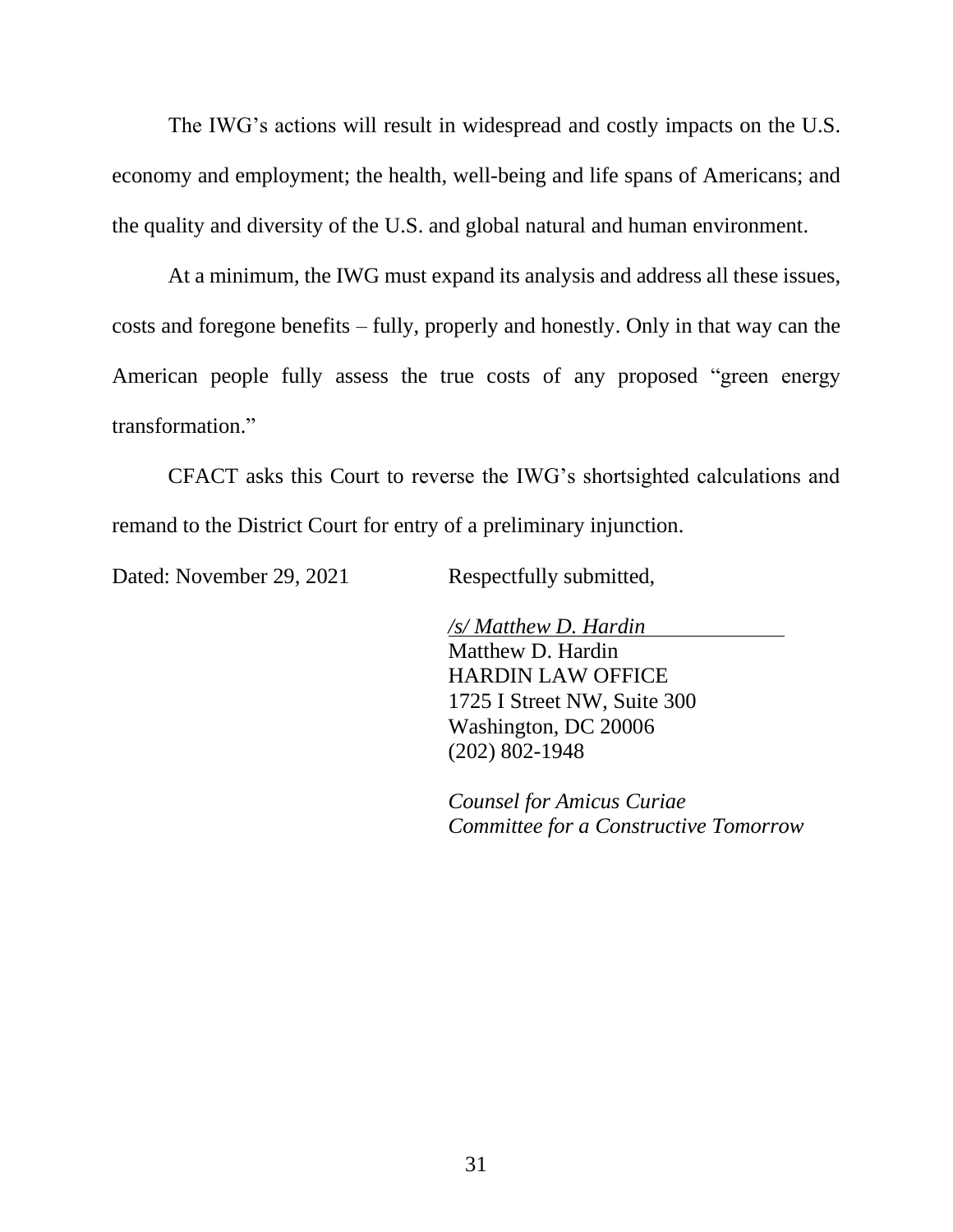#### **CERTIFICATE OF COMPLIANCE**

This brief complies with the type-volume limitations of Federal Rule of Appellate Procedure 29(a)(5). This brief contains 6,470 words, excluding the parts of the brief exempted by Federal Rule of Appellate Procedure 32(f).

This brief complies with the typeface requirements of Federal Rule of Appellate Procedure 32(a)(5) and the type-style requirements of Federal Rule of Appellate Procedure 32(a)(6). This brief has been prepared in a proportionally spaced typeface using Microsoft Word 2016 in fourteen (14) point Times New Roman font.

Dated: November 29, 2021 */s/ Matthew D. Hardin*

Matthew D. Hardin HARDIN LAW OFFICE 1725 I Street NW, Suite 300 Washington, DC 20006 (202) 802-1948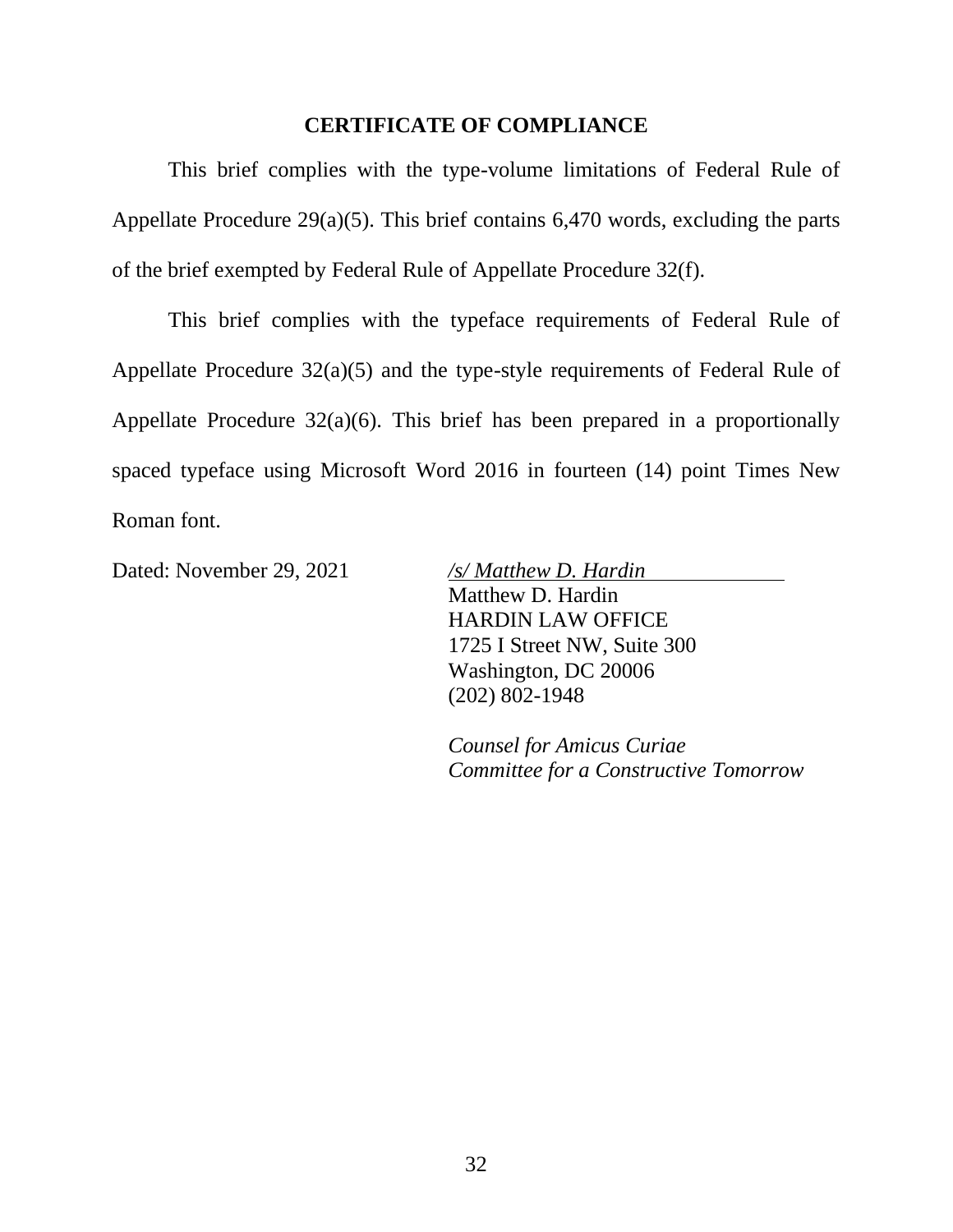#### **CIRCUIT RULE 28A(h) CERTIFICATION**

The undersigned hereby certifies that I have filed electronically, pursuant to Circuit Rule 28A(h), a version of the brief in non-scanned PDF format. I hereby certify that the file has been scanned for viruses and that it is virus-free.

Dated: November 29, 2021 */s/ Matthew D. Hardin*

Matthew D. Hardin HARDIN LAW OFFICE 1725 I Street NW, Suite 300 Washington, DC 20006 (202) 802-1948